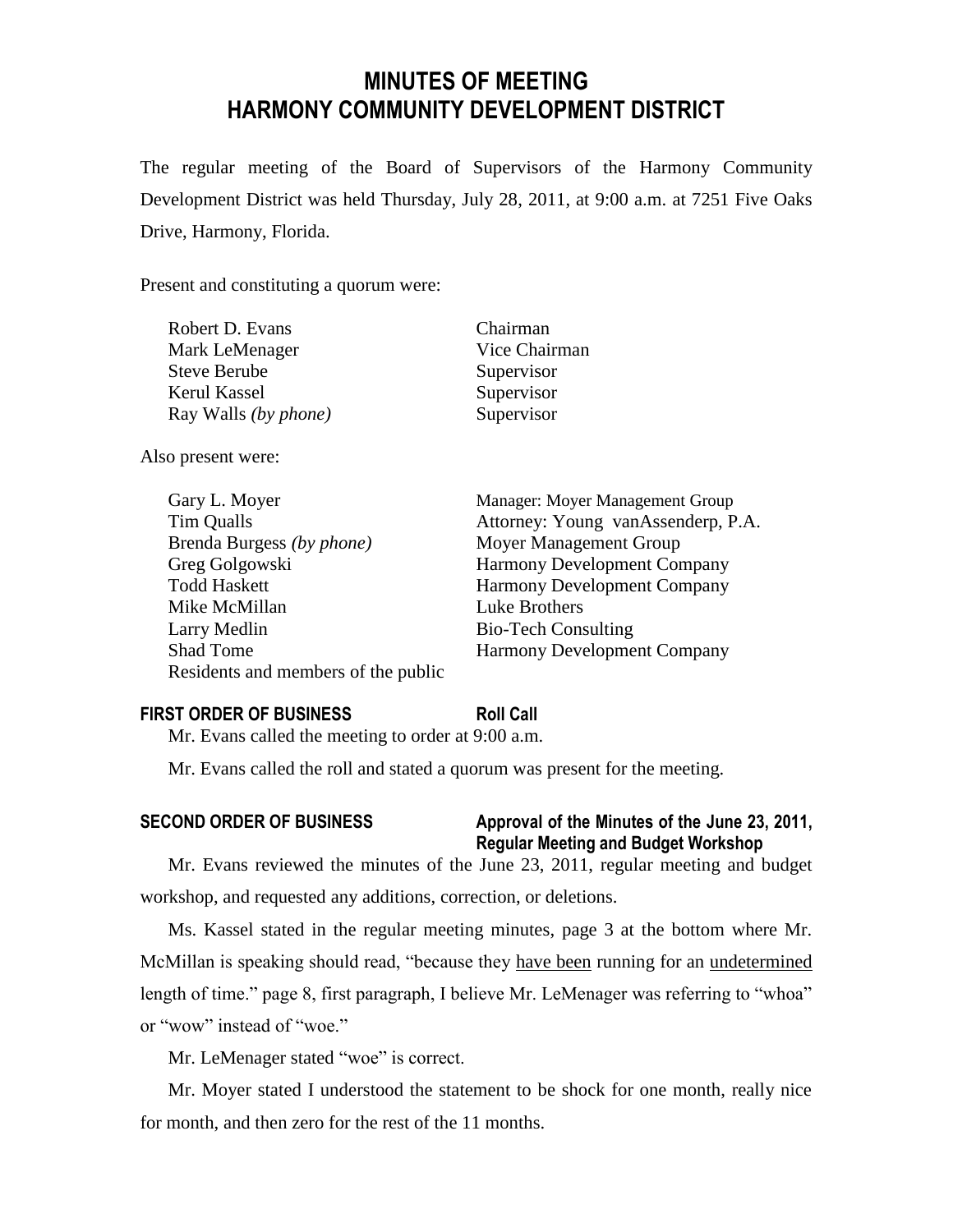Mr. Berube stated he meant "woe" as in lousy, based on his statement. I think it is correct the way it is.

Ms. Kassel stated page 17 under access card registration, it should read "the sooner everyone is registered." Page 18 there is mention of gray pines, but I am not aware of such a species. That statement should just read "younger, thinner trees and pines." Page 19 and going forward in several locations, "lake" should be replaced with "pond."

Ms. Kassel stated for the budget workshop minutes, page 4, third paragraph should read "there is no minimum scope of services, unlike so many other services." Page 18 and going forward in several locations, "lakes" should be "ponds." Wherever Lakeshore Park Lake is mentioned, that should be Long Pond. There are only two lakes—Buck Lake and Cat Lake—and the rest of the bodies of water are ponds. The CDD does not own any lakes, just ponds. Page 27, fourth paragraph, Luke Brothers should be Ledesma.

> On MOTION by Mr. LeMenager, seconded by Mr. Berube, with all in favor, unanimous approval was given to minutes of the June 23, 2011, regular meeting and budget workshop, as amended.

## **THIRD ORDER OF BUSINESS Subcontractor Reports**

## **A. Landscaping – Luke Brothers**

Mr. McMillan reviewed the landscaping report as contained in the agenda package and is available for public review in the District Office during normal business hours.

Mr. McMillan stated we had a meeting with Mr. Haskett last week. We have been working in a lot of areas. We currently have 14 employees, which we have had for the past week. We are working to stay on top of weeds, mowing, trimming and other detail activities.

Mr. Haskett stated I thought they were getting a little behind so I requested a meeting. They were short a couple employees for various reasons, but they increased the number back to the 14-member level because it was showing that is the number of staff that is needed this time of year, especially with the heavy rains and the  $4<sup>th</sup>$  of July weekend. The grass as well as the weeds grew very quickly, so they have been trying to catch up. They are almost there and have been performing some weed spraying regimens. I am looking at some projects, such as along Cat Brier. Mr. LeMenager and Ms. Kassel asked why we are replacing so much St. Augustine turf when it is not the best choice of turf to replace. With the 10-minute irrigation zone issue that we addressed in our staff meeting last week,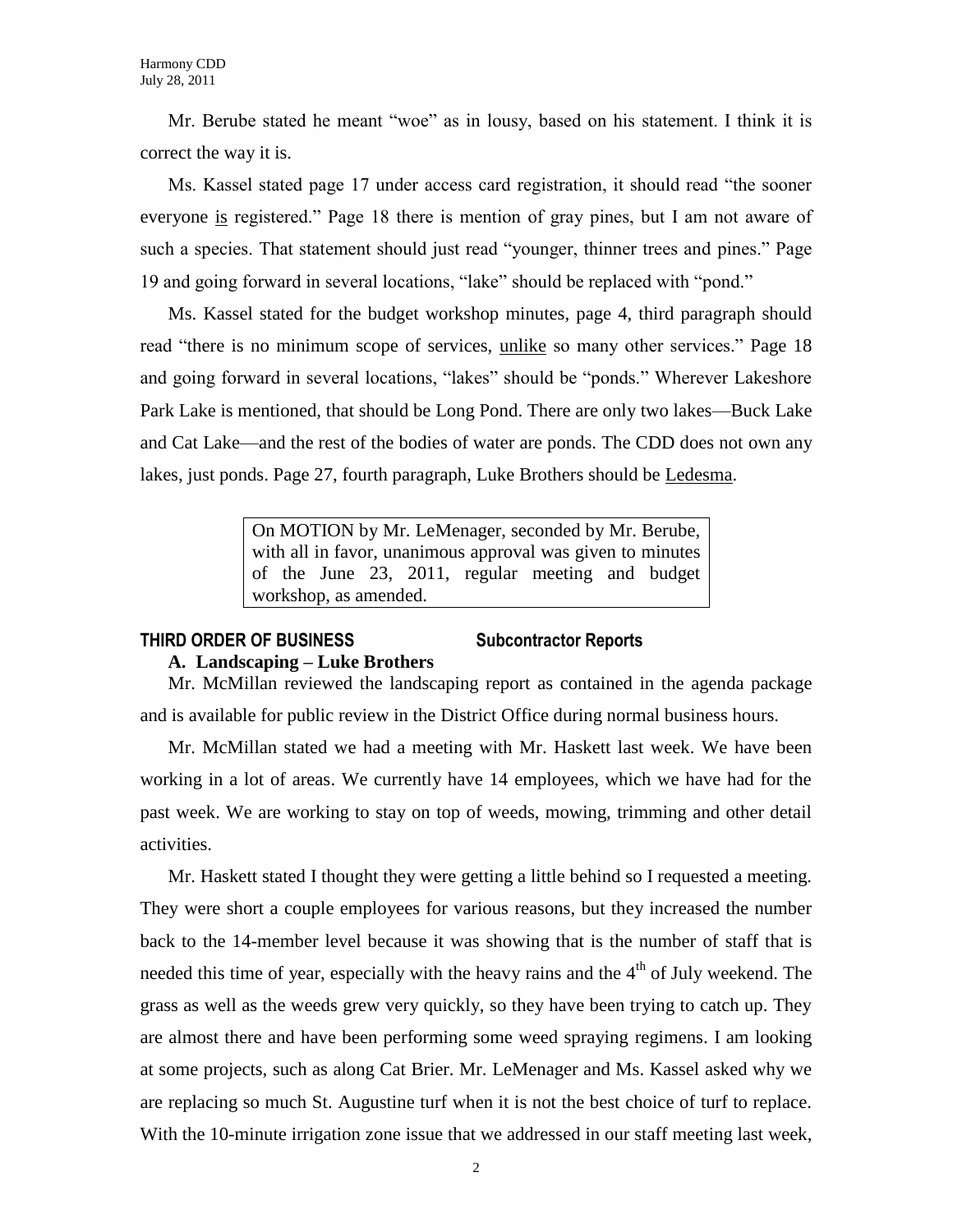they are cutting out some sod that is still good in this large area and using it to fill in other locations, and then we will replace the turf with Bahia in that area between the sidewalk and the golf course, which is similar to other areas in the community. That will help with under watering or over watering, insects, and other issues. Plus they are making bigger beds, taking out some areas where the turf was bad. Rather than replacing the turf areas that they would have to pay for, we got a discount for a few plants such as fakahatchee and muhly grass. That made some beds bigger instead of replacing more turf. There are some trees that need pruning up to ten feet since they are really growing right now. That is a good sign that our arborist did a good job, to see the trees flushing out and looking nice. They replaced a tree on Five Oaks this week, which was one of the six that had died last year that they replaced. It was 7½-caliper tree, a substantial tree, which they replaced at their cost because it was not looking well. It was not completely dead, but it was not going to survive.

Mr. Berube asked is that the one that was removed in the past couple days just inside the west entrance?

Mr. Haskett stated yes.

Mr. LeMenager stated it is a nice tree.

Mr. Haskett stated all in all, they are doing a good job and are keeping up with things as best as they can, and staff levels are good.

Mr. Evans asked what was the resolution with MAXICOM monitoring?

Mr. McMillan stated I had a phone conference with Mr. Golgowski and Mr. Mike Walker about a week after last month's CDD meeting. Mr. Walker is very knowledgeable, but my opinion is the way it is setup and how he is servicing the community is a disadvantage. He needs to be fully brought on or fully taken out. That is my analysis over the past month.

Mr. Evans stated I understand your comment about him being taken out, but expand on what you mean by fully brought on.

Mr. McMillan stated right now, he is contracted with the CDD to oversee and check the system two times per month. With any kind of system, the reviews need to happen more often. Mr. Golgowski has been helping us the past few weeks making changes as we install new plants and as we see things that are not reacting the way we want them to. I will send Mr. Golgowski an email saying we want to increase certain zones for certain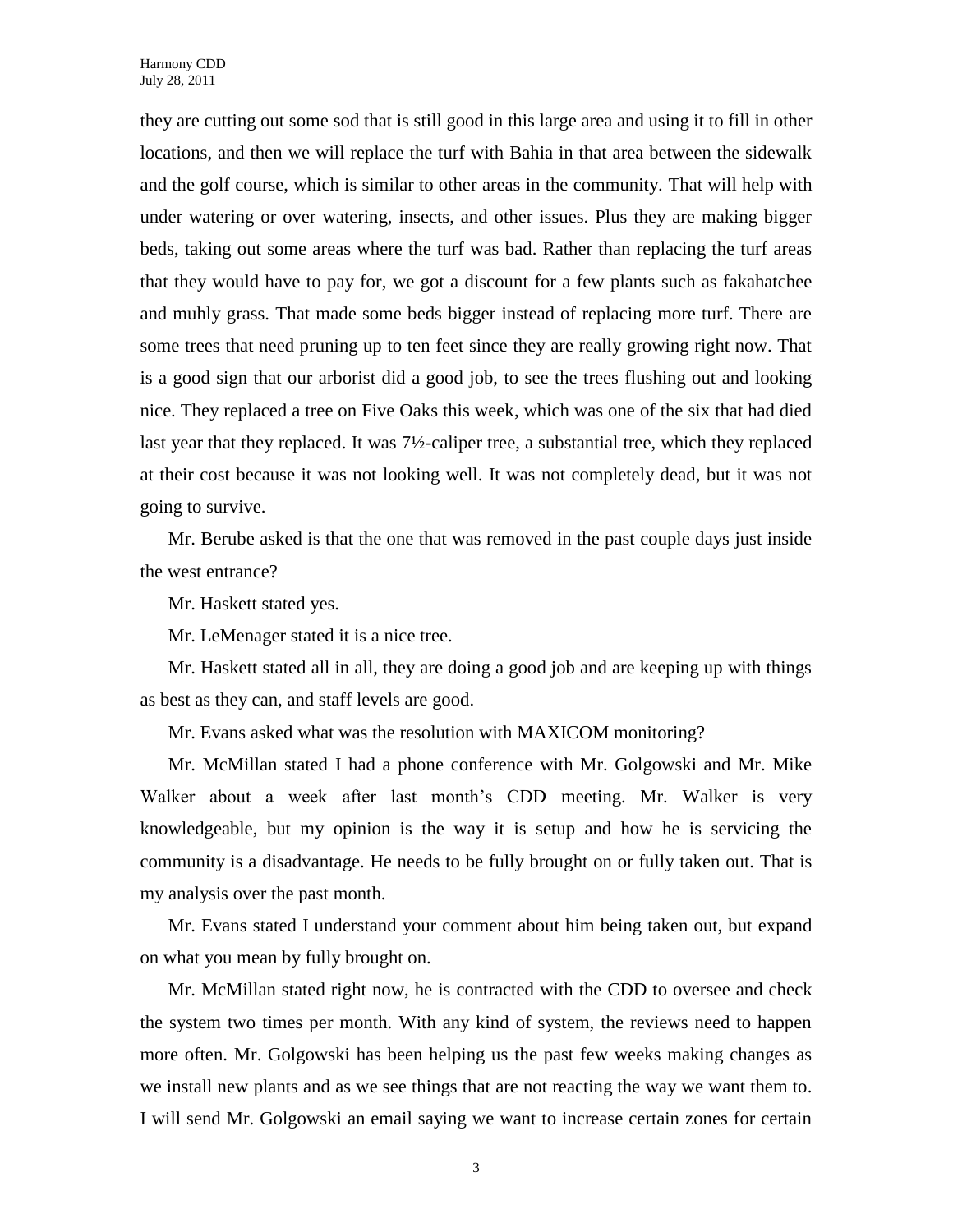times, and he has been helping with those changes. To hold Mr. Walker accountable, I think we either take him out completely or have him fully integrated where he can oversee the program.

Mr. Golgowski stated Mr. McMillan is correct. Mr. Walker, our advisor for MAXICOM, is contracted to monitor the system twice a month. So it falls to us to keep watch on the MAXICOM system and make minor adjustments. That is fine, but it is a complicated system. I would like to propose that we ask Mr. Walker attend our next meeting as well as someone from Rain Bird who can explain MAXICOM. I do not know that anyone really understands what we have. It might be good to have them attend a meeting so we can clearly understand the system. We pay Mr. Walker \$250 per month which might be adequate for twice-a-month monitoring, but it is not enough to run the system. Mr. Walker's services usually involve total control of it and daily checking. Most systems are more sophisticated than our system, but that will cost more than \$250 per month.

Mr. Walls asked what kind of value are we receiving by paying \$250 each month? If he is only checking it twice a month and our landscape staff is telling us it needs to be monitored more than that, what is the benefit to continue to have that contract and pay Mr. Walker?

Mr. Golgowski stated the benefit of having someone overseeing it is that it is operated correctly. It is a sophisticated program and it does require someone trained specifically in that program to operate it. Although Mr. Walker's contract is for monitoring twice a month, he is checking in almost daily just because it needs to be done. He has always been available on request to help us get through sticky situations. We are getting much more than twice-a-month monitoring on this system. I think the value we receive is a well-run system and one that saves us money in terms of water usage.

Mr. Evans stated I understand the concept of getting rid of Mr. Walker. What are you going to do if you get rid of him? Who will physically monitor the system and who will do the job that Mr. Walker was doing?

Mr. Golgowski stated I do not think the irrigation staff has the time to commit to learn the MAXICOM system and then operate it on a daily basis. The CDD would have to hire someone. I do not see another option.

4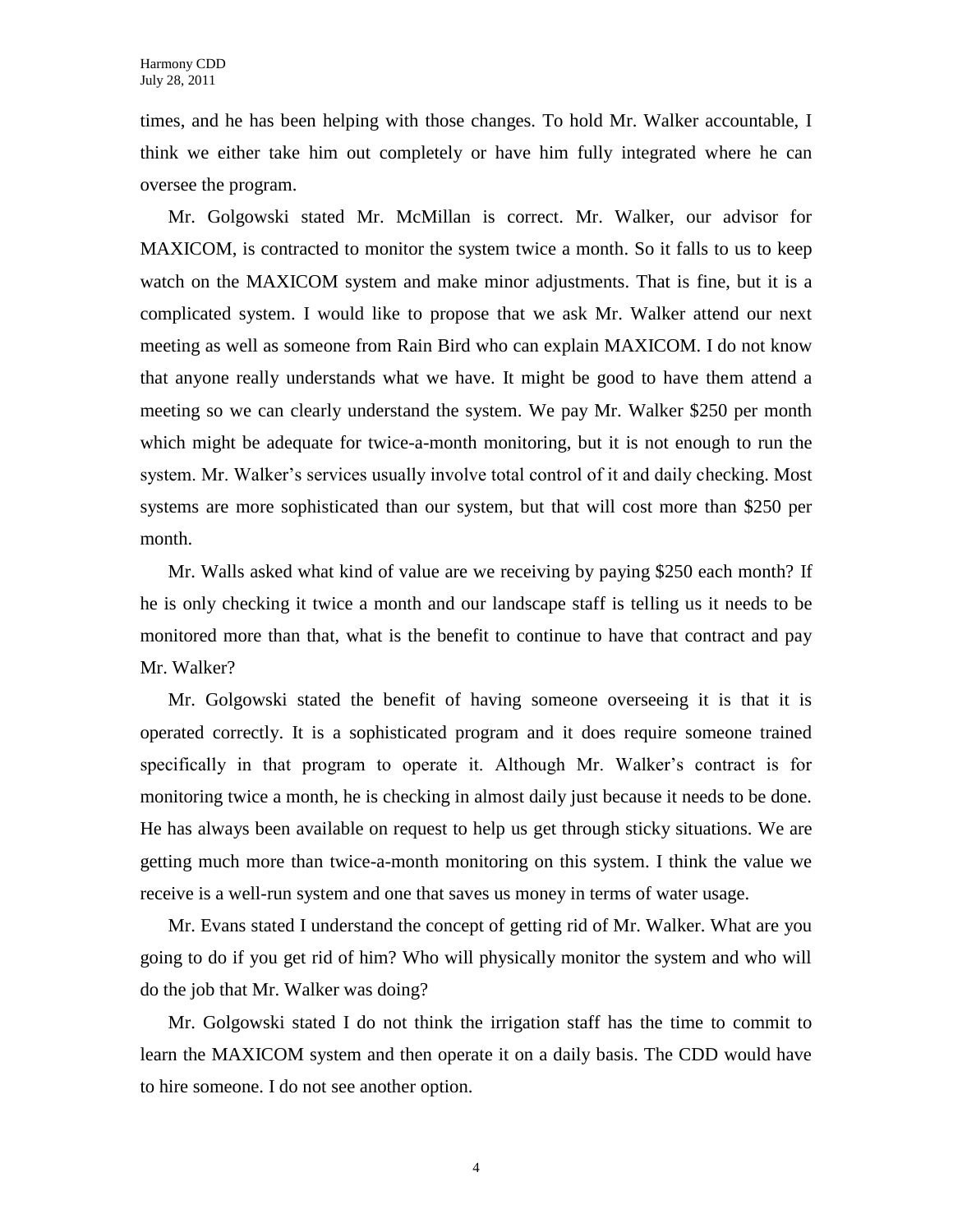Mr. Evans stated it sounds like you would just be replacing Mr. Walker with someone else, doing what he was doing.

Mr. Golgowski stated that is correct.

Mr. Berube stated I checked with a couple people I know in the landscape business who know of MAXICOM. Their opinions are slightly different. Typically MAXICOM is sold with a monitoring contract attached to it, like we have. The consensus of opinions seems to be there will always be a problem of finger pointing back and forth until the landscape company onsite brings control of the MAXICOM system onsite. Mr. Walker is in Ft. Pierce and he has probably never been to Harmony, at least not very often. The consensus seems to be if you are going to apply water to plant material, the control of MAXICOM needs to be on the property and you need to have fewer people involved. I am not sure how complicated it is, but I understand it is a web-based program. We are contemplating replacing a lot of sod and planter beds, so we will need control of water for all these plants. Every time Luke Brothers applies fertilizer or pest control, they need to have those areas irrigated. We have a disjointed system in the way it works. We are spending \$3,000 annually for this service. As we discovered during this past drought, who knows how long the grass would have burned if Mr. McMillan had not said something to someone and had the system looked at to see what it was doing. Then we find out many zones were turned off. Whose fault is that? I do not know, but it seems to me that the monitoring service should have told us before we had grass die. I believe we need to bring it in-house. Mr. McMillan has the ability to handle it. The worst-case scenario is that it does not work the way we envision and we have to rethink what we did. I think the monitoring needs to be on property. We are holding Luke Brothers responsible for the quality of the turf, yet the number-one element that provides for the quality of turf is water and is in someone else's hands.

Mr. Evans asked based on the areas where we have had problems with MAXICOM, what percentage of the surface area would you say is negatively affected by these events?

Mr. Golgowski stated we have a lot of turf. In the big picture when you look at the physical turf area, it is probably not a lot.

Mr. McMillan stated I would estimate it is between 8% and 10%, but is a significant amount of sod to replace. If we replaced it all with St. Augustine instead of expanded plant beds, it would have cost \$15,000 to \$30,000.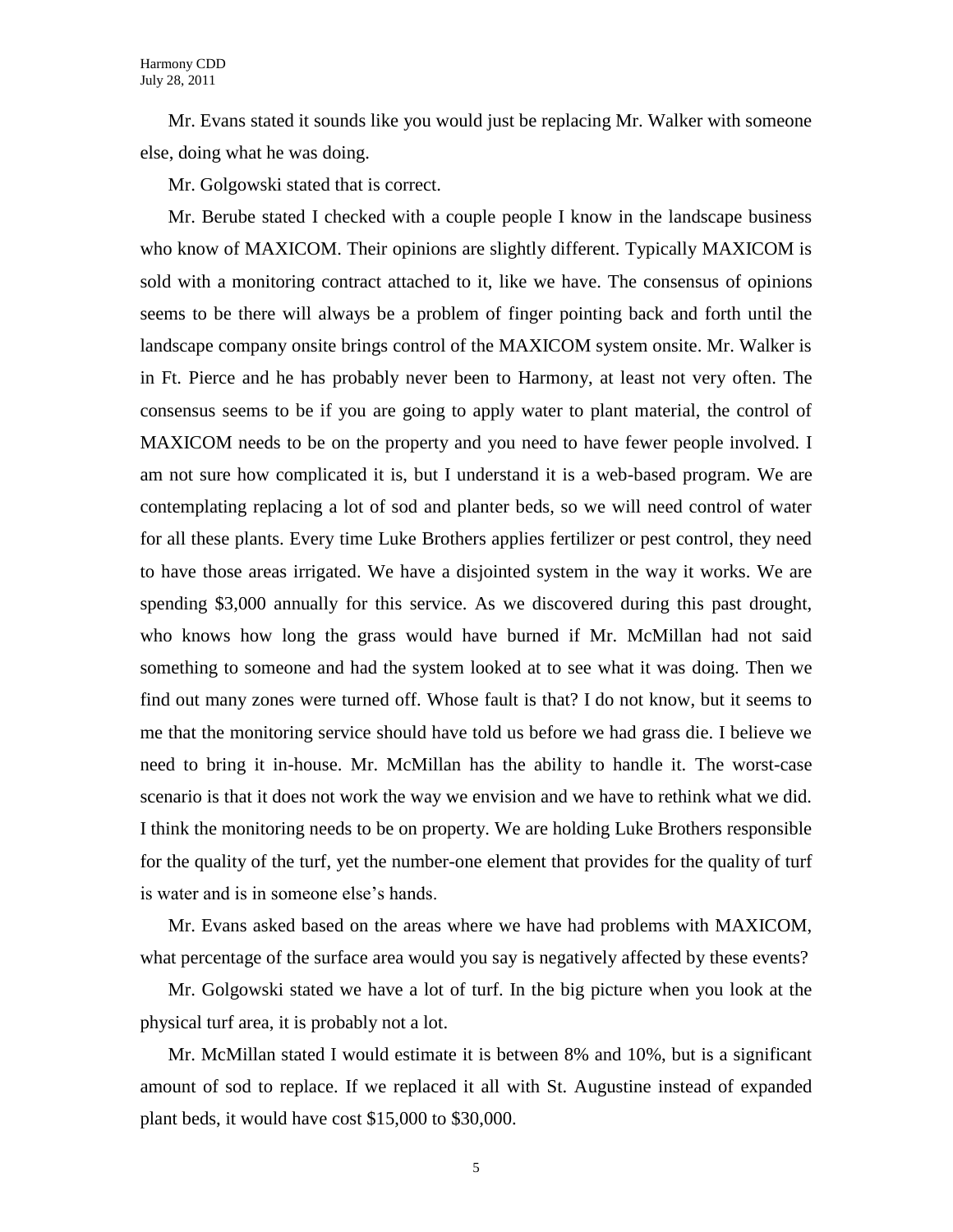Ms. Kassel asked did Mr. Evans mean what was affected specifically by the lack of water in those areas?

Mr. Evans stated yes, as a result of the MAXICOM issue. As we consider whether or not to bring this monitoring in-house, if we did bring it in-house, I presume that means we will be correcting a problem. I want to quantify the magnitude of that problem. if it is a 5% area or a 3% area, I am not diminishing the problem, but considering the overall area, it may not justify bringing the whole system in-house and incurring the additional cost of hiring someone else to monitor it in relationship to keeping a closer eye on it, now that we have identified the problem to these smaller, isolated areas. That is what I am trying to better understand.

Mr. Golgowski stated the percentage may be correct, 8% to 10%. Even though it is small, it still stands out. We may not be able to reduce that percentage if we want perfect sod.

Mr. Evans stated that is where I am leading to. Everyone watches our landscape very closely. It is to the credit of their efforts to try to watch it, from my standpoint and everyone's here. Now that we have identified the problem, we have isolated the cause of that problem. Is the cure to make Mr. Walker more aware of it, now that we are more aware of it? Or is it to make a change and bring the monitoring in-house.

Mr. Golgowski stated I think our system is setup to communicate from here to the remote controller, Mr. Walker, as to what needs to be done. I do not think that communication line was established from Mr. McMillan since they were relatively new to the process and are still learning the system as to what zones are on and what zones are off. Mr. Walker depends on that communication, and I think the problem was a lack of communication, which has been improved. If there was a problem with zones being turned off, that was a result of information not being exchanged.

Mr. Walls stated last month we talked about getting regular reports from Mr. Walker to Luke Brothers. Has that process started and how is it working?

Mr. Golgowski stated the reports have been requested and I think they have been responded to adequately. There has been an effort made to provide the information timely and comprehensively.

Mr. Walls asked how frequently is Mr. Walker willing to provide those reports?

6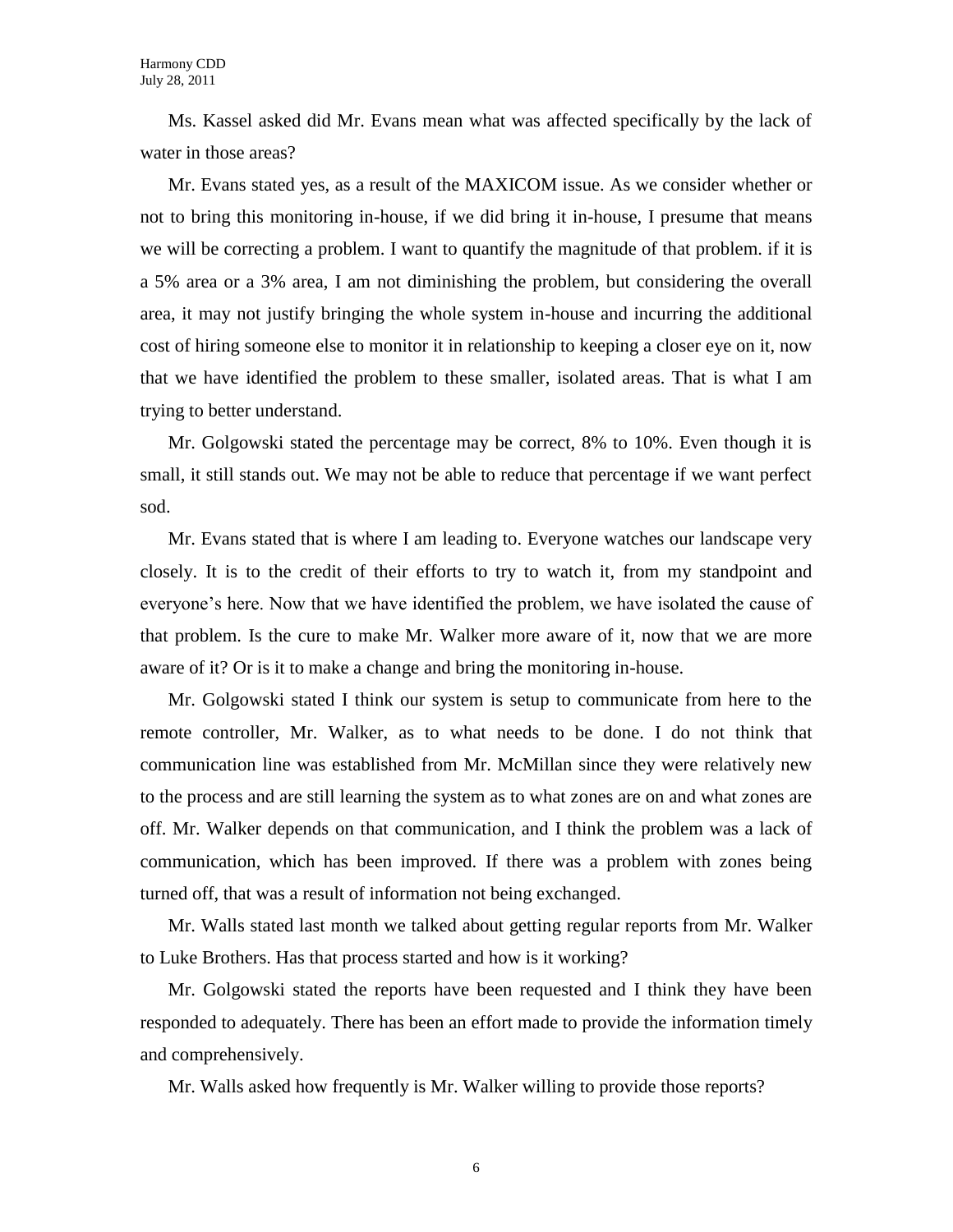Mr. Golgowski stated it is not in his agreement to provide them except for twice a month, but he has been doing it on demand, which has been at least weekly, sometimes more times in a week, as needed.

Ms. Kassel asked how often does Mr. McMillan need to see these reports?

Mr. McMillan stated I would prefer to have them at least weekly. Mr. Walker has been very helpful in providing the information that he has, but I would like to have the reports more often so I can keep track of things. If I see something is acting up, then I can check the irrigation report. I would prefer to receive them daily so I can monitor it more closely, but that is going outside of Mr. Walker's contract.

Mr. Haskett stated I think the best way to deal with this for now is to allow Mr. McMillan to have access to the MAXICOM system so that he can pull his own reports, which really should be done each time the system runs. You have 23 different controllers and thousands of irrigation heads that could break or just not run. Mr. McMillan can monitor it at that point. at our next meeting, perhaps he can tell us how he thinks his usefulness has been with MAXICOM and whether or not Mr. Walker is needed at that point. If Mr. McMillan can get a handle on it and understand it completely, he will be honest with us if he does not think he knows all the mechanics of the system. Then the Board can further consider whether or not to terminate services with Mr. Walker. I think Mr. McMillan at a minimum needs access to pull reports. Even if he conveys to Mr. Walker that certain zones need to be changed, that can still happen until such time as the Board decides to terminate his monitoring services. It is a complicated system, but it is in the Luke Brothers contract that they are to be knowledgeable with the MAXICOM system.

Ms. Kassel asked will Mr. Walker allow him to have access?

Mr. Berube asked what is restricting his access now?

Mr. Golgowski stated the computer is in my office and Mr. McMillan can stop by anytime to look at it. We have been relying on Mr. Walker to provide the reports.

Mr. Evans stated I recall the conversation last month being whether or not you can have access to the data. Is it a matter that you can view it anytime? Or is it an issue of changes to the software or programming changes?

Ms. Kassel asked is there a problem getting reports from Mr. Golgowski's computer?

7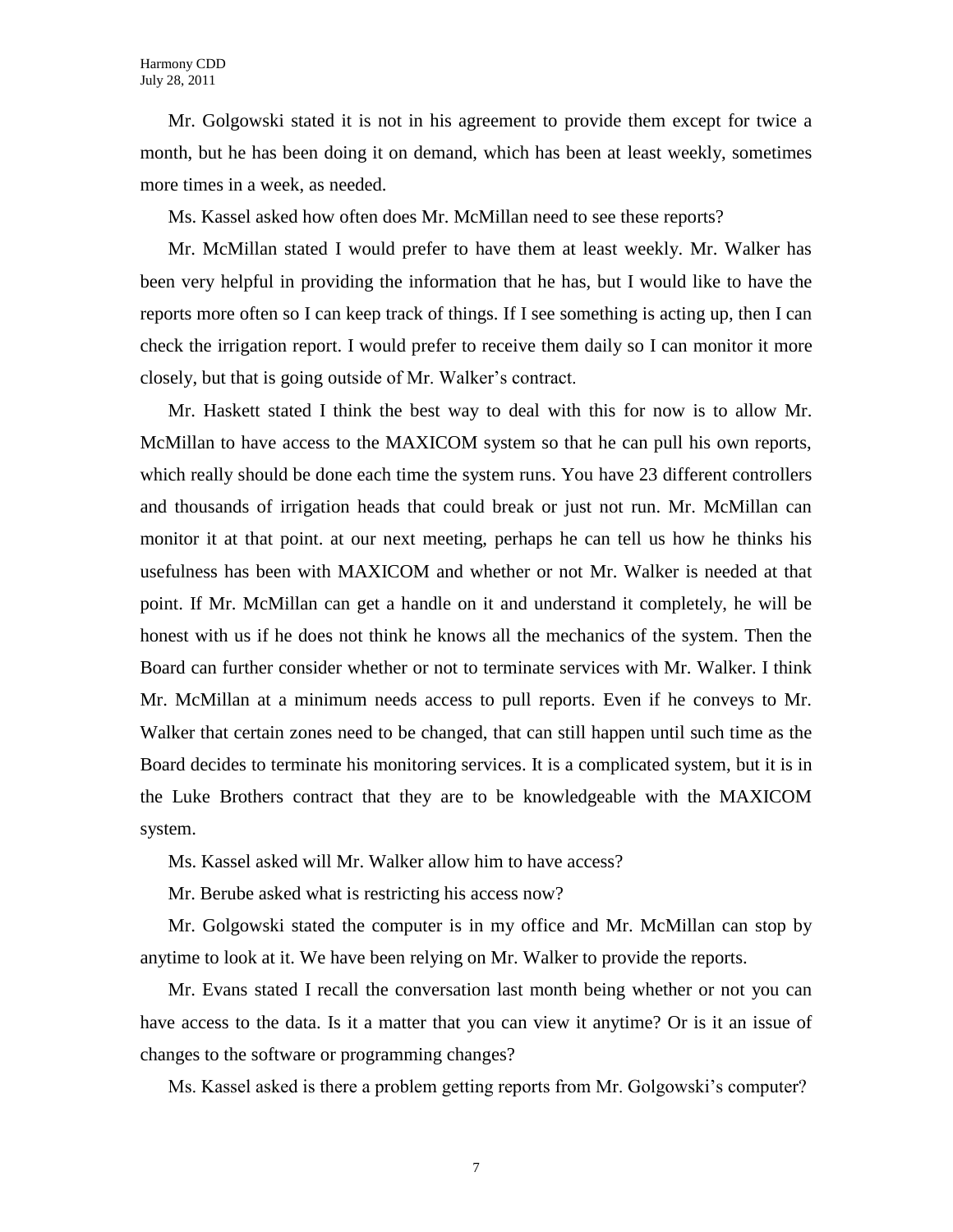Mr. Golgowski stated I think the issue is that what is in my office is the computer and you can print out reports, change schedules, and operate the entire system.

Mr. Berube asked so we have access now?

Mr. Golgowski stated yes. Mr. McMillan can come anytime to pull reports. I think the concern is that when things start changing in the programming, for example Mr. McMillan is laying new sod, he can just come and turn on the water and the MAXICOM system will take care of it. That breaks the communication link to Mr. Walker, which we can overcome, but then there are two people making changes to the system. That is when conflicts can arise and when zones get turned off and do not get turned on, or vice versa.

Mr. Evans stated to Mr. McMillan's point of bringing this service in-house, as I understand it, one option is to terminate Mr. Walker's contract and then Mr. McMillan can operate and monitor it from Mr. Golgowski's office and have access to all the reports he needs, or he can do that from a remote location.

Mr. McMillan stated my request is if I need to get better software or a new computer, our company will gladly provide that. Much of my office time is in the evening when I am getting caught up on paperwork and things have slowed down after the staff leaves. I would like access on my computer just to review, not to make changes, over the next month. That way I am not imposing on Mr. Golgowski by going into his office.

Mr. Evans asked essentially you want to shadow the program for one month?

Mr. McMillan stated yes.

Ms. Kassel stated if Mr. Walker can access the system remotely, then Mr. McMillan should be able to access it remotely.

Mr. Haskett stated he just needs access approval.

Ms. Kassel asked does he get that approval from Mr. Walker?

Mr. Golgowski stated if the Board wants Mr. McMillan to have access, we can do that. I caution you against going beyond that step. No disrespect to Mr. McMillan, but there is a history of experience over the past years prior to him coming here. We have a number of parks that are independent of MAXICOM in the neighborhoods, and we consistently have issues with them in terms of they get turned on for seven days a week, the rain and soil sensor controls get overridden, resulting in more water being applied, which has negative impacts on both the turf and the budget.

Mr. Berube stated but that is not an issue with MAXICOM.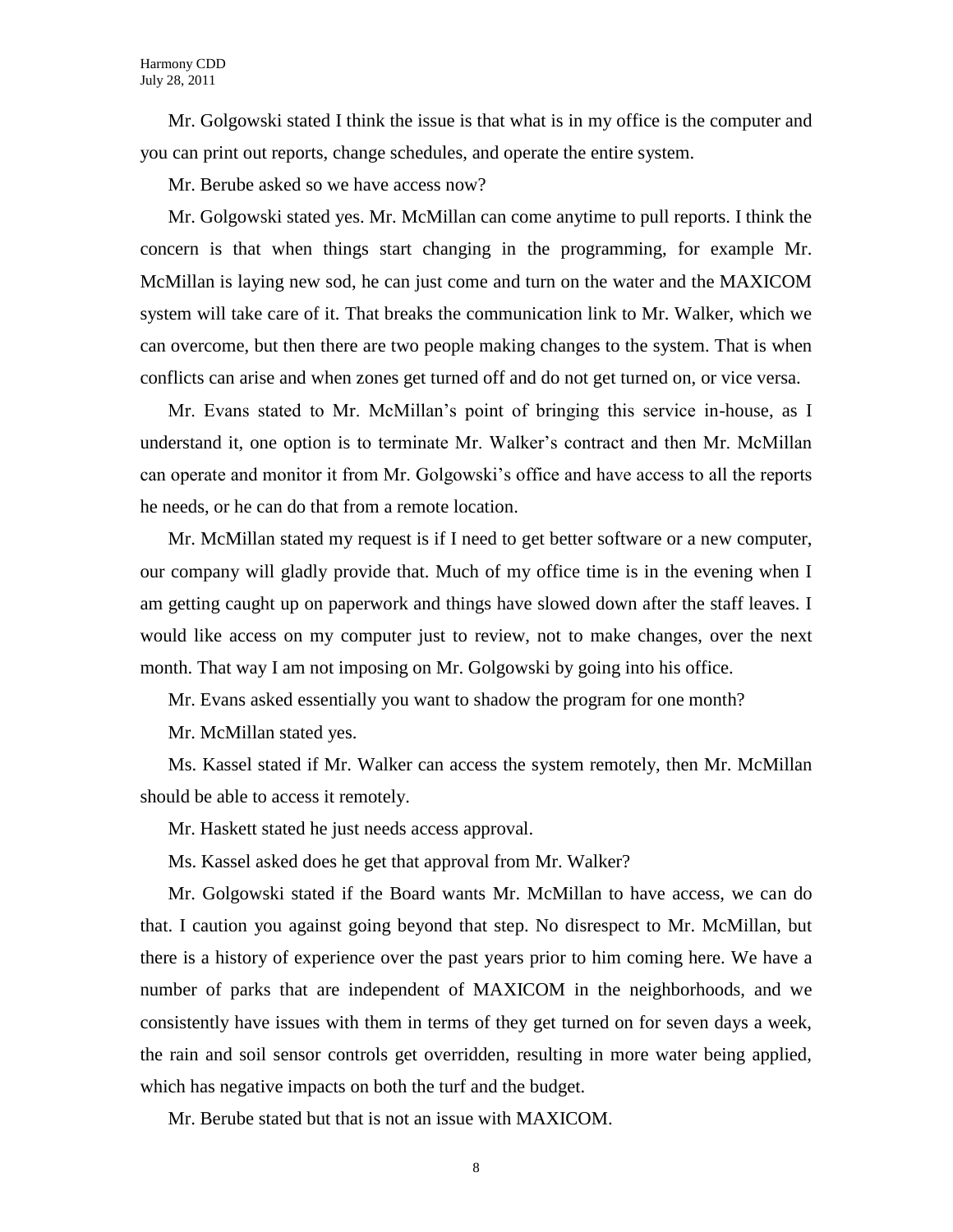Mr. Golgowski stated it will if you want to relinquish control to the landscape company.

Ms. Kassel stated I thought all we were considering was to allow Mr. McMillan access so he can see the reports and see how it works, and he can report to us next month. Perhaps Mr. Walker can also be at the next meeting so we can discuss everything among all those who are operating the system.

Mr. Evans stated that sounds like a good idea.

Mr. Berube stated Mr. Golgowski mentioned a computer in his office. Is it a special computer or is it just a computer you use to bring up the MAXICOM program?

Mr. Golgowski stated it is not a special computer, just one we use for the MAXICOM system.

Mr. Berube asked so can he load the program to his laptop for access or is it an internet-based program?

Mr. Golgowski stated it is accessible through the internet. He would not need to load the whole program.

Mr. Berube stated I have no problem giving Mr. McMillan access. I think what Mr. Haskett recommended is to run the two side by side for a month, with Mr. Walker performing his contractual services and with Mr. McMillan accessing the reports for a month. If it works, then we can discuss what we want to do with Mr. Walker at that point.

Mr. LeMenager stated one of the concerns I have is that we made an investment several years ago to try and get our water bill under control. We did a very good job in that effort. We were spending \$140,000 on water and we got down to \$80,000, and now we are back over \$100,000. After the large amount of rain we had yesterday afternoon, I saw sprinklers going off this morning. There is also a broken head across the street from 3317 Schoolhouse Road.

Mr. Berube stated last night during the rain, the irrigation was running at Beargrass Park.

Mr. LeMenager stated when I hear conversation that we should bring control right here onsite in Harmony, I am 100% in favor of it. We need to have the ability to turn this off when it is obvious the ground does not need water.

Mr. Berube stated we can resolve a local problem with a local solution.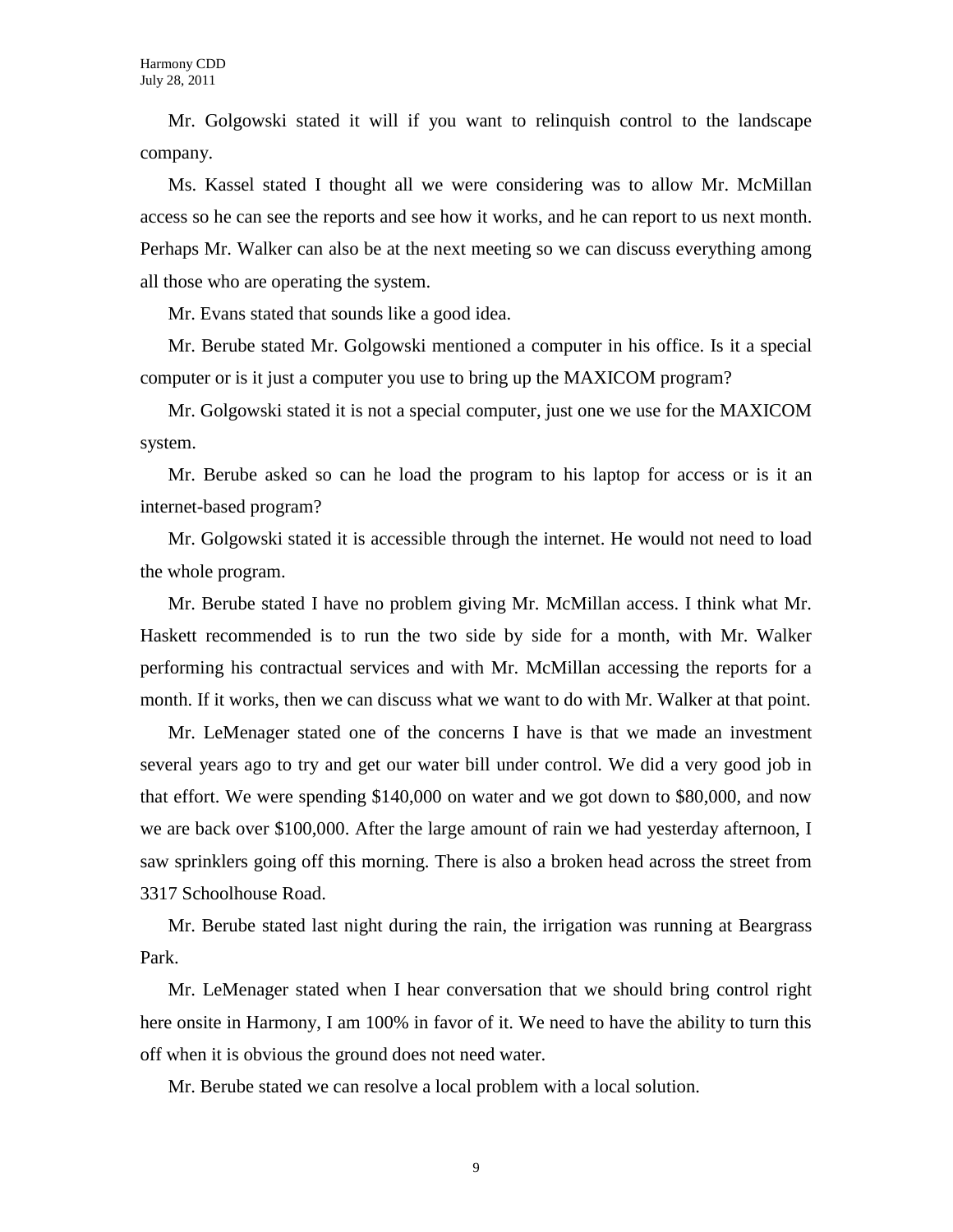Mr. LeMenager stated yes. I see our water bills are going over \$100,000 again. It might cost us some money to bring the service in-house, but I would imagine it would pay for itself in the water bills. I would like to bring this service in-house and stop over watering.

Ms. Kassel stated I see in the monthly report that irrigation inspections are 12% complete. The report does not have a date on it.

Mr. McMillan stated I turn those in typically around the  $15<sup>th</sup>$ .

Ms. Kassel stated I was wondering why that was so far behind, considering all the irrigation issues we have had. Second, when you do the monthly reviews, do you check the soil and moisture sensors to see if they are operational? Something is not working.

Mr. McMillan stated when we perform our inspections, we go to the clock and make sure the zones are coming on per the clock, and we inspect the heads to make sure they are not broken or damaged and need to be replaced. We inspect each zone for each clock. I was in communication with Mr. Golgowski at the beginning of the month and found out the parks have moisture sensors and soil probes on them, so I will work with the irrigation technician to review and make sure they are not shut off and make sure they are working correctly. Regarding the MAXICOM system, I do not know if they have those sensors or if it just takes internet data and biotranspiration evaporation rates.

Ms. Kassel stated I meant if you check the moisture and soil sensors since you are doing on-the-ground reviews. We are using more water than we need to because there are a lot of soil moisture and rain sensors that are not operational.

Mr. Berube asked if you have local control of MAXICOM, will you do more investigative review to make sure it is all working properly, now that you can see what is going on? As Ms. Kassel mentioned, will you then be checking the soil moisture and rain sensors?

Ms. Kassel stated they are not here at 6:00 a.m. or 8:00 p.m. when the sprinklers are on after it just rained, so they do not know.

Mr. McMillan stated the idea of getting the reports is for the investigative work to make sure things are working properly. As I understand it, MAXICOM takes data from local weather areas and adjusts it. The soil sensors or moisture sensors are located only on the small park areas, and I just now found out they were there so we have not yet had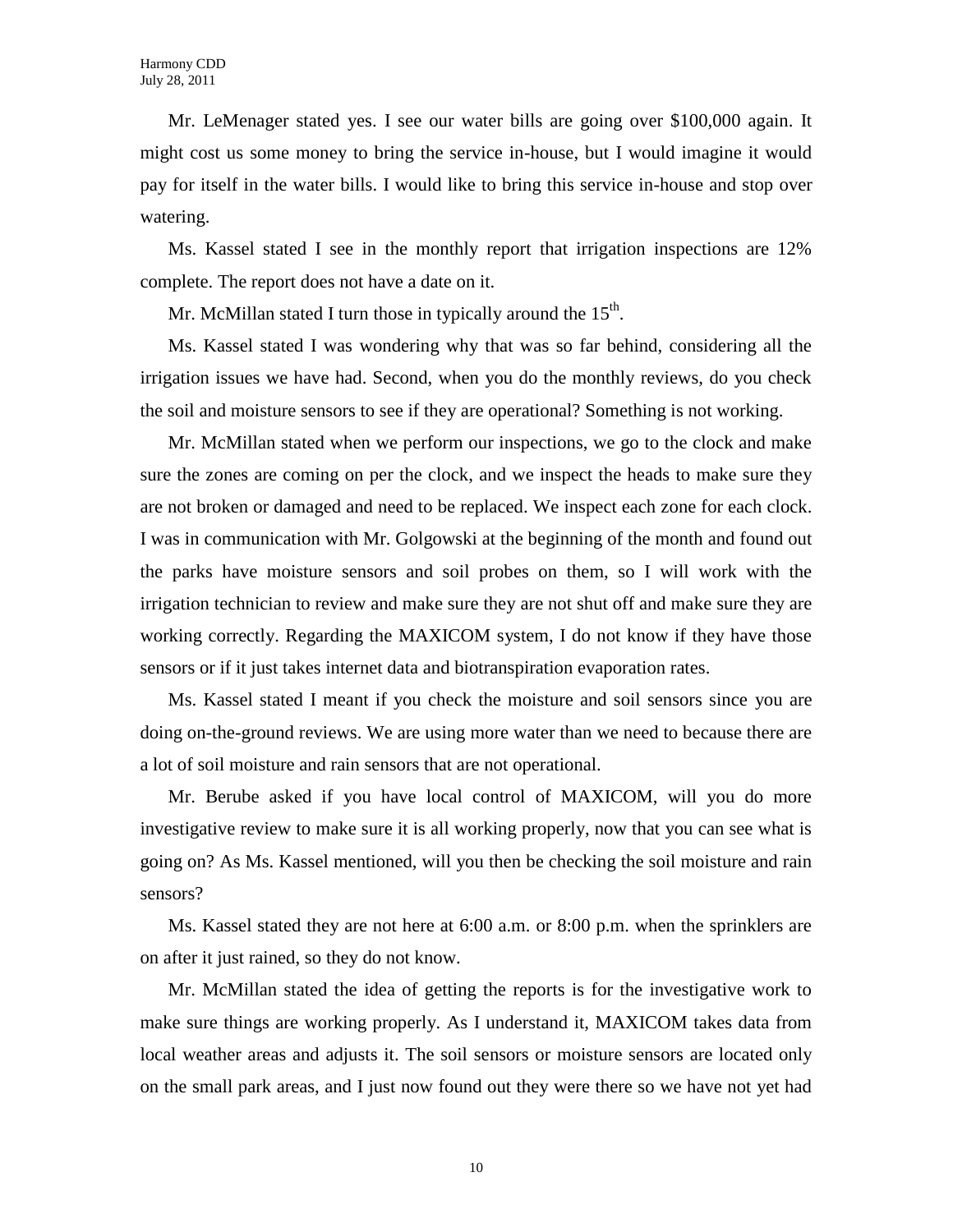an opportunity to check them. I know we have not set those clocks to run seven days a week. We try to keep it two days, as with the rest of the system.

Mr. Berube stated it sounds like we are in agreement to allow Luke Brothers to have access to the MAXICOM system for a month and then we will see how this works next month and discuss it further to decide if this is working and what we are going to do with Mr. Walker.

Mr. Golgowski stated can we invite an expert to the meeting to explain it to us?

Mr. LeMenager stated yes, that is a great idea. On the sports turf, it got a little out of control and it looks like you have been doing a lot of work the last few weeks. I would like to see if you can keep it in good shape because it is one of the most popular facilities in Harmony.

Mr. Berube stated that entire area gets a lot of use.

## **B. Aquatic Plant Maintenance**

## **i. Monthly Report**

Mr. Medlin reviewed the monthly aquatic plant maintenance report as contained in the agenda package and is available for public review in the District Office during normal business hours.

### **ii. Pond Management Proposals**

Mr. Golgowski stated we submitted a proposal in the agenda package and today distributed some photographs of some of the ponds that were taken yesterday showing the high water and some of the plants that are flooded.

Ms. Kassel stated the handout says that Pond 27 "planted" with 3,000 golden canna and 500 giant bulrush is a proposed planting, not something that has already happened.

Mr. Golgowski stated that is correct.

Mr. Berube stated I think that mirrors the proposal from Biosphere.

Ms. Kassel stated the word "planted" threw me off to where I thought they had already been planted previously and they are now gone. I just wanted to make sure. Right before I came to the meeting, I drove around Pond 27—Long Pond—and I noted that about 75% or even more, perhaps 80%, of the interior edge of the pond rather than outside the water has duck potato growing in it. There are some places where it is fairly sparse and some places where it is fairly thick. There are two areas where there is a substantial number of bulrushes, although they are not doing well. There is some kind of spikerush that is growing a little bit out of the water. There are at least four sections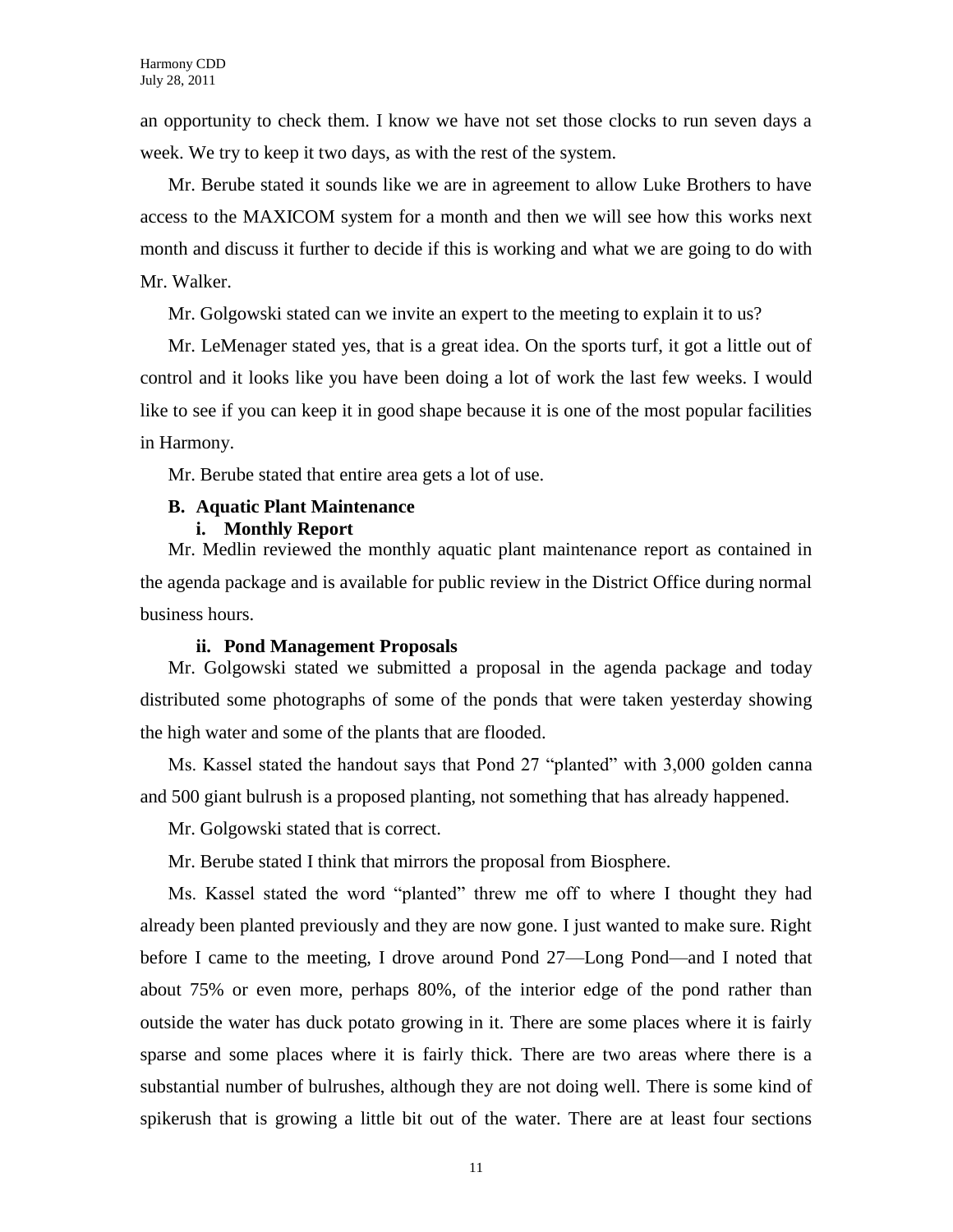where there is a substantial amount of spikerush growing along with the duck potato and arrowhead. Much of the shoreline is already being populated with these plants. Whatever planting we do there, the bulrush is not doing well there now and it is one of the proposed plants. I wonder why it is not doing well and whether or not it is a smart move to continue planting more. It would be nice to have some color there. I do not know if 3,000 cannas are needed. Last month we were told that about 50% of the shoreline is covered, but I would say it is closer to 75% or 80% covered based on what I saw today. Some of those areas are sparsely planted, but we know that within two years, those areas will fill in more substantially.

Mr. LeMenager stated I echo Ms. Kassel's comments. To an extent, they echo what I said last month and perhaps at previous meetings. It will simply take some time. I try to walk in the mornings, and I frequently walk around Long Pond. We were considering spending \$10,000 to \$12,000 on one pond, and frankly I think the pond looks pretty good. As Ms. Kassel mentioned, if there is a small amount of planting you want to do to add a little color, that is not a bad idea. The pond looks good, especially now that it is the wet season again. I do not think we need to spend a lot of money on the ponds. It will just take a little while. We have already installed about 4,000 plants in our ponds. It takes time and it has been only over the past two years when we have installed plants. We made the investment so now we just need to be patient.

Mr. Berube stated the amount of plantings in the proposal has been reduced and the proposed plantings for Pond 27 are now \$4,325. We contemplated up \$15,000, but we did not know how much footage had already been covered. To Ms. Kassel's point, a lot of the edge is covered. We reduced the proposal from \$15,000 down to \$4,325 to fill in the empty areas on Pond 27.

Mr. Medlin stated the cannas are in a different planting zone and they are mixed in behind the plantings that are there. They are usually planted a little higher, so it makes it a little thicker. We proposed that to provide more color. We did review the area and there is a lot of arrowhead out there, so it was not necessary to put more in between to fill the bare areas. That is what this proposal is trying to do.

Ms. Kassel asked why is the bulrush looking so poor? Is that seasonal or is there something we need to worry about with the bulrush in that pond?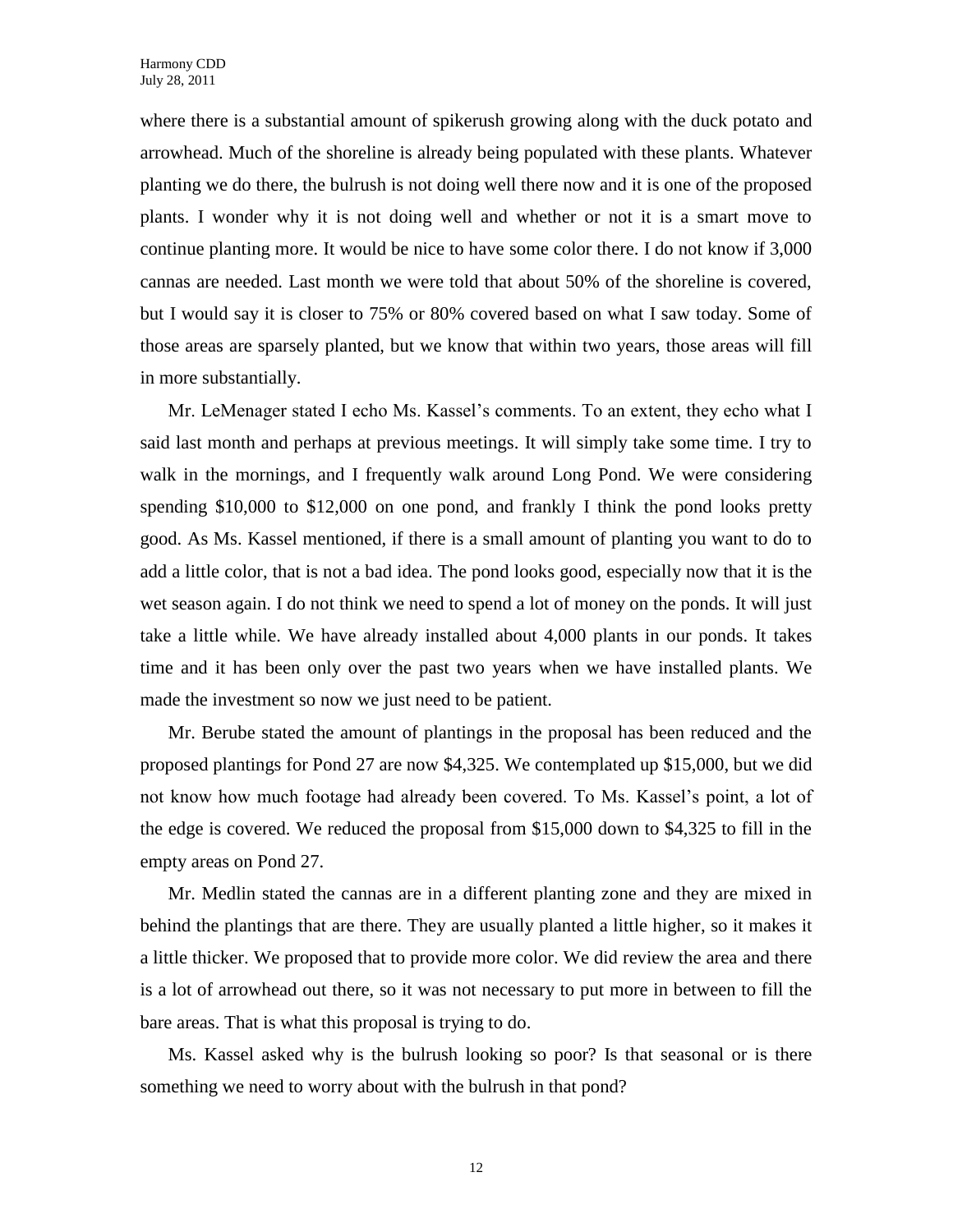Mr. Medlin stated bulrush quite often gets a fungus, and it is a little off-season with many of the other plants. It does get a fungus in the summer because of the wet conditions so it does not grow during those months. It does better in drier months.

Ms. Kassel stated it looks so bad that it looks like it is almost dead. I have some concern about that, if we are considering investing money to plant more of them. If we are at the time of year when the pond is supposed to look the best with the canna and duck potato blooming, perhaps the bulrush is an inappropriate plant for that pond.

Mr. Medlin stated there are five or six plants we use frequently because they do really well and have had good success. Some may not survive in certain places and the reason you noted 75% of the pond edge is covered is due to the arrowhead that is doing very well. We tried a few other plants, such as pickerelweed and some fire flag, but in some places, they didn't come back in the spring. Perhaps the soil type may not be just right or the particular pond or the area at the pond we picked was not right for it. We are trying to be diverse in the plantings so it is not 100% duck potato in that area.

Mr. Evans asked what is the propagation rate on some of these plant materials? That seems to be a big issue.

Ms. Kassel stated we are guaranteed 80%.

Mr. Evans stated I do not mean survival rate; I want to know about the plant's expansion, from the time we plant it to the time it is expected to reach its full size. Mr. LeMenager raises the point that we need to wait and it will eventually fill in itself, and that is true within some sort of framework. Based on the soils and conditions that we have here, what is a reasonable expectation of the time that it will fill in itself? Is it two years or 20 years? That will be specific to that plant itself.

Mr. Medlin stated about two to three years. Usually when we install the plantings, they go dormant because they are basically pulled right out of the ground and reinstalled. It takes about a year for them to get established. If the plants survive that year, we feel pretty good that the plants are going to live. Sometimes they just flop over, so it takes a while for them to stand back up on their own. Once they strengthen after a year or two, then they start putting off new shoots and new plants, and they start growing really tall. Normally it takes two to three years, maybe up to five years. You mentioned different soil types. These plants are pulled from other wetlands. Some may have been tall and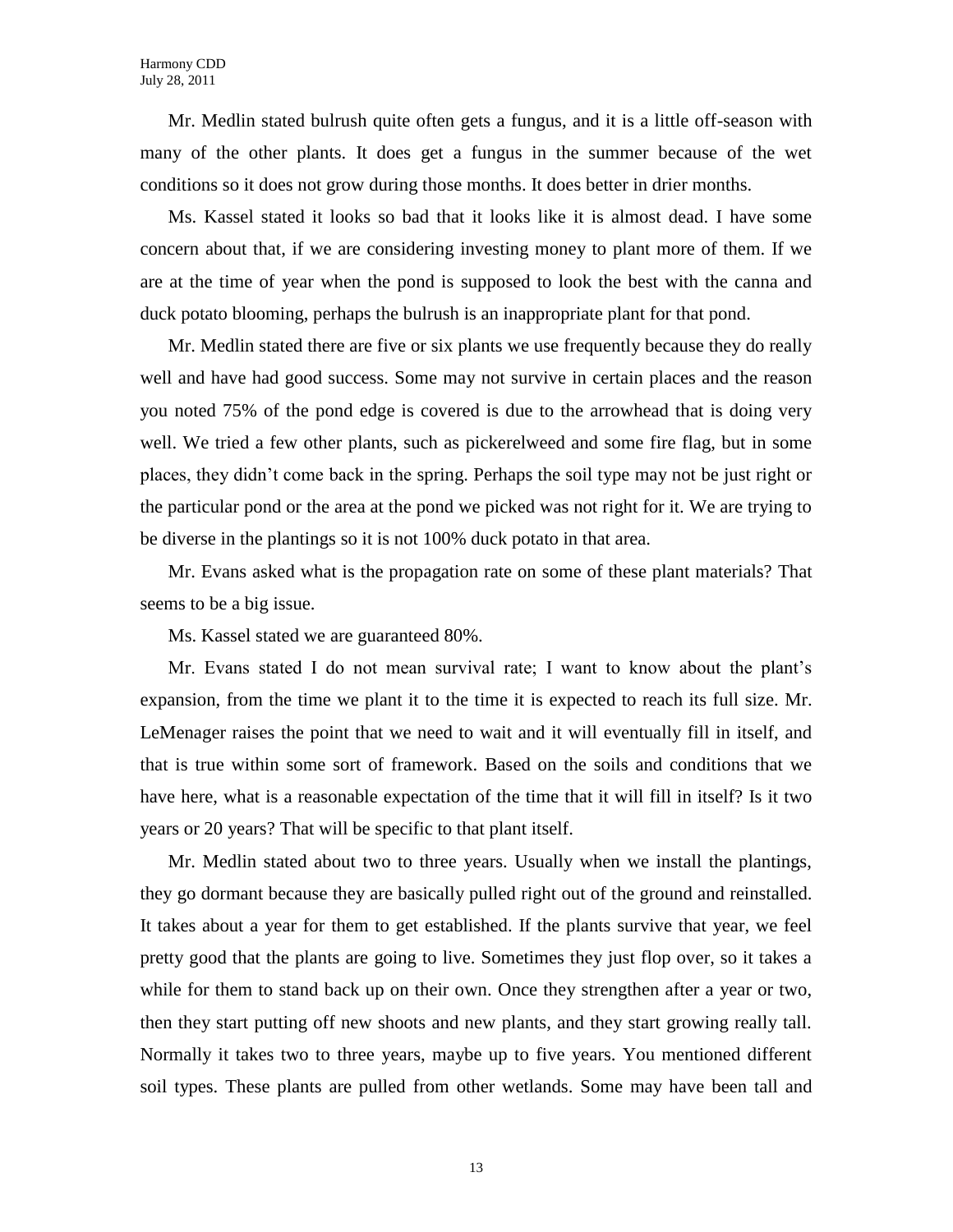some may have been shorter. There is a little genetic difference in the size of plants, so we are probably not getting the exact same size every time.

Ms. Kassel stated Mr. Evans is asking about the size to maturity of the individual plant, and Mr. Medlin is talking about the spread of plants.

Mr. Medlin stated after two or three years, then it starts to spread on its own.

Mr. Evans stated there has to be a point where it is healthier. It has to re-establish itself before it can start engaging in filling in the gaps.

Mr. Medlin stated that is correct.

Mr. Evans stated so we are looking at two to three years for those plants to get healthy to the point where they can propagate and expand coverage from that point on, so we are still looking at a few years after that point.

Mr. Medlin stated that is correct. Really compact, sandy soil may not allow those plants to expand as they would in mucky soil that has more room and more nutrients. Water levels are a consideration. When water levels drop, those plants like to expand more than when the ponds are full. There are many different variables within the twoyear to five-year plan.

Mr. Evans stated we are trying to decide if this is a value-added investment. Are we putting money into something that we are going to see the benefit of based on the funds that we are going to be expending?

Ms. Kassel stated within a reasonable period of time.

Mr. Evans stated Mr. LeMenager raises the point that if we let it be, within a certain number of years, we will have accomplished what we were trying to accomplish earlier by spending these funds. All we are doing is accelerating that scope.

Mr. Medlin stated if you look at the ponds that are connected to wetland areas, you will see how thick and full those are. I am sure at one time the edges were bare and then they were planted. They filled in pretty quickly and they look really good.

Mr. LeMenager stated I am not opposed to spending the amount of money we have spent over the past couple years, which is \$3,000 to \$4,000 each year to continually make a small investment that pays off over time. I just felt that we were getting to a point where we are discussing a substantial investment that was really just designed to have it now rather than let it grow and develop on its own. I am in favor of spending the same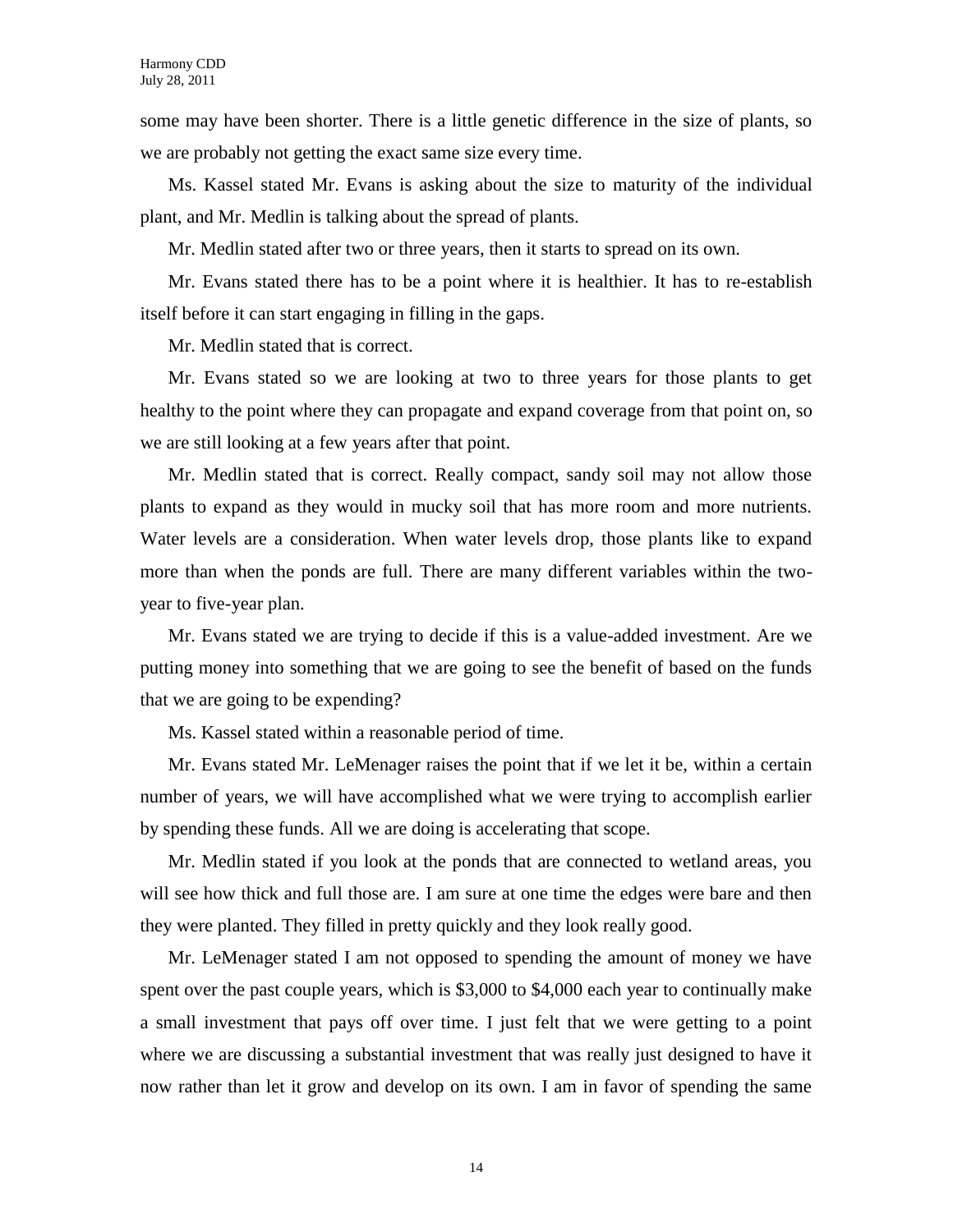amount of money we have spent the last couple years, but not suddenly spending three to five times that amount on one pond.

Mr. Berube stated we did reduce the proposal from \$15,000 down to \$4,000.

Mr. Golgowski stated as an observation over the years, imagine the pond on Cat Brier on the golf course farther back, not on the street; it is ringed by arrowhead. Similarly, on Five Oaks Drive as you head west from the Schoolhouse Road traffic circle, the ponds on the left are thick with arrowhead. Those all grew on their own. If you imagine the pond as you are exiting the main entrance on the left, you will see spikerush all the way around the pond. I planted 12 plants in that pond about seven years ago, and that is the result in that time period. If you leave it alone, you will have a pond that is entirely arrowhead. Where we have planted some of the shelves in the wetland ponds, we mixed the plants in those areas and they look really good because there is a diverse grouping of plants. If you want to add color with the cannas, you have to do that since they will not grow on their own. You will probably have to culture it a little, too, in order to protect it. You could do nothing and in five years have arrowhead on all the pond banks. If your goal is to simply have vegetation, then you will have reached it. If you want to do something else, then you need to take affirmative action.

Mr. Berube stated numbers 1, 2, 3 and 4 on Pond 27 indicate four areas of new plantings that roughly matches the proposal we received as item 1 for \$4,325. We can plant four areas on Pond 27 for \$4,325. The map also shows one area on Pond 32 as number 5 and Pond 33 two areas as numbers 6 and 7. Item 2 on the proposal indicates two 500-foot increments at \$1,795 each, for a total of \$3,590. Are we breaking Pond 33 into two separate 500-foot increments?

Mr. Golgowski stated it looks that way.

Mr. Berube stated the proposal shows two 500-foot increments but the map shows three areas. I believe we are breaking Pond 33 into two pieces. The proposal for everything is \$7,915, and Pond 27 will pretty much get all filled in and we continue the process that has already begun on Ponds 32 and 33.

Mr. Walls stated I like the proposal for Pond 27. I think I can justify spending that kind of money on Pond 27 because when you look at its size as far as bank area, it is probably equal to several of the other ponds. That is our prize pond; it is probably the pond that is seen by the most people. I like putting golden canna there. As I said when we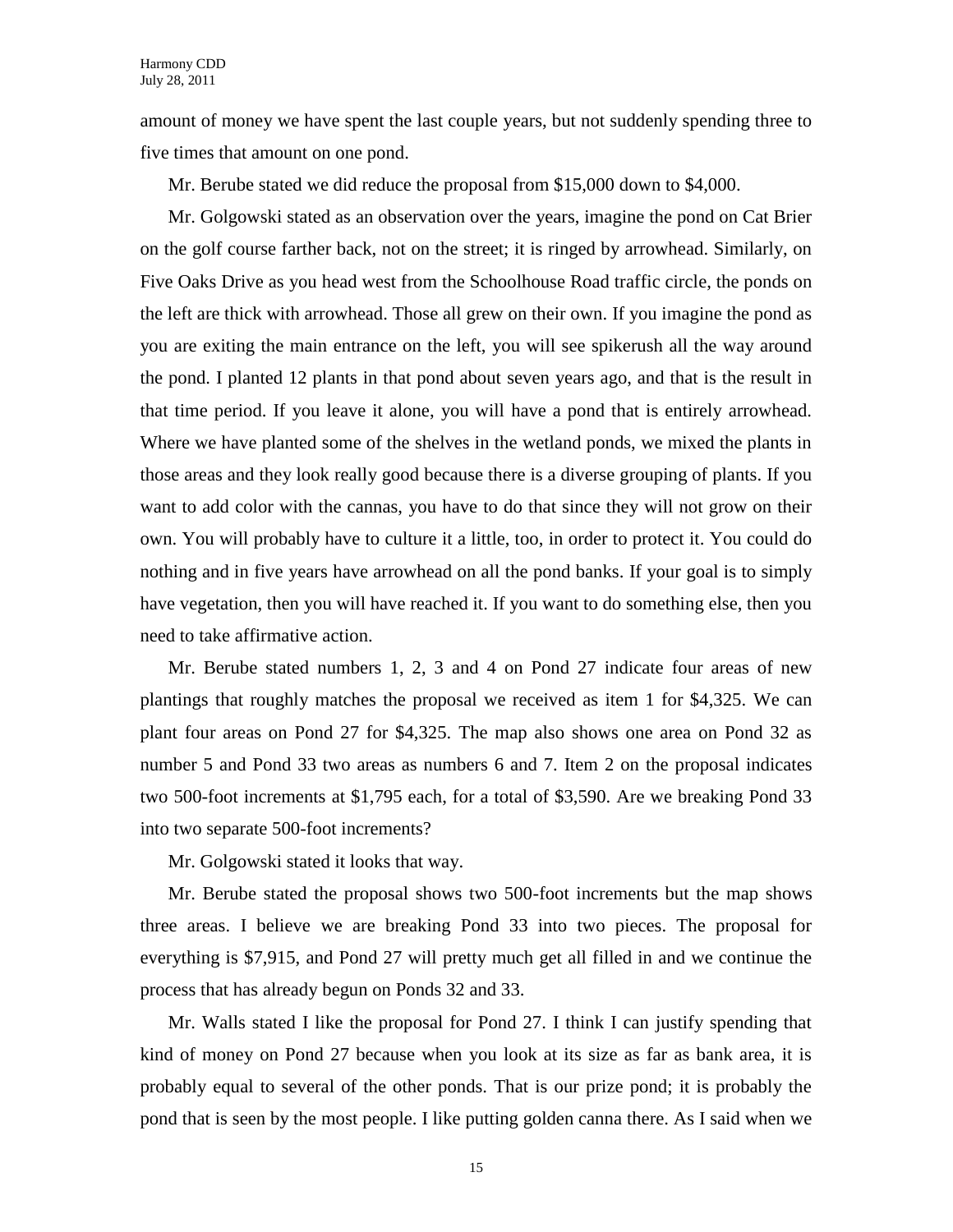first considered these aquatic plantings, this is an aesthetic issue for me. I like having that pond mostly filled with plants that have some color. I am undecided about the second proposal. Those ponds are rather out of the way, so perhaps in that instance, we could consider doing some small plantings ourselves or we just let them go and let them fill in on their own.

Mr. LeMenager stated I have the opposite opinion. I think we have done plenty on Pond 27. Ms. Kassel's estimate that it is about 75% filled in already means it will get filled in by itself, but it is not a bad idea if we want to add some color to it. The people who are going to purchase lots in the Estates section are paying their CDD fees just as the rest of the property owners. Walking over there in the mornings at least once a week, I would say the pond that needs something is Pond 33. It is pretty plain right now and it will have quite an impact. I would not spend as much money on Pond 32. I think that pond has grown in reasonably well; it is a lot thicker. That assessment is based on me walking by them at least 20 times.

Mr. Berube stated I think Mr. LeMenager is right in the idea that those two ponds are in an area that is trying to be sold. Some lots are sold but there is no construction going on. I think that will be treated as a premier area being estates.

Mr. LeMenager stated the assessments are being paid, either by the developer or the property owner, just like the rest of us.

Mr. Berube stated I have no argument to that point. There is only one road into that area and it goes right between those two ponds. If they look nice, you have to think that is to everyone's benefit for lots to be sold and houses to be built. Someone chose Ponds 32 and 33 for this proposal. Were you going along the same lines we were thinking, or was there some other reasoning?

Mr. Golgowski stated I saw them as visible ponds and they are rather bare. It is probably time to do something with them, either naturally or manually.

Mr. LeMenager asked have Ponds 32 and 33 been part of our last two plantings? We were planting them by number and I do not believe we have planted all of them.

Mr. Medlin stated Pond 33 had some plants installed in the back corner in the most recent planting.

Ms. Kassel stated my husband installed a lot of plants on Pond 32.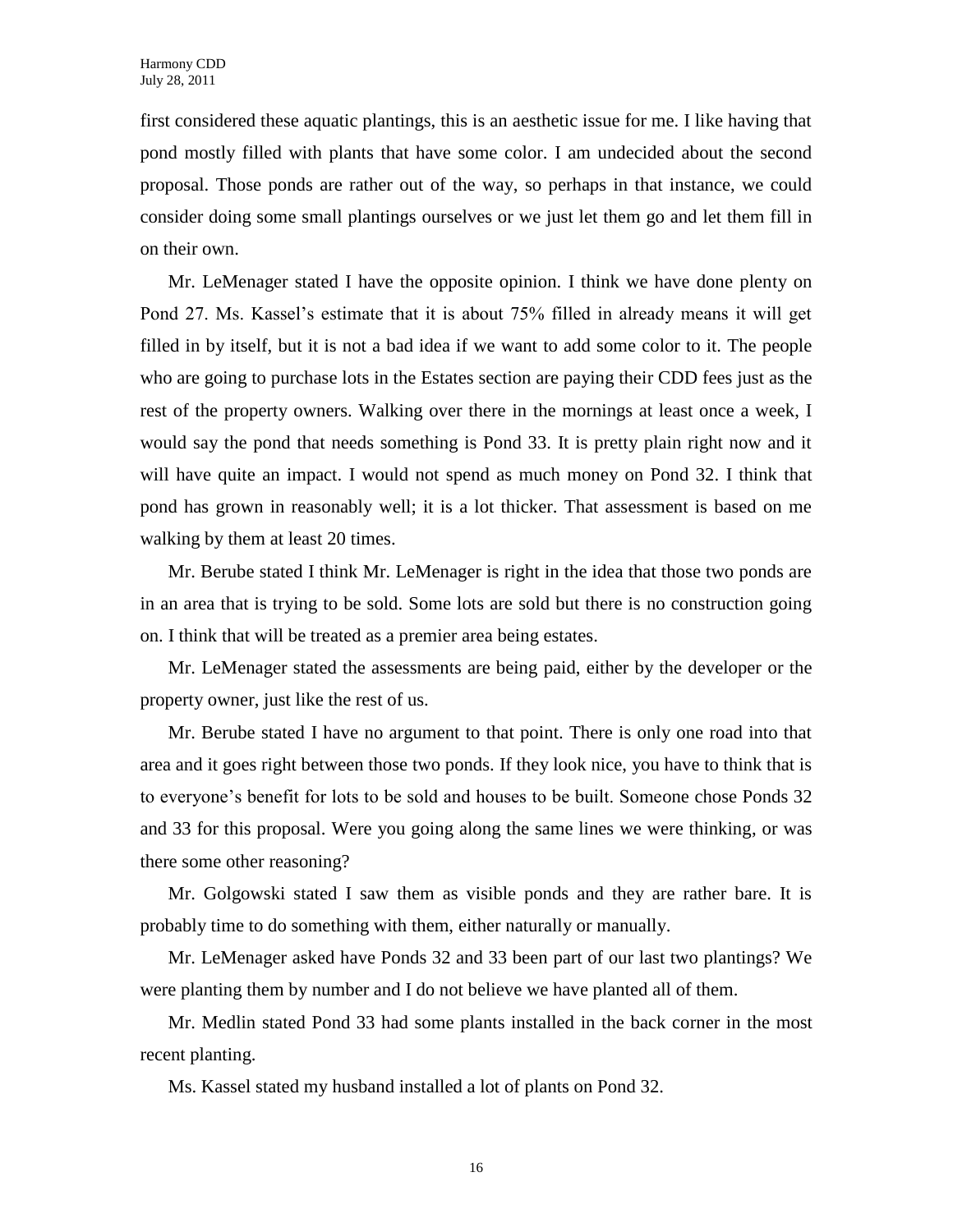Mr. LeMenager stated I do not think Pond 32 looks bad, but I think Pond 33 is pretty bare. Given its location, I am in favor of installing plants in that pond.

Mr. Evans stated I think we should do them all.

Mr. Berube stated I agree.

Mr. Evans stated if we are going to do this, we originally talked about spending \$15,000 for this enhancement program in this fiscal year. We decided to look more closely where we can enhance the ponds without duplication. I think Mr. Medlin and Mr. Golgowski have done a very good job to provide a proposal as close as what we asked them to do. I think we should move forward by doing both of them.

Ms. Kassel stated we have no forms for residents to submit if they wish to speak on items prior to the Board taking a vote. I suggest that people raise their hands if they wish to speak and keep their comments to two sentences.

A Resident stated I purchased a lot adjacent to a pond in 2005 and I fell in love with it. It is next to the dog park. I saw deer, an alligator, snowy egret and much other wildlife. I love my lot. It was clear cut all the way down to the pond. I built my house and put a room on the side facing the pond so that I could watch the wildlife and watch the big dogs play in the park. Then the CDD started planting weeds around my pond and I do not understand why. I was told it was to protect the wildlife but the alligator is gone and he never comes back. Sometimes I see an alligator that swims down the middle of the pond. I have no wildlife anymore. If deer do come, they stand back because what I have is weeds. I want a clear cut so that I can see the wildlife. I have no wildlife but I have weeds. Now they come around in a boat and spray weed killer on weeds, so now I have brown weeds and garbage collecting in the weeds. I am unhappy and I want my lot back. I want it clear cut down to the water. I do not know what possessed people to plant weeds around it. They are not flowers; they are weeds.

Mr. Berube stated we did not purposely plant weeds. There has been a purposeful raising of the natural grass growth of about four feet around the edge of the pond.

The Resident stated I understand all that but I really regret looking out my window and seeing no wildlife and I just see weeds growing. I do not care what you call them; they are weeds. Then they get sprayed and now I have brown weeds, and garbage collects in them. My beautiful pond on Blue Stem has been destroyed because someone wanted to do whatever it was. They do not do it anywhere else; they only did it here.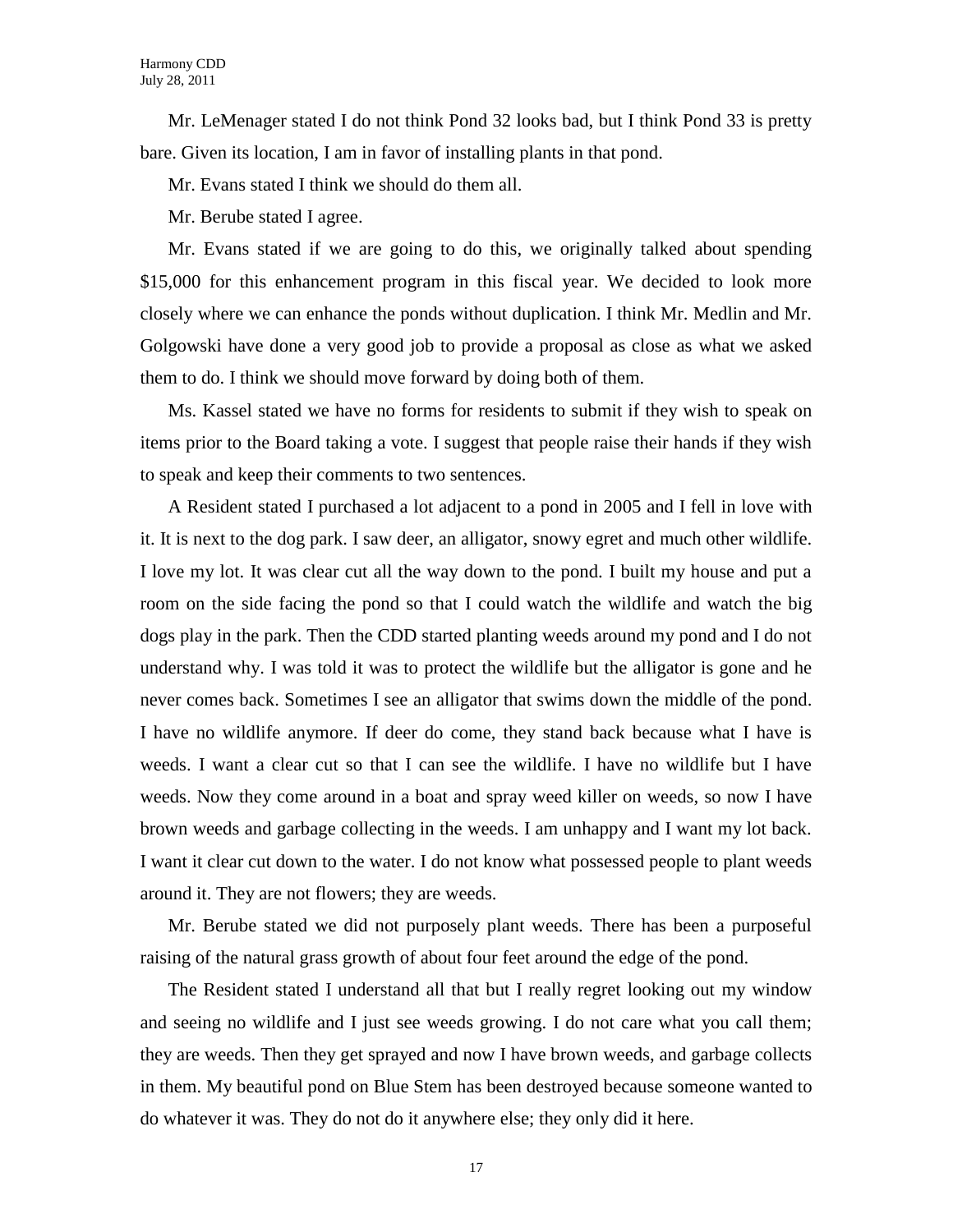Ms. Kassel stated I think you are making some connections that may not connect. The fact that there is no wildlife does not have to do necessarily with the fact that we are not mowing all the way down to the edge. The weeds that you say are growing, there were some aquatic plants installed at the back of the pond, not by your lot, for the purpose of water quality. That pond has been a problem in terms of things growing that do not belong that we wanted to intentionally remove. We have not done plantings of anything that we are considering today on your side of the ponds. There is less wildlife there due to the fact there are fewer around generally speaking. I have noticed the same thing, but it is not because of what has been happening in your pond.

The Resident stated the pond is incredibly ugly. I am very disappointed. I realize you are not going to clear cut my pond. I realize the alligator might not come back. Watching wildlife was exciting to me. I love all creatures. I am incredibly unhappy with my pond. I want you to know my pond is ugly. When I go to sell my home, it will be hard to sell because the pond is ugly.

Mr. Berube stated the proposal we are discussing today is for three specific ponds. In the next fiscal year, we will continue the pond planting program, more than likely. In general when we plant the edges of the ponds, we cut it all the way down to the water level so that the flowers can grow and there are no more weeds. I will keep your pond in the forefront of my mind for plantings for next year.

The Resident stated I do not want plants in my pond. I want it clear cut so I can see the wildlife. I disagree about Ms. Kassel telling me the wildlife is not abundant because it is. It could not have been so depleted in such a short period of time than when I first came. I did not pay \$84,000 for that lot and build a large home on it to look at weeds and garbage and have the sprayer come around and spray the weeds.

Mr. Berube stated we have heard your comments.

Mr. David Leeman stated I understand Mr. Medlin is working with you for pond maintenance, but he is also a salesman, so he is selling you a product. It is in his interest to sell you the most product that he can. It may not necessarily be the best way to buy \$10,000 or \$15,000 worth of product. If, as Mr. Golgowski says, you do nothing, the ponds will fill in on their own. I would like to remind you that we are not doing nothing. If you want color in Long Pond or anywhere else, you can ask the residents to do it. Anything that grows in Harmony can be transferred to those ponds and it will not cost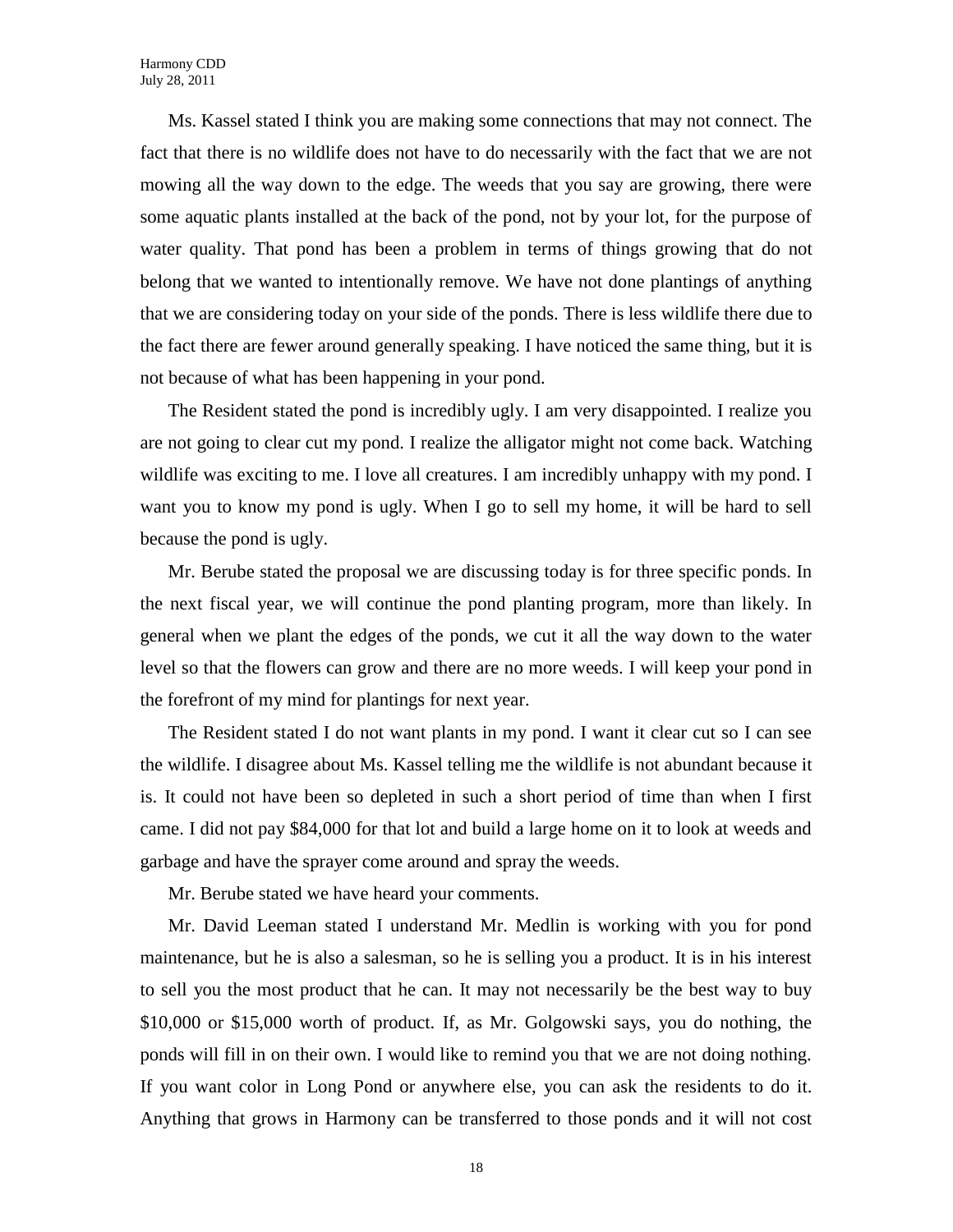you anything. I also want to remind you, as Mr. Golgowski said, only seven years ago they planted a dozen plants in that one pond and it is almost completely been circled with their plants. I agree with Mr. LeMenager that we need to be patient with this and not go crazy with the expense. It will all come to fruition and at some point, it may be so thick that you will have to thin it out. I am not hearing a great outcry from residents that we need to fill in the plantings on all these ponds. I hear Mr. Berube saying that we need to sell home and it will be good for everyone, but that sounds like an excuse to spend the property owners' assessments. Just do not spend it. The ponds will fill in and they will look fine. We can add a little color through the help of the residents without spending \$15,000. If you are going to spend that amount of money, do every single pond and spread out the plantings so they can fill in. Do not plant just one pond and then come back and have to spend more money on another pond. Plant all the ponds at the widest dispersion you can and watch them fill in. That will probably be the only time you need to spend money in the next 10 or 15 years if you do all the ponds now. They said the first time they did the planting, it looked like we did not get very many. Mr. Golgowski reviewed the plants with them, and it turned out they were putting four into one because they were small. Then you still only have one plant even if it was four when you planted it. If you have four small plants, plant them separately and individually, and they will grow and fill in that much sooner. Planting four plants as one is a labor-saving device for them to allow them to complete the job and collect their money faster. That did not help us at all.

A Resident stated I agree with Mr. Leeman.

Mr. Berube stated we are not spending \$15,000; let us be clear. We are discussing spending just under \$8,000.

Mr. Evans stated Mr. Leeman raises a good point about spending money for the sake of spending money. At the same time, are we looking to continually enhance the community? There is a balance between those two. I am hesitant to spend cash on anything. We have an obligation to continue to enhance the community and take care of the assets that are here. To do nothing is not necessarily taking care of the overall community and the assets, but there is a balance, and we do have to keep it in balance. We can say we will not do anything other than what we absolutely have to do, and then you become stagnant, or you can move forward and gradually implement a program over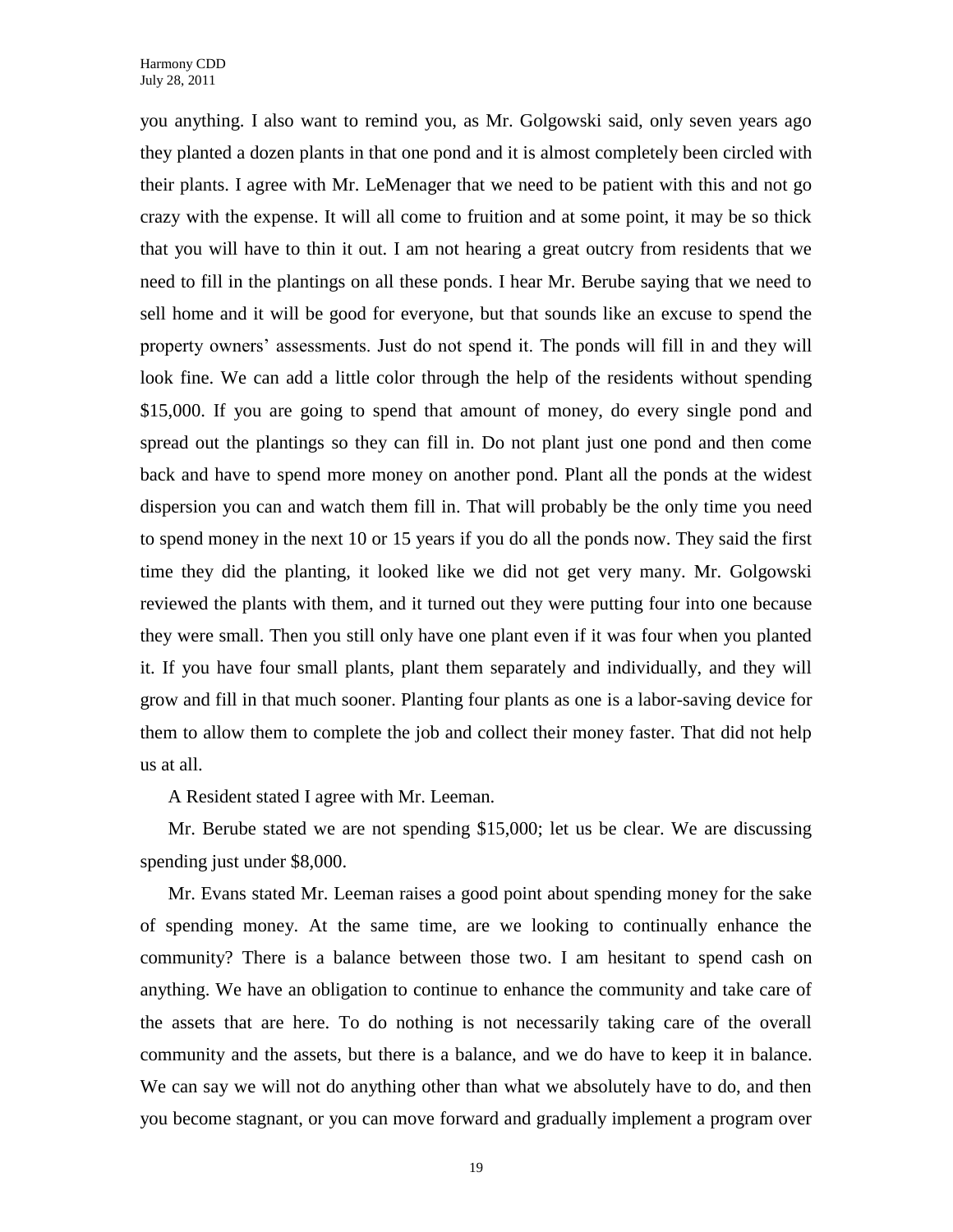time to enhance these ponds or any other aspect of the community. The points everyone raises are valid, but we have to find balance.

Mr. Berube stated I think we are in a balance. We are not contemplating planting all six residential ponds that we have. We started with one and expanded it to three because of how it worked out. If we were going overboard, then we would say we should plant all six ponds. Mr. Evans slowed us down a little last month and directed us to focus on a few and see where it brings us. I think that is where we are. Our proposal today has decreased tremendously from what we discussed last month.

Mr. LeMenager stated that is true, but it is still twice as much as we have been spending the last couple years. We have spent about \$3,000 each planting, and now we are talking about \$8,000. I have no problem with us investing \$3,000 or \$4,000 each year on continually upgrading or adding plants where they need it. I think Pond 33 is a good example of a pond that needs it. We are discussing spending 2.5 times more than we have in the past. While it is less than \$15,000, it is still \$8,000. I am in favor of continual longterm investments, but not \$8,000 a year.

Ms. Kassel stated I propose that we back things down a little from what we received in the proposal. I suggest we reduce the canna to half and reduce the bulrush as well. I am just concerned that we are going to be spending \$1,200 on bulrush and most of it will not do well here. I suggest we remove the duck potato in Ponds 32 and 33 since we do not need it; it seems to do well on its own. I suggest we reduce the bulrush on Ponds 32 and 33 and leave the canna and pickerelweed. With those reductions, we are not spending \$8,000 but still improving the community and giving color to the ponds and making the ecosystems in the ponds favorable for wildlife and aesthetics. Hopefully we will not need to treat the ponds as much with chemicals.

Mr. LeMenager stated I agree with that.

Mr. Berube stated I like the proposal as it is written. We asked Bio-Tech to review some areas, and I saw Mr. Golgowski and his assistant in the field reviewing all of this. Most of the time I agree with Mr. Golgowski's advice, and I like the proposal. I hear everyone's comments, but we continue to discuss this over and over.

Mr. Walls stated if the majority of the Board thinks Ponds 32 and 33 should be planted, I am fine with that. I hesitate to make adjustments to the proposal because I am not an expert in this field. If they say those plants will last and will be the proper plants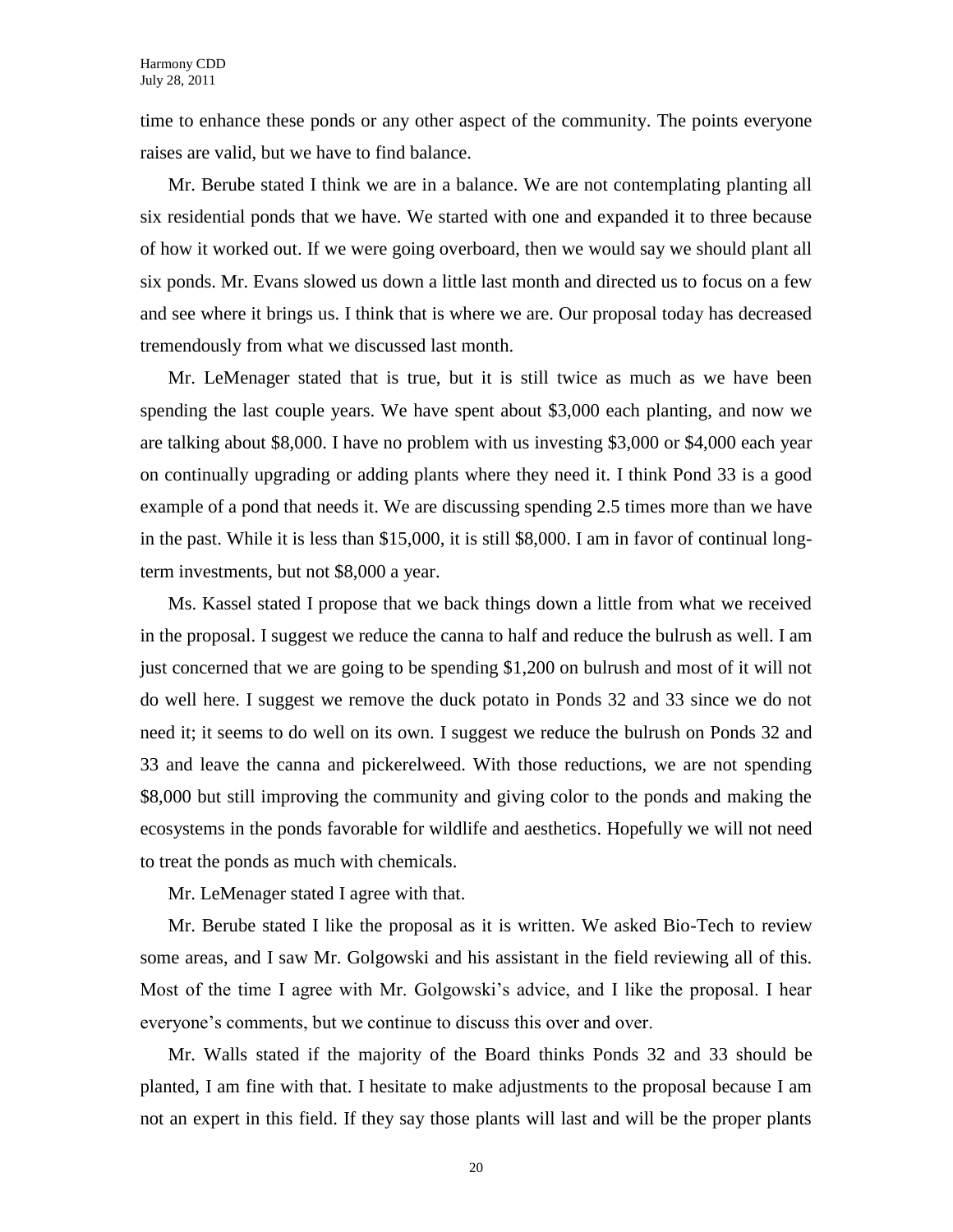for the areas, they are the experts. We have a warranty on the plants. If they start to die, then we will address that with them. I am fine going ahead with the proposal as it is presented.

Mr. Qualls asked is this a proposal or a contract? If the District signs this proposal, will there be a contract to follow where we can include some terms to protect the District?

Mr. Medlin stated I believe the proposal constitutes a contract once it is signed.

Mr. Qualls stated I think we will want to review it a little more thoroughly and put in some terms favorable to the District.

Mr. Evans stated Mr. Qualls can negotiate the terms with Bio-Tech; the Board will just be considering the price in this proposal.

> On MOTION by Mr. Berube, seconded by Mr. Walls, with Mr. Berube, Mr. Walls and Mr. Evans in favor, and Ms. Kassel and Mr. LeMenager against, approval was given to the aquatic planting proposal from Bio-Tech Consulting for items 1 and 2 in the amount of \$7,915, subject to review of terms and conditions of the agreement by legal counsel.

Mr. Berube asked is Mr. Medlin a biologist or a salesman?

Mr. Medlin stated I am a biologist.

#### **iii. Buck Lake**

Mr. Golgowski stated I am privileged to have working with me this summer Ms. Samantha Murphy, who is a high school senior at Harmony High School and is interning with the Development Company. One of her projects has been to plumb the depths of Buck Lake. She has produced this contour map of the bottom of the lake that I distributed to the Board. It is a good piece of information for fishermen in the community and for all of us in general. I will email it to Mr. Walls.

Ms. Kassel stated we appreciate this information.

Mr. LeMenager stated this looks great.

Mr. Berube asked did that happen with sonar or a stick? How do you do this?

Mr. Golgowski stated we took a weight on the end of a line and dropped it to the bottom and marked the feet. It was very labor intensive, but that is what interns do.

#### **iv. No Fishing Signs**

Mr. Golgowski stated you should have received by email some options for pricing on the signs. It has been amended to read "For your safety, fishing and swimming are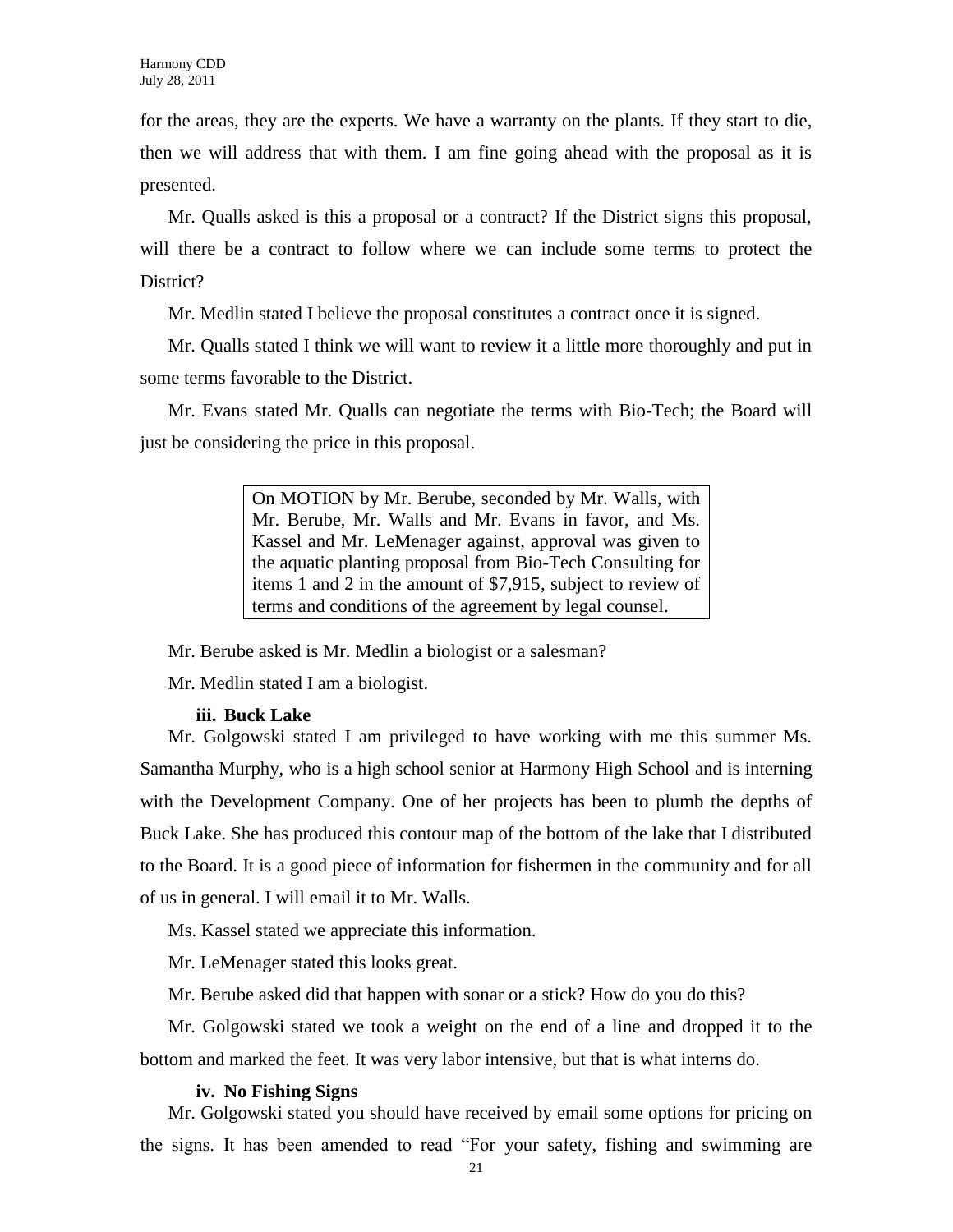prohibited. Either constitutes trespass." The signs will have rounded corners instead of sharp corners. They will be placed on more durable poles than what is included in the proposal, and they will cost about \$7.00 each, just a little more than the \$5.40 that was previously quoted. They will be concreted into the ground and will be placed about 500 foot increments, consistent with State law, as well as some of the typical access points, including the corners of the ponds. There will be 37 or 38 signs and the map shows suggested locations. The price of the sign is \$16 each.

Ms. Kassel asked what is the total price per sign when you include the concrete and labor?

Mr. Golgowski stated the labor will be done in-house and the concrete is about \$2.00 per sign, for a total of about \$25 per sign.

Mr. Berube stated that equates to about \$1,000 if we sign all the ponds, which I do not want to do.

Mr. LeMenager stated I am in agreement not signing all ponds. I think the sign is terrible. The purpose of the signs is to have people from St. Cloud and other areas stop fishing in the pond on Brackenfern. That is the one this project is really all about; it is the pond that residents have been complaining about.

Ms. Kassel stated I disagree.

Mr. LeMenager stated people are going to laugh at "for your safety."

Ms. Jeanna McGinnis stated people are urinating in my backyard. I am sick of it and I am tired of it. We need signs in that pond.

Mr. LeMenager stated I agree; I think it needs to be a stronger sign. It is too nice.

Mr. Berube stated I think I made that suggestion to add "for your safety" because many of our signs are less cutting or edgy than other signs. I do not like any of the signs, but if we are going to have them, Mr. Haskett does a nice job getting his point across with nice words. That was one of the reasons I suggested adding "for your safety." I did not want a blunt sign, especially if it shows up in areas like Lakeshore Park in Long Pond. There are signs all along there and there is traffic through this development looking at houses and land. If they see a big sign that says "fishing prohibited," I think that is rather blunt. I agree we have too many signs, but where are we going to put them?

Mr. Evans stated we have to try to resolve the problem. The people who are going to the ponds and trespassing do not care what the sign says. What we are concerned with is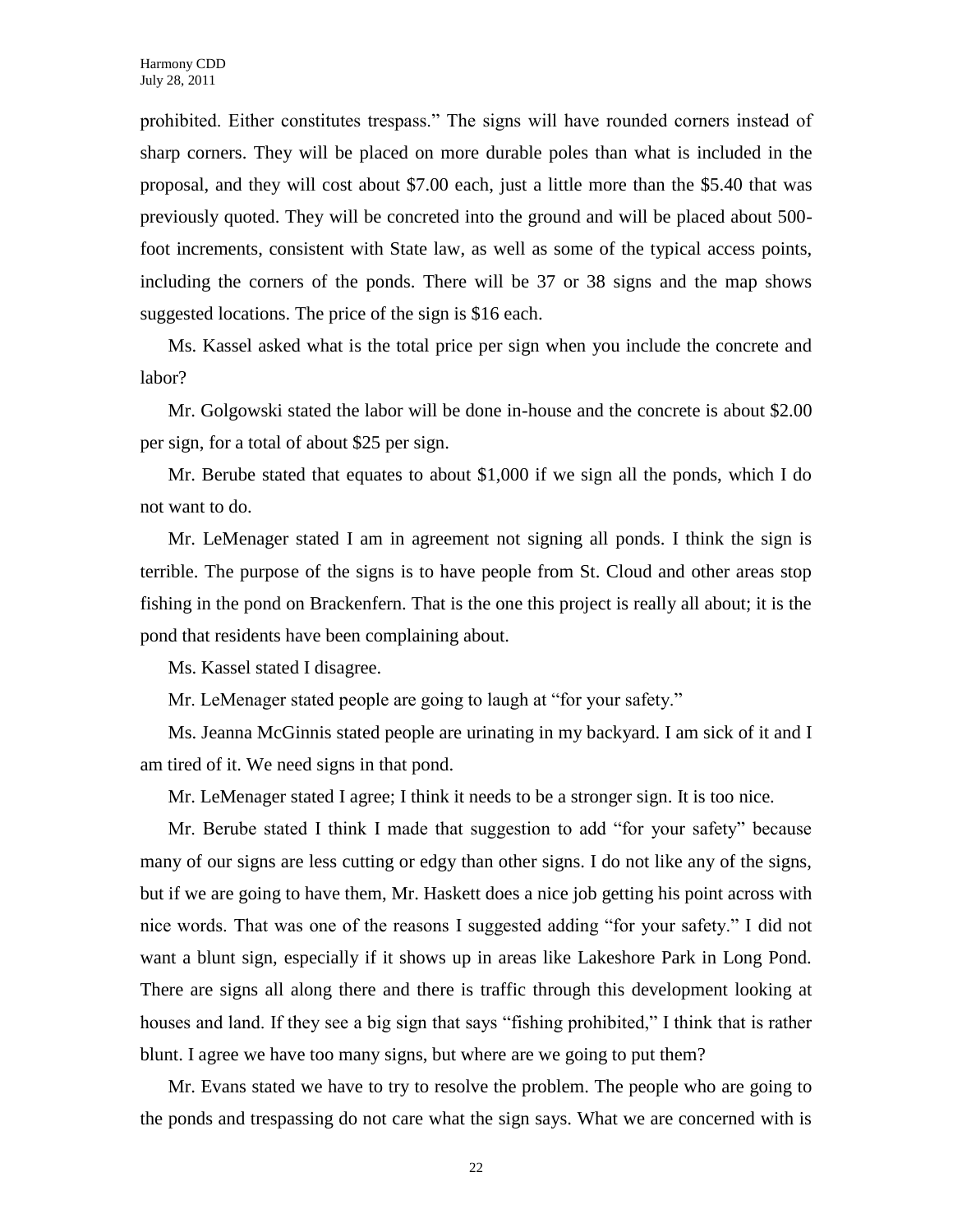the enforcement when a deputy tells these people that they have been properly notified and the sign satisfies Statutes, so therefore he can discuss their trespassing issue with the violators. That will fix the problem.

Ms. McGinnis stated I do not care what is on the sign; there can be smiley faces on it, but there need to be signs.

Mr. Evans stated the only way we will cure the problem is to install the signs that will give the officers the authority to take action to fix the problem. That is our goal. I do not care if the signs are pink, or as Ms. McGinnis suggested, if there are smiley faces on them. That is not the problem. Most people know they should not be doing it. Most of the residents know they should not be doing that because they are trying to be courteous to their neighbors. The people who are coming in here and violating the rules could care less about the residents and the neighbors.

Mr. Berube asked do we sign all the ponds or just the one on Brackenfern?

Mr. Evans stated I think we sign them all. We adopted a rule that says there is no fishing in the ponds.

Ms. Kassel stated they will simply move from one pond to another. If a pond does not have a sign, they will assume they can fish there.

Ms. McGinnis stated every time we approach people in our backyard, they retort that there is no sign posted. We call the police and they come out but they say there is nothing they can do. The police will talk with them and ask them to leave. This is a huge problem. it happened twice last month where people were urinating in our backyard while we were trying to eat dinner so we called the police and spent over two hours waiting for these people to leave, and still not getting to eat dinner.

Mr. Berube stated we have no argument with you.

A Resident asked with the signs, does that mean the police can actually issue citations?

Mr. Evans stated yes.

The Resident stated I agree that all ponds should be signed.

Ms. Kassel stated I see other heads in the audience nodding, as well.

Mr. Walls stated I will not support any signs for the reasons I have stated in the past. I understand the concern that Ms. McGinnis and other residents have, and I sympathize with them. The fact is, we have heard from perhaps four families who live along these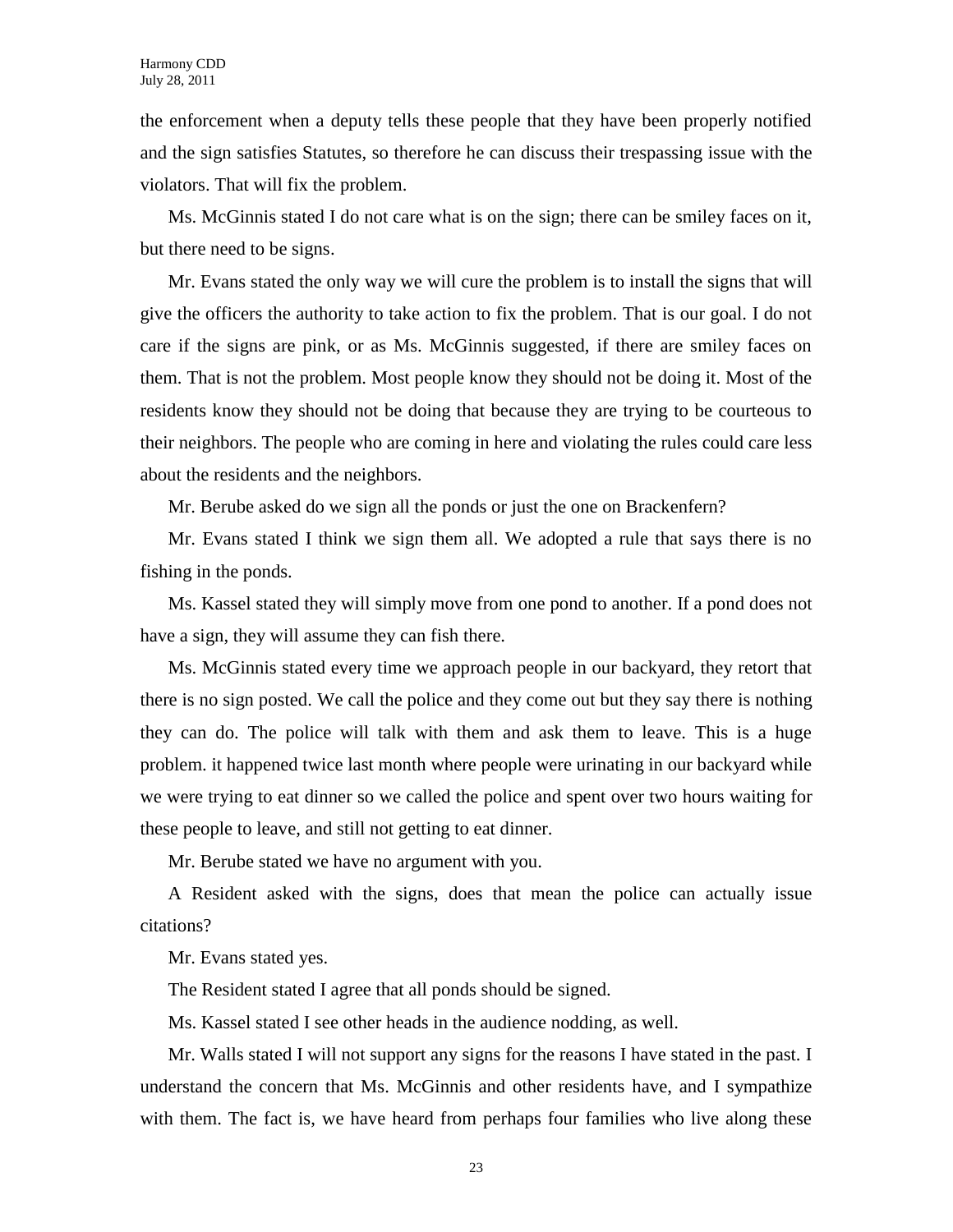ponds, and that pond on Brackenfern has at least 20 houses on it. My stance is going to be that we not install signs at every pond. If the Board wants to approve signs at the Brackenfern pond, that is fine, but I will not vote for any other signs.

Mr. Evans stated our first consideration is to order the signs. We have the option of two different sized signs: 10" x 12" or 12" x 18".

Mr. LeMenager stated in terms of enforceability, the size does not matter; the wording matters.

Ms. Kassel stated it is the size of the lettering that matters.

Mr. Golgowski stated that is correct.

Mr. LeMenager asked can we go with the smaller sign?

Ms. Kassel stated I do not see why we cannot choose the smaller sign.

Mr. Berube stated the impact between the two is not very different.

Mr. Evans stated all we want to be able to do is point to a sign and call a deputy to enforce the trespass. There is a \$100 difference for 37 signs.

Ms. Kassel stated I suggest we go with the smaller signs. I do not see why we would want to choose the bigger size because if we do not like having signs, then we should choose smaller signs if we need them. Plus it will save us money.

Mr. Golgowski stated the letters need to be one-inch tall, and they are on the bigger sign. I am not sure if one-inch letters will fit on the smaller sign. The key words are "no fishing or swimming."

Mr. Evans stated we know the larger signs will satisfy the legal requirements.

Ms. Kassel stated I thought the letters had to be two inches tall.

Mr. Qualls stated "trespass" is also a word that needs to be of the correct size.

Mr. Berube stated I have to believe the average deputy is not going to walk up to these signs with a ruler or tape measure in his pocket. He will see the sign and know if the language meets Statutory requirements.

Ms. Kassel stated we do not want to spend \$1,000 and run that risk. I think we need to do it right and get it done the first time.

Mr. Berube asked do we want to consider this today or next month?

Mr. Evans stated we can consider it now.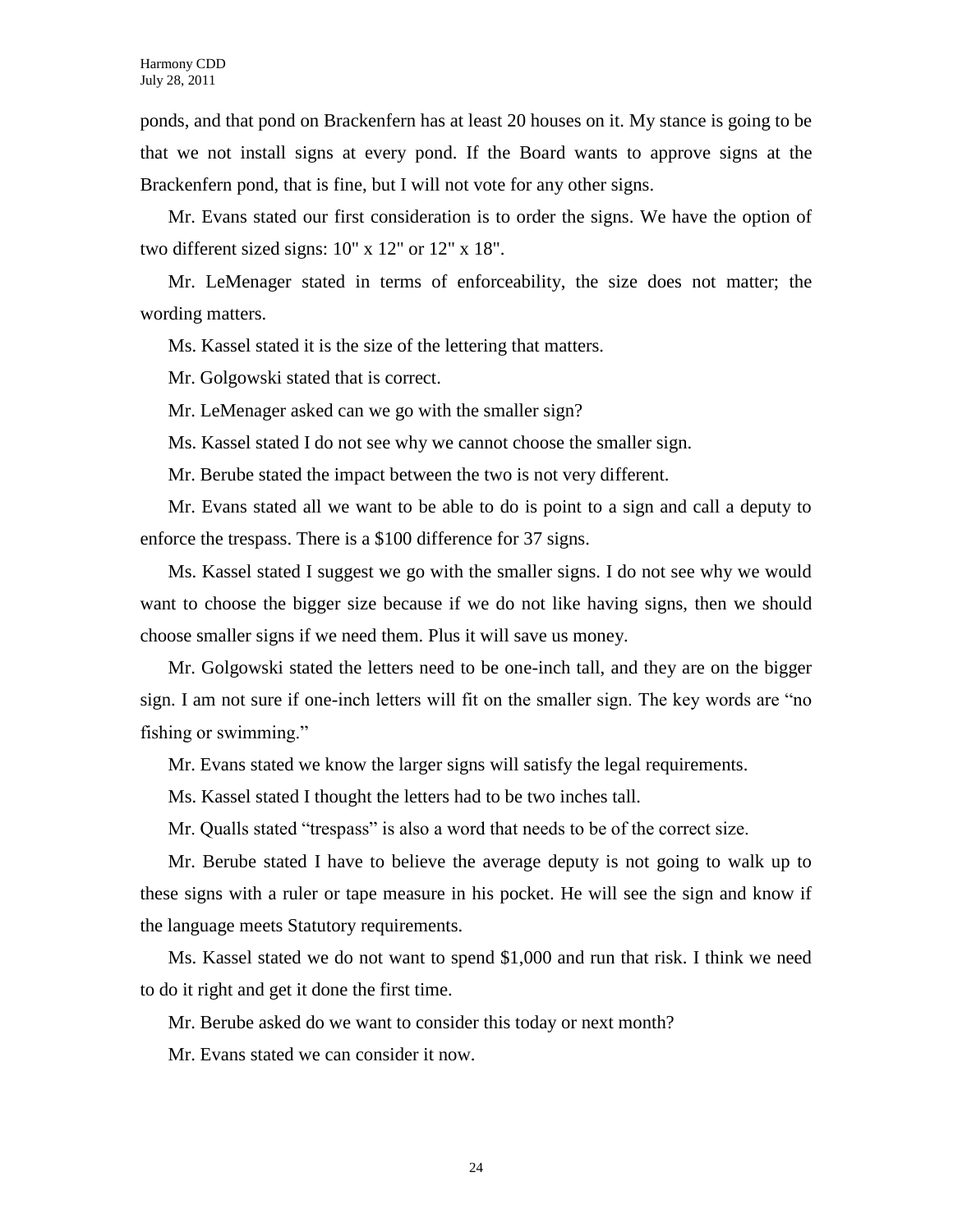On MOTION by Ms. Kassel, seconded by Mr. Evans, with Ms. Kassel and Mr. Evans in favor, and Mr. Walls, Mr. Berube and Mr. LeMenager against, motion does not pass to order 37 signs measuring 12" x 18" along with the appropriate poles and hardware.

Mr. Evans asked you do not want to purchase the signs?

Mr. Berube stated not in that quantity. I agree with the signs but I do not want to install them at all the ponds.

A Resident asked may I eliminate my house from being signed?

Mr. Evans stated no. The issue is, the Board voted to say there is no fishing in the ponds. Now we are saying we do not want to follow through with it. If you build a road and you establish a speed limit on that road, you post that whole road, not just part of it and say it is fine to have a speed limit on this portion but not on the other portion. We should be consistent in our decision and our implementation of our policies and rules, and not pick and choose. You may not agree with the decisions that we make, but I think you should have comfort that we are trying to be consistent on how we implement those policies and decisions, and not try to show favoritism one way or the other toward any class or any group. That is a responsibility that we have as a Board to the landowners.

Ms. Kassel stated Mr. Sampson said that he saw people putting up a tent at Long Pond. We have seen people in the pond behind the dog park doing winch-water skiing. We have seen people bringing in boats in the ponds by the Estates. I understand you do not want signs everywhere, but there is no other way we can enforce this. There was one guy throwing bumpers in the pond for his dog, which is a training exercise, and an alligator was following him.

Mr. Walls stated these signs do not prohibit any of those things you just mentioned.

Mr. LeMenager stated that is a good point. I propose we sign Ponds 24 and 26. Those are the areas where we have ponds that back directly to houses. As has been mentioned quite often, those are the two target ponds where we have problems with enforcement. I think I have said consistently that I am in favor of signing ponds that are adjacent to people's homes.

Mr. Berube stated to respond to Mr. Evans's point about being consistent, we need to go back to the beginning of this rulemaking process. It started with people complaining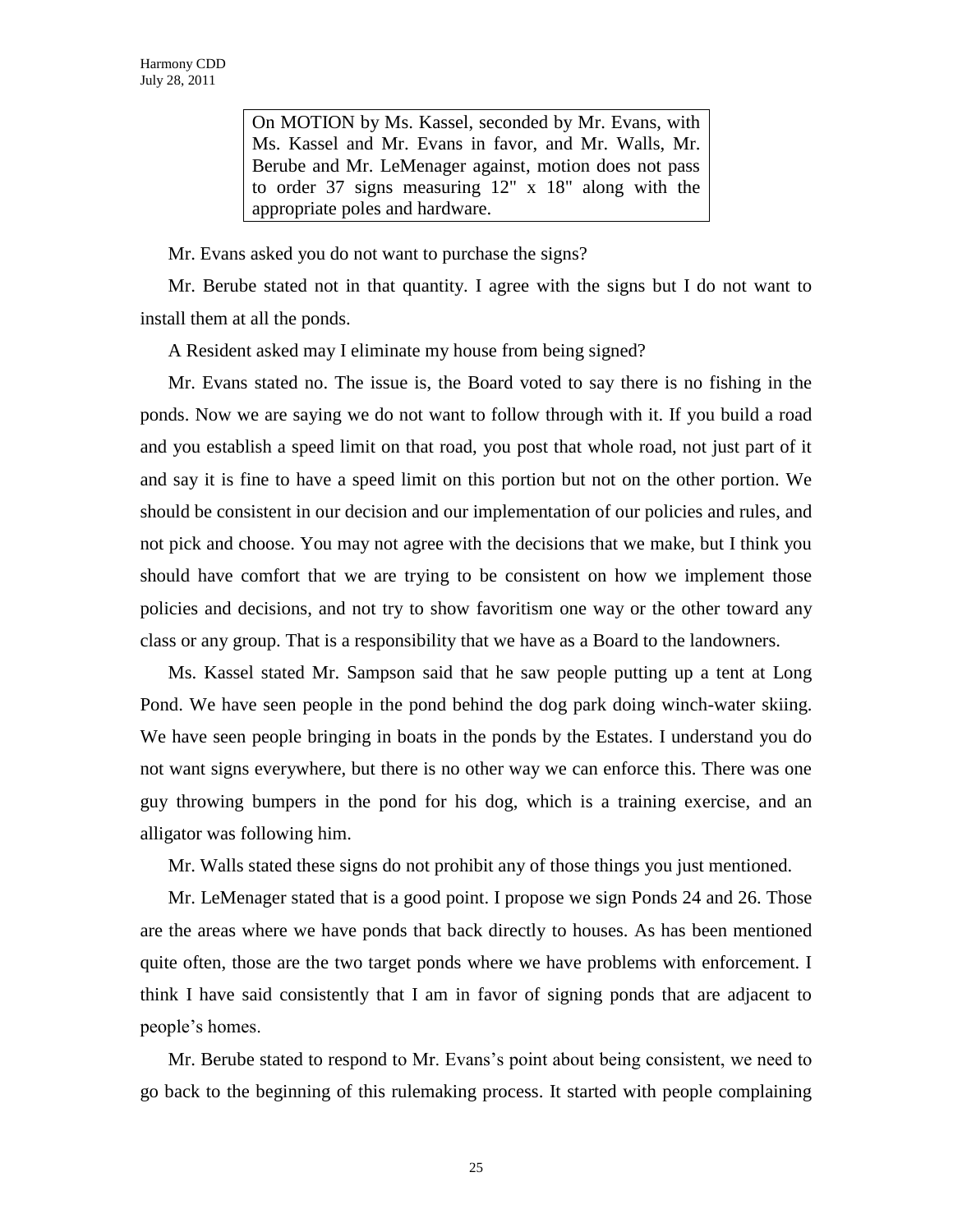about Pond 24. The complaints have been consistent and we have been dealing with it for a year.

Ms. Kassel stated Pond 27 as well.

Mr. Berube stated I live near Pond 27, and I do see some things going on. I am torn with adding more signs.

Mr. Evans stated we can order all the signs and we can post them at the two ponds. If people start moving to the other ponds, then at least we have the signs and we can post them at that time.

Mr. Berube stated I am fine with that.

Mr. LeMenager stated I can support that.

Mr. Evans stated that way, we get the economies of scale by ordering all of them at once. Personally I think they are just going to move from one pond to another. When that happens, we will post the pond.

Ms. McGinnis asked why are we spending money installing plants? People are launching boats in some of these lakes. I do not understand that.

Mr. Berube stated we will order signs and post them as we need to.

Mr. Evans stated let us reconsider merely purchasing the signs.

Mr. Walls stated I would like it stated in the motion that this is not to install the signs.

Mr. Evans stated we will consider that separately.

Mr. LeMenager stated I prefer the smaller signs.

Ms. Kassel stated we do not know if they are compliant.

Mr. LeMenager stated we should answer that question.

On MOTION by Ms. Kassel, seconded by Mr. Evans, with Ms. Kassel, Mr. Berube and Mr. Evans in favor and Mr. Walls and Mr. LeMenager against, approval was given to purchase 37 signs measuring 12" x 18" along with the appropriate poles and hardware, in the amount of \$962.

Mr. Evans stated the next issue is where we want to install the signs.

A Resident stated not on Blue Stem.

Ms. Kassel stated other residents on Blue Stem have complained about people doing things in that pond.

Mr. Evans asked how long will it take before we receive the signs?

Mr. Golgowski stated it takes a couple weeks lead time.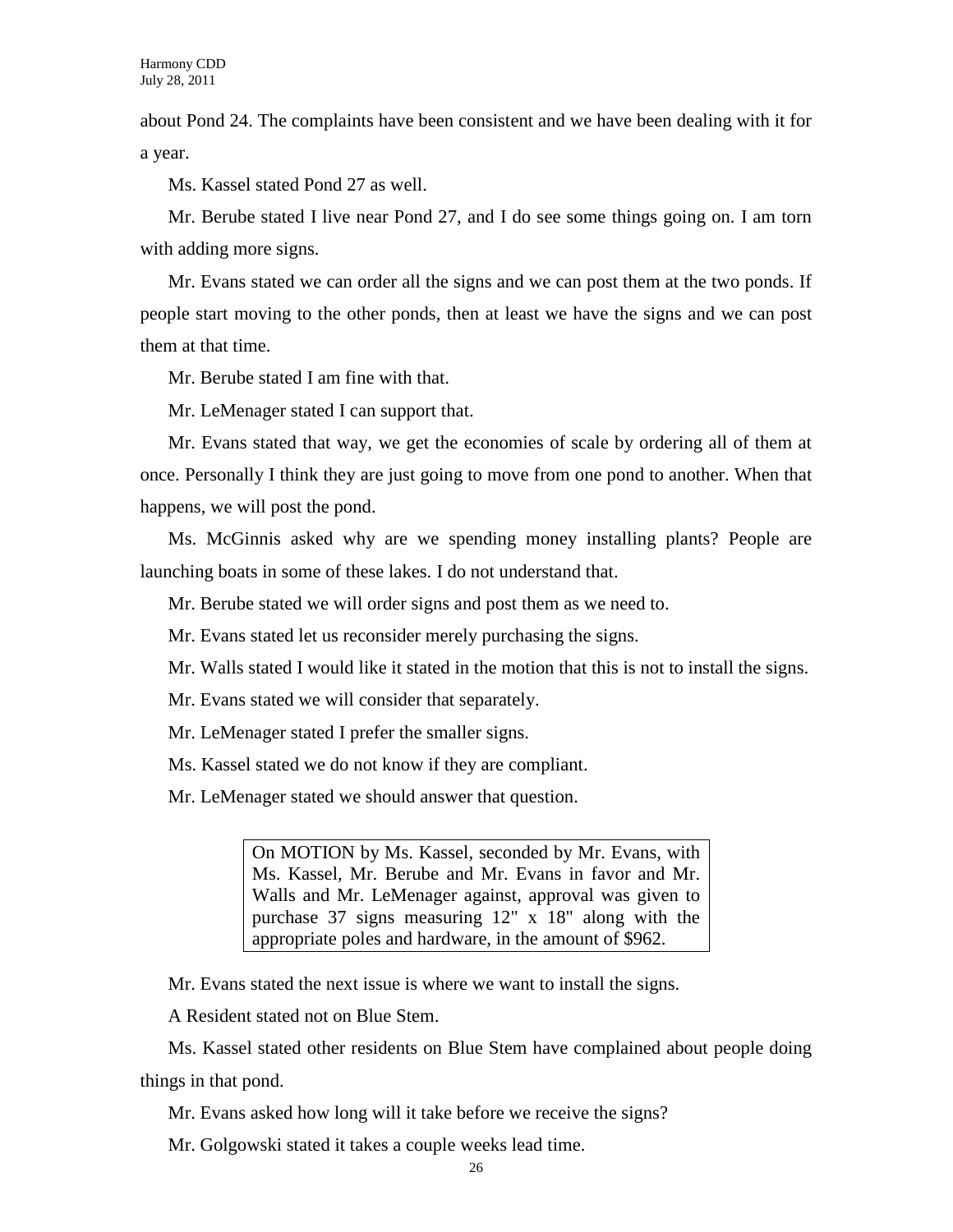Mr. Evans stated by the time of our next Board meeting, we will have these signs installed in which locations.

Mr. Berube stated Pond 24 is on Brackenfern and Pond 26 is on Blue Stem.

Ms. Kassel stated I would like to add Pond 27.

Mr. LeMenager stated I am opposed to signing Pond 27.

Mr. Berube stated I am also opposed to Pond 27, purely for the aesthetics.

Mr. LeMenager stated I agree.

Mr. Berube stated there is some attraction to Pond 24 and I do not know why that is.

Ms. McGinnis stated because it is secluded and you have to chase them down to the woods.

Mr. Hugo Colache stated I think you have had plenty of discussions about the signs. If you trespass with a boat or anything else besides fishing or swimming, those activities will still be illegal if you post the signs. If you do not put signs at all the ponds, you will move the problem from one place to another and you will spend all this valuable time arguing about what pond should be signed. You have the money to purchase the signs, this is the rule, and you need to post the signs at every pond and stop arguing about it.

Mr. Evans stated personally, I agree with you, but as a Board, we go through this mental exercise to get to an answer.

A Resident stated people who setup tents on ponds create an eyesore for the community.

Ms. Kassel stated it is also a security issue.

The Resident stated I have seen people driving their four-wheelers on the grass close to the lake.

Mr. LeMenager stated four flat tires will probably stop that activity.

Ms. McGinnis stated I should not have to resort to vigilante tactics to keep people away from my pond.

Mr. LeMenager stated I tend to agree, but I am also a pragmatist.

Mr. Evans stated we are purchasing all the signs. Installing them in which ponds is the issue facing us now.

Ms. Kassel stated I recommend Ponds 24 and 26.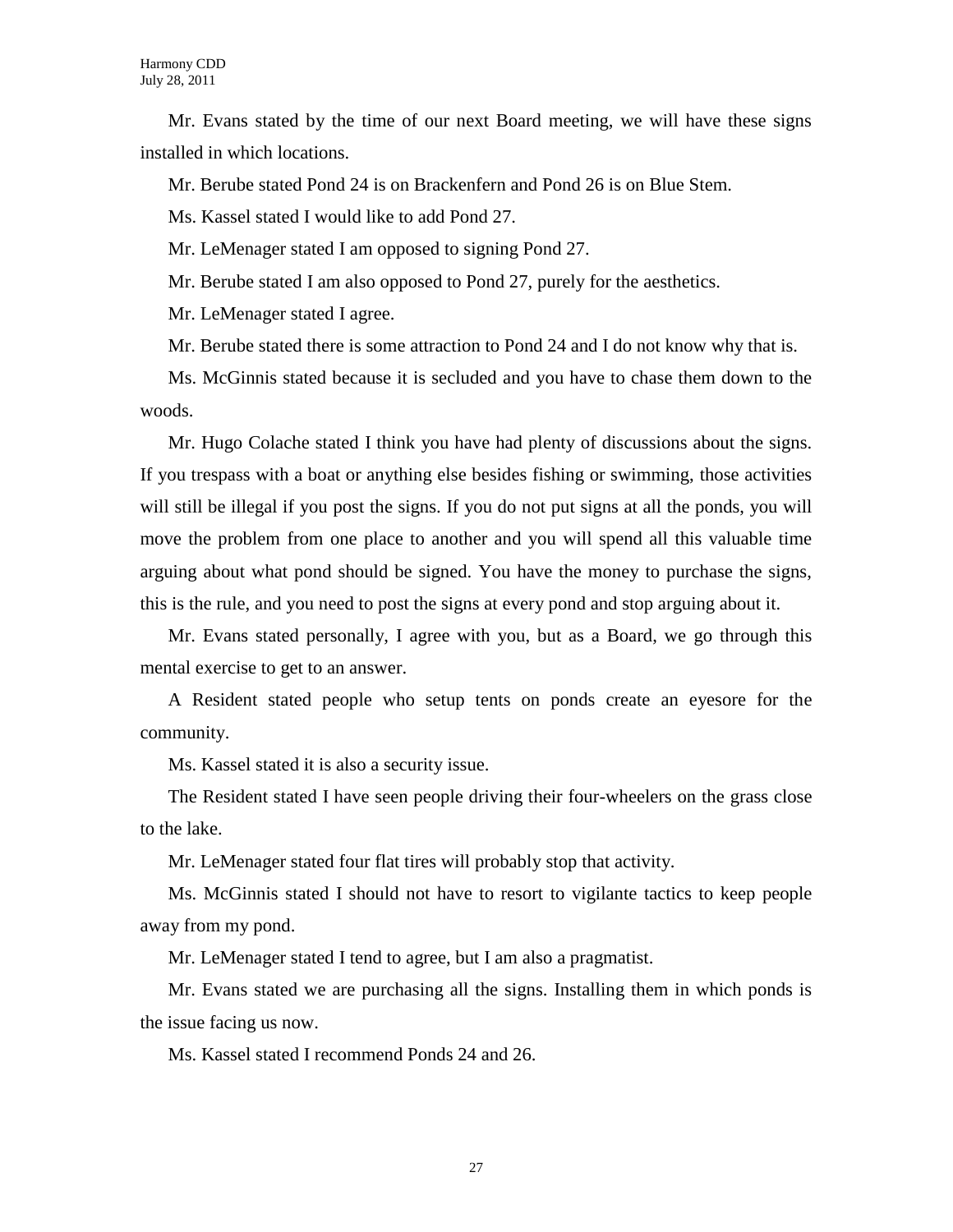On MOTION by Mr. LeMenager, seconded by Mr. Berube, with all in favor except Mr. Walls, approval was given to install the signs at Ponds 24 and 26.

### **C. Dockmaster/Field Manager – Buck Lake Boat Use Report**

Mr. Haskett reviewed the monthly boat report as contained in the agenda package and is available for public review in the District Office during normal business hours.

Mr. Haskett stated Mr. Belieff has been coordinating the Fish Away program for kids on Thursday mornings during the summer so he is not able to be at today's meeting.

Mr. Berube stated Mr. Haskett did a nice job on the article in the newspaper.

Mr. Berube asked are we expanding the duties for Mr. Belieff during the day? It strikes me that sometimes he has a lot of free time.

Mr. Haskett stated since I am now overseeing both Mr. Belieff and Mr. Druckenmiller, I have been observing Mr. Belieff in his duties. He does things throughout the day besides working on the boats and at the dock. He washed the basketball court last week, so he is staying busier. The report on dock maintenance activities combines what Mr. Belieff and Mr. Druckenmiller are doing in one simple form. Mr. Druckenmiller finished the dog park pavilion that was renovated. All the foam accents that were there were removed and poured with solid concrete. Sin board was used as a PVC material that will not deteriorate. Hopefully we have resolved the problem with vandalism in that area. The next step is to complete the two pavilions along Cat Brier that have the same deterioration issues with the foam accents on the bases. He will touch those up and then move to Lakeshore Park, which will then be in fiscal year 2012.

Mr. Berube stated what Mr. Druckenmiller does is very detailed oriented, and when he is done, it looks very nice.

Mr. LeMenager stated he does a great job; it was a great idea hiring him.

Mr. Berube stated he might move a little slow, but he is detailed and he does not miss anything.

Mr. LeMenager stated he is terrific. I think we are very lucky having both gentlemen.

## **FOURTH ORDER OF BUSINESS District Manager's Report**

**A. Financial Statements**

Mr. Moyer reviewed the financial statements, which are included in the agenda package and available for public review in the District Office during normal business hours.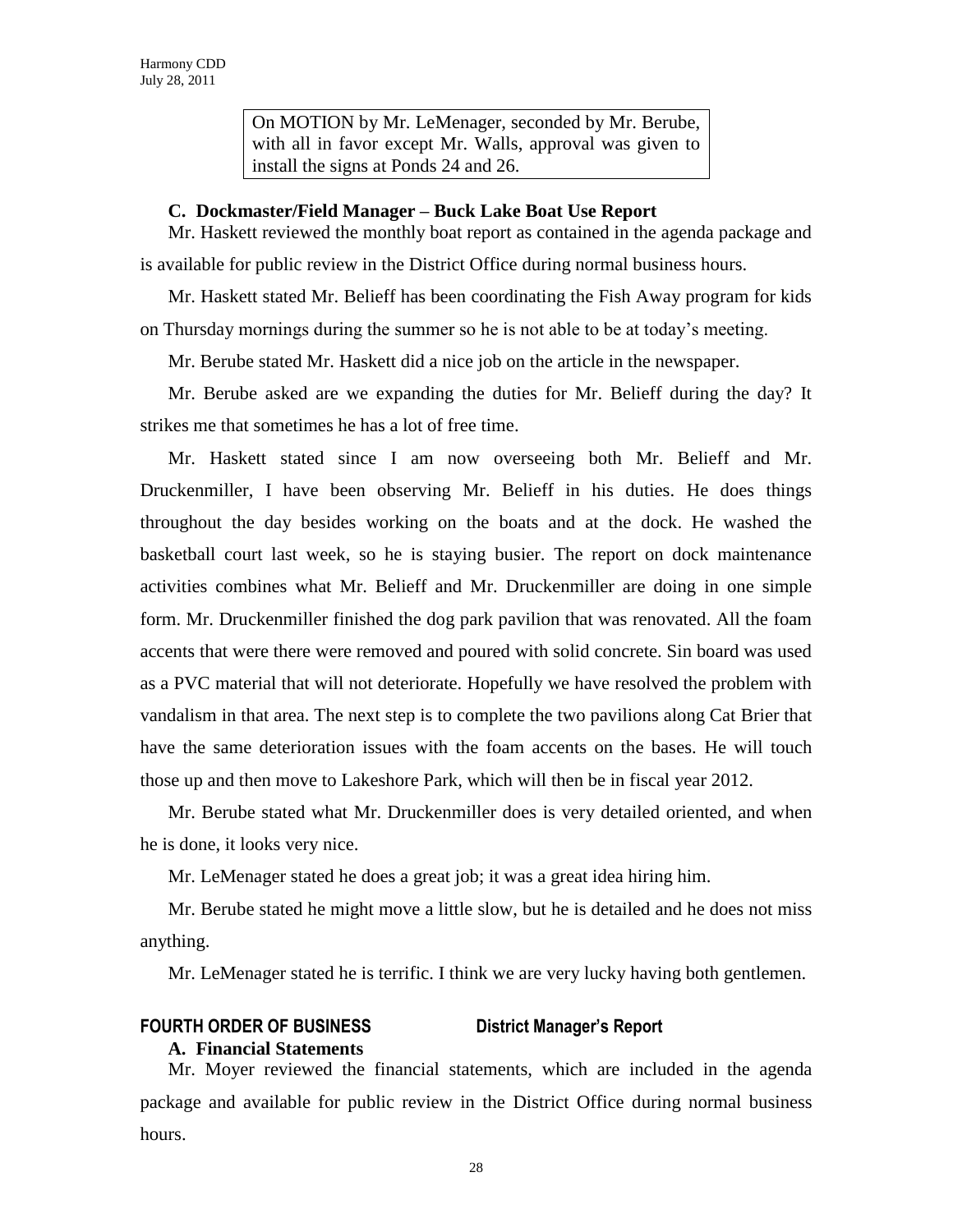Mr. Moyer stated for all practical purposes, we have collected our on-roll non-ad valorem assessments. We are a little short but that will be received yet this month or in August. We are about \$47,000 under budget with our expenses.

Mr. LeMenager stated on page 13, the cash and investment report, shows that for the most part, we are not making anything on our money, which is understandable at today's interest rates. I did note the CD we purchased on which we are earning 1.75%, but I also notice it is only \$127,000. One of our reserves is first-quarter operating expenses, which we are setting up for the long term because we know that at some point in the future when the developer is no longer paying monthly, we will have a gap at the beginning of the fiscal year before assessments are collected from the tax collector. Those future years are probably four or five years away. I wonder if we can increase the funds on deposit closer to \$250,000 where we set the reserve? That will provide us with some interest income. That is money we are setting aside for the long term; we do not need it for our first-quarter operations for five or six years.

Mr. Moyer stated as long as you understand if the District has a hurricane, you will lose a lot of money if you withdraw it early.

Mr. LeMenager stated my point is, we have \$700,000 in total reserves. There is \$127,000 on long-term deposit now and I would like to see that number be higher. One of the key reserves we setup is for first-quarter operating expenses, and that is not something we think we will need to use for many years. It would be great if the town took off but as it looks currently, we are probably four or five years away before we even have to think about cash flow in the first quarter.

Mr. Moyer stated what the investment staff has done is to layer these monies so the 0.3% will mature and rollover into a higher-producing investment. The same thing will happen with the 2.85% investment. It will roll forward on a 30-day, 60-day or 90-day basis. We can certainly look at that.

Mr. LeMenager stated I understand what you are saying. I think we discussed how much should be in the first-quarter operating reserve, but that is money that we will not need for several years.

Mr. Moyer stated the only thing we have been reluctant to do is invest extremely long term due to the risk of no longer having inflation and very low interest rates. Financial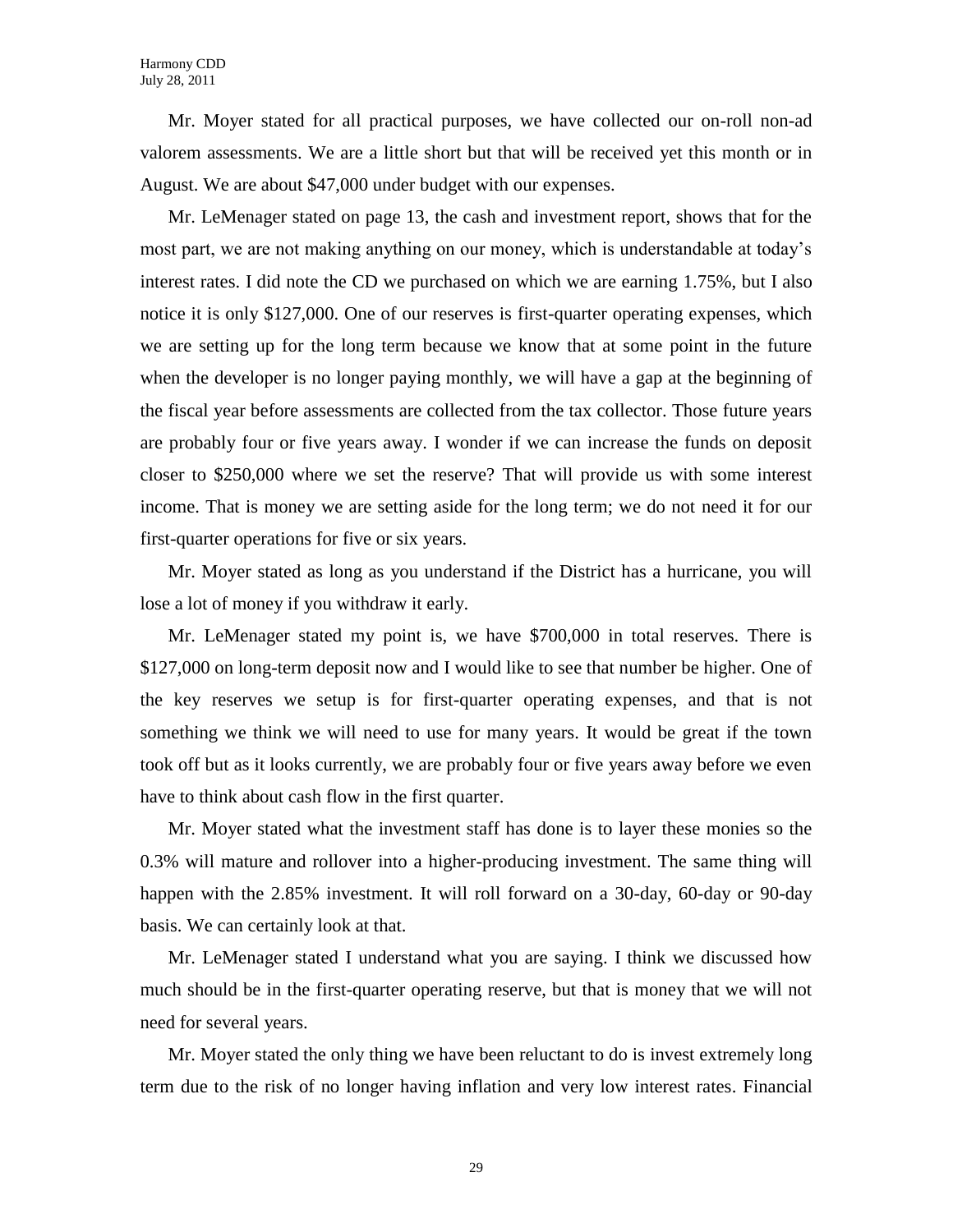advisors will tell you not to go out five years because if the interest rate is 6% in five years, you are losing money on your investment.

Mr. LeMenager stated I am not suggesting five-year instruments. I am suggesting more of these 15-month investments where we are achieving a higher return.

Mr. Moyer stated we will look into it.

Mr. Berube stated page 1 of the balance sheet, we show a deposit of \$1,250 for pool keys. Where is that money? Have we thought about what happens when people start asking for their money back? Do we have a plan?

Mr. Haskett stated when it says deposit, that is only in the books. When people pay for the key, they are paying for a key and it does not say "deposit" on the form they fill out. So there are no returns.

Mr. Berube asked where is the \$1,250?

Mr. Moyer stated it will show up in cash and investments. They classify it as a liability but we have not spent the money. As an asset, it will be cash or part of an investment.

Mr. Berube stated when the welcome center collected \$25 for the keys, it did not go to a lockbox but it got transferred to the CDD.

Mr. Moyer stated that is correct.

Mr. Evans asked why is it classed as a liability?

Mr. Moyer stated if the interpretation is that we have to pay it back, then it is a liability.

Ms. Kassel stated but it is not a liability, so we can remove it.

Mr. Moyer stated that is correct.

Mr. LeMenager stated our attorney might want to confirm we can do that.

Mr. Qualls stated I will check the form, but if it is not a deposit, then it is not a deposit. The form would trump whatever the balance sheet says.

## **B. Invoice Approval #135 and Check Run Summary**

Mr. Moyer reviewed the invoices and check summary, which are included in the agenda package and available for public review in the District Office during normal business hours, and requested approval.

> On MOTION by Ms. Kassel, seconded by Mr. Berube, with all in favor, unanimous approval was given to the invoices as presented.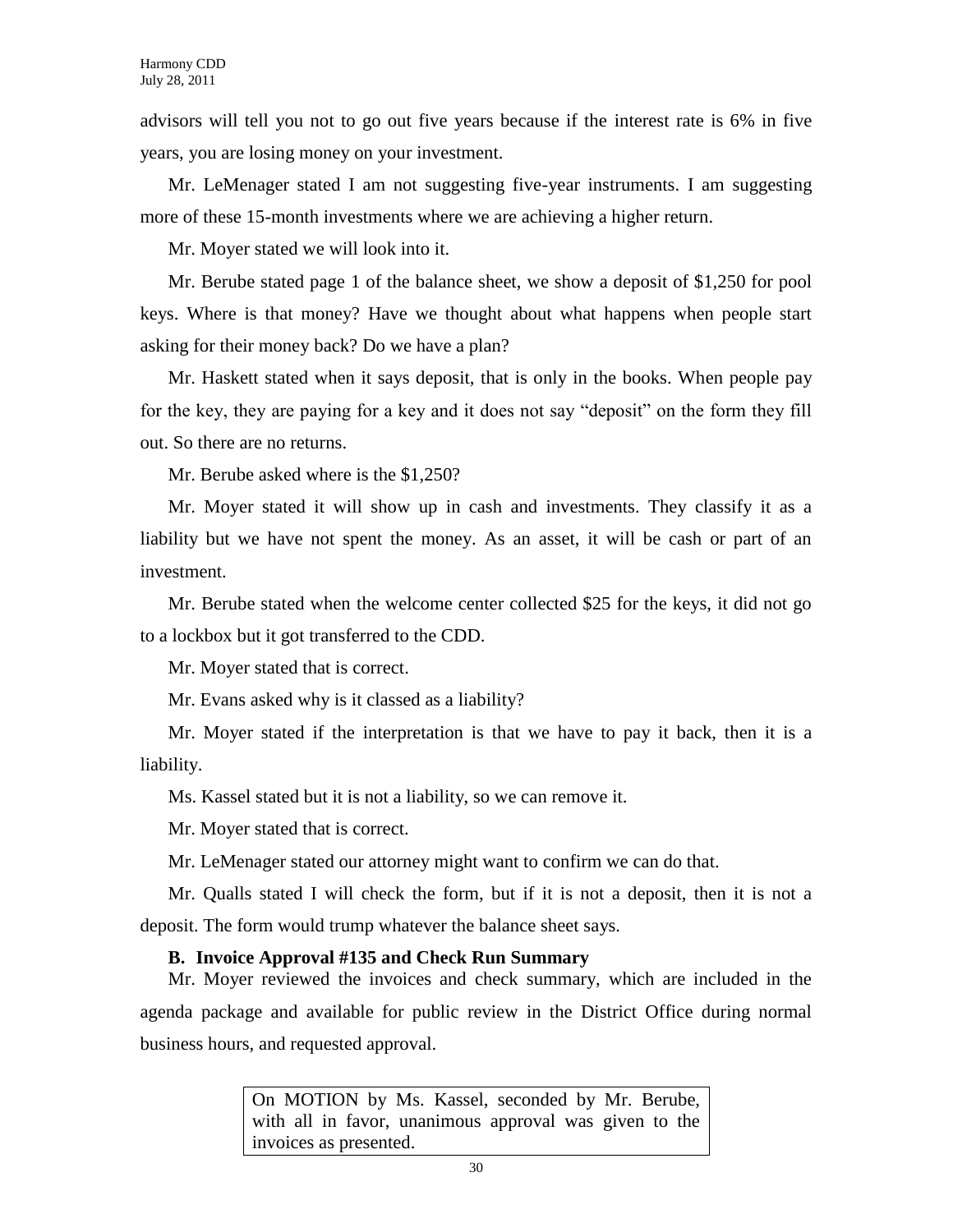Mr. LeMenager stated there is an invoice to Hydrocom Technologies in the amount of

\$1,892. Was that a budgeted amount or an unexpected repair?

Ms. Kassel stated we discussed that last month; it was to replace a controller.

Mr. Berube stated this check run summary should match up with the invoices we received via email.

Mr. Moyer stated that is correct.

Mr. Berube stated I review the website posting of invoices and I do not recall seeing any Young vanAssenderp invoices in that package.

Ms. Kassel stated that would have been for the previous month.

#### **C. Comments and Questions on the Proposed Budget for Fiscal Year 2012**

Mr. Moyer reviewed the proposed budget for fiscal year 2012 as contained in the agenda package and available for public review in the District Office during normal business hours.

Mr. LeMenager stated I thought we had agreed on the allocation of fund balances as shown on page 9. These three numbers for the assigned fund balances for the operating reserve, insurance reserve and renewal and replacement reserve do not change from draft to draft. I thought we agreed at our last meeting that we were going to change those amounts, especially the reserve for renewal and replacement. I thought we were increasing that number.

Mr. Moyer stated I might not have picked that up in the minutes. We will look at that.

Ms. Kassel stated we also asked you to look into what will happen to our premium if we increased our insurance deductible to \$100,000.

Mr. Moyer stated I made that request and did not receive an answer.

Mr. Evans asked when is our budget hearing?

Mr. Moyer stated your next meeting.

Mr. Berube stated last month we talked about potentially building a sidewalk and adding a shade structure to the playground. Is this where we consider those items?

Mr. LeMenager stated if you want to include them in the budget, this is the time to bring them up.

Mr. Evans stated there was no real consensus on the sidewalk, but it sounded like everyone was leaning in favor of the shade structure.

Ms. Kassel stated I was not.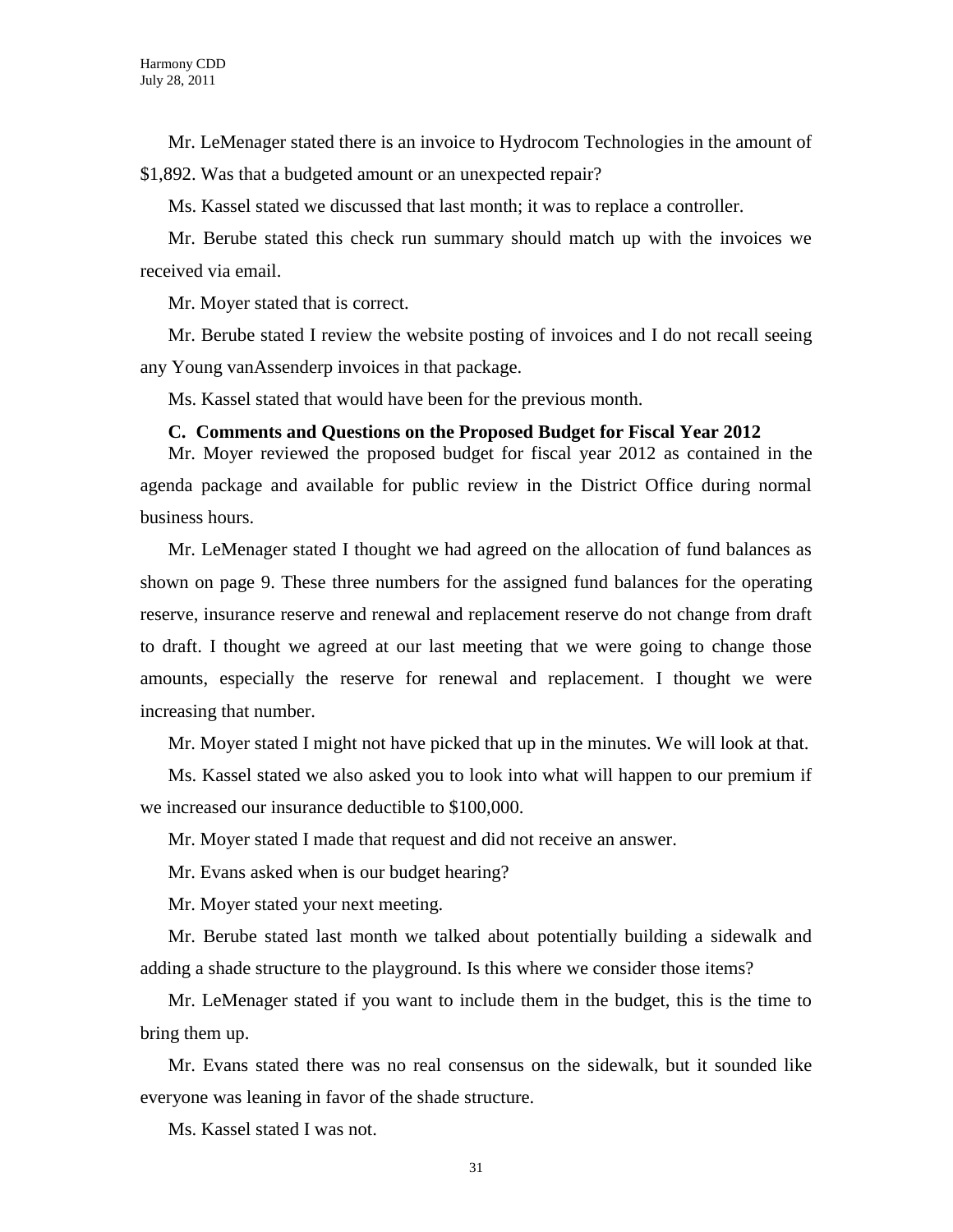Mr. LeMenager stated I was not, either.

Mr. Evans stated I must have misunderstood and will have to review the minutes again.

Mr. Berube stated the consensus seemed positive to me, also.

Mr. Evans stated it was well received but no action was taken.

Mr. Walls stated I like the shade structure, pending a reasonable cost.

Mr. Berube stated I sent a request to Mr. Haskett to price that out.

Mr. Haskett stated I do not have anything in writing, but based on other shade structures that we have purchased, it could be between \$12,000 and \$18,000 to cover the playground equipment.

Ms. Kassel stated we have a shade structure at the school.

Mr. LeMenager stated we also have at least two small shade canopies in a couple of areas.

Mr. Evans stated depending on the remaining invoices for the year, we will have \$40,000 at the end of the fiscal year, which will apply to carry-forward surplus. A projected carry-forward surplus has not been calculated into our budget numbers for fiscal year 2012.

Mr. Moyer stated that is correct. The surplus for this year will fall to fund balance.

Mr. Evans stated if that is the case, if that is something you want to do, we do not need to include it in the fiscal year 2012 budget. We could act on it at the next Board meeting and it can be accomplished in this fiscal year.

Mr. LeMenager stated I would like to hear from more parents, similar to what we did with the swing set. Mr. Haskett's office sent an e-blast to ask if people were interested in having a swing set. We received enough positive feedback from the community, so the Board installed one and it has turned out to be a wonderful idea. I think we should ask the community again if they think it is worthwhile to spend  $$12,000$  to  $$18,000$  to put the playground equipment under a shade structure.

Ms. Kassel stated everyone will probably say they are in favor of putting up a shade structure. But at a cost of \$12,000 to \$18,000, are you still willing to install a shade structure? We need to include that information. When we asked about the swing set, we did not include the cost of \$4,000 to \$6,000 for two swings. Of course everyone will respond that they are in favor of swings. I think we need to put it to the residents in a way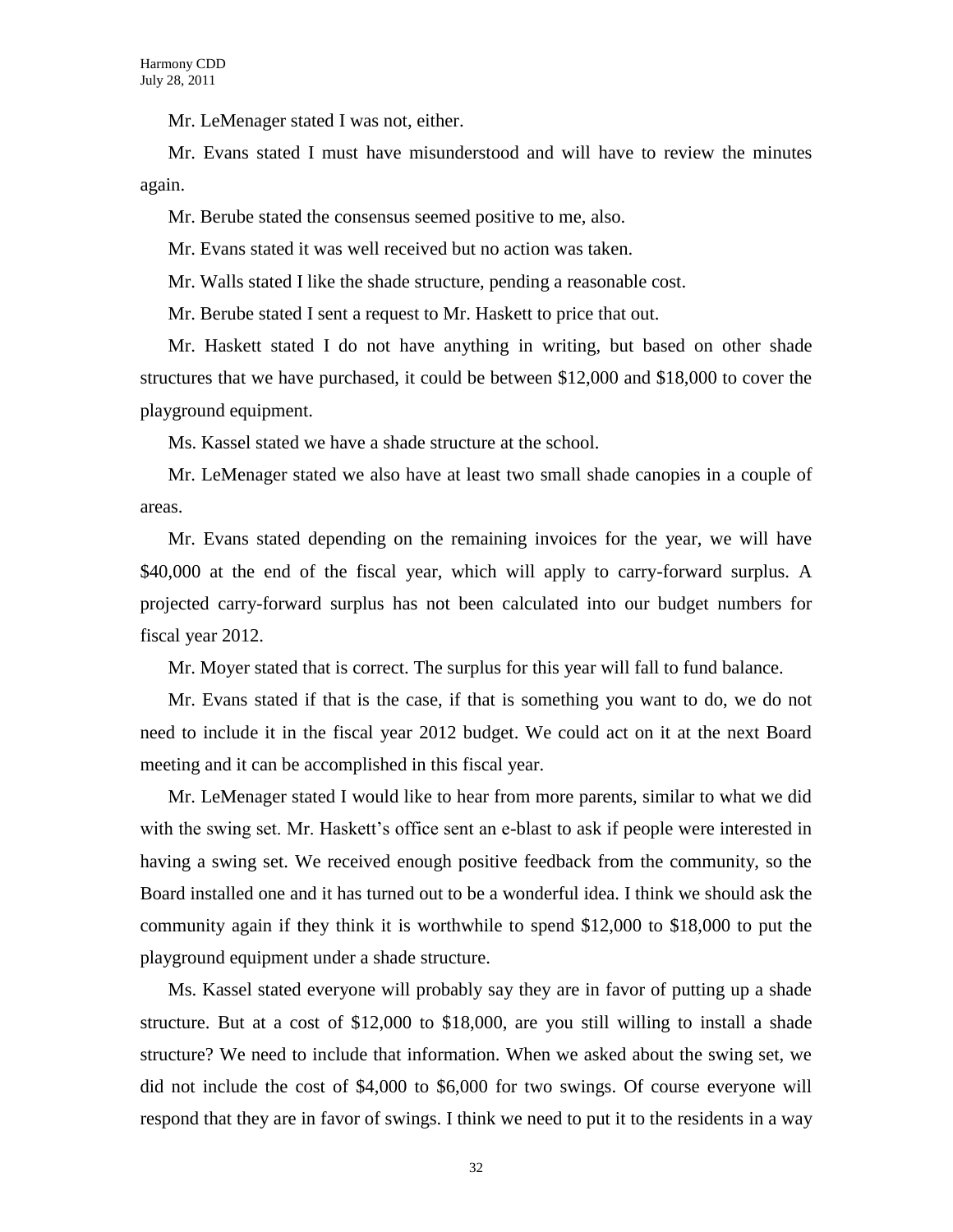that allows us to make the decision. They should know that if they are in favor of it, there is an accompanying cost.

Mr. Berube stated if you go to that playground, which I do with my granddaughter quite frequently, it is virtually unusable most of the day.

Ms. Kassel asked what about the one at the school? In the summertime, no one uses it.

Mr. Berube stated people do not go there. Technically we are not supposed to be on school property. Plus we want to encourage people to enjoy our facilities. We are the governmental agency that is responsible for the public facilities, and governments improve the aesthetics and facilities for the people who live here. During the day, you will get burned on most of the equipment.

Mr. Evans stated I agree with all of you. I think it is a great suggestion because it increases the usability of the facilities that we already have and it is also a safety element for kids using the facilities.

Mr. Berube stated if you go to Lakeshore Park in St. Cloud, they have a playground about the size of ours with a shade structure.

Mr. Evans stated with that in mind, we are in a position where we could approve this item at the next Board meeting. It will be an evening meeting so if Mr. Haskett wants to send an e-blast that this is one of the things that we are considering at the August meeting, he can let them know that we are planning to have a price quote on various sizes or offer prices in a various range, so that it is more definitive.

Mr. Haskett stated I can send that e-blast.

Mr. Evans stated we can move that along pretty quickly and have a definitive action. The other element we discussed was extending the sidewalks.

Ms. Kassel stated the same e-blast can address that, as well.

Mr. Evans stated I can see doing that easier for the shade structure because it is something you can relate to and envision. It is for this Board to make these decisions, not to solicit input on every decision we need to make. That is what we were elected to do.

Mr. Berube asked do you mean in reference to the sidewalk?

Mr. Evans stated yes, it is a physical improvement. I value the input from residents, but it still comes back to the fact that we need to be able to make those decisions. I heard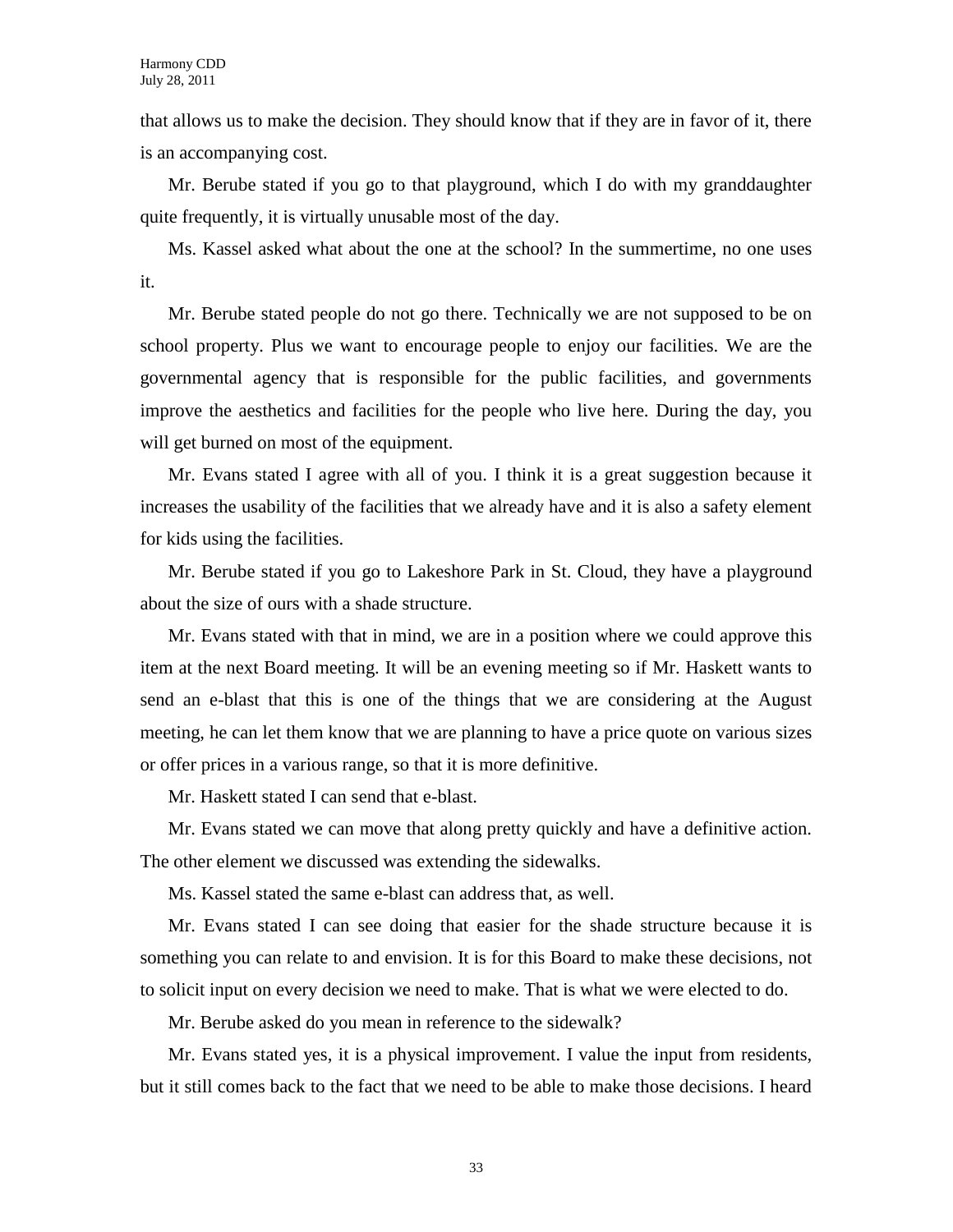both sides of the advantages and disadvantages and the comparison in relationship to the cost.

Ms. Kassel stated Mr. Berube indicated it would be \$15,000 to \$18,000, not \$12,000 to \$18,000.

Mr. Berube stated they physical sidewalk itself should cost \$12,000. Mr. Boyd said with the current business climate, it will probably be less than that. You need to figure that there will be other costs, including engineering. That area has a slope to it, so there will need to be some fill. I am sure we will want to improve it; we will not want to just install 1,000 feet of sidewalk and leave it that way. We will need some trees and landscaping, so I am figuring more than the quote, so I added 50% to his number. That is why I increased it to \$15,000 to \$18,000. I would be more comfortable saying that price range, because things never get cheaper than what you anticipate; they are always more. If we are going to allocate money, then let us figure \$18,000.

Mr. Haskett stated in 2005 or 2006, there was a Lakeshore Park Phases 1, 2 and 3 plan accomplished by the engineer, which we still have the plans for. Those plans show a meandering sidewalk, not just a straight sidewalk parallel to the road, and that was considered Phase 2 in front of Buck Lane and across from Ms. Kassel's home. It meanders closer to the pond and wraps around the pond with two bridges at the narrowing of that pond. In the grand planning, that has already been thought out and it is all a great idea. Before you act on this item, I will bring the plan to you or ask Mr. Boyd to provide it to you. We already paid for the plans.

Mr. LeMenager stated we are not talking about acting on it but we are discussing whether or not this is something we want to consider for the budget. There is a certain irony that we just voted to spend \$4,000 to install plants to make the pond look better and now we are considering installing a sidewalk and trees in front of it, which will hide the view of the pond.

Mr. Berube stated the tree-lined streets do not infringe on the view since those trees are pretty high.

Mr. LeMenager stated I understand. If this was actually planned, it is worthwhile looking at it. There is no more capital money to do this project because the capital funds left are from the Series 2004 bonds, which is for the other side of the golf course. There is no capital money to implement the final phase, but if it was part of the initial plan, let us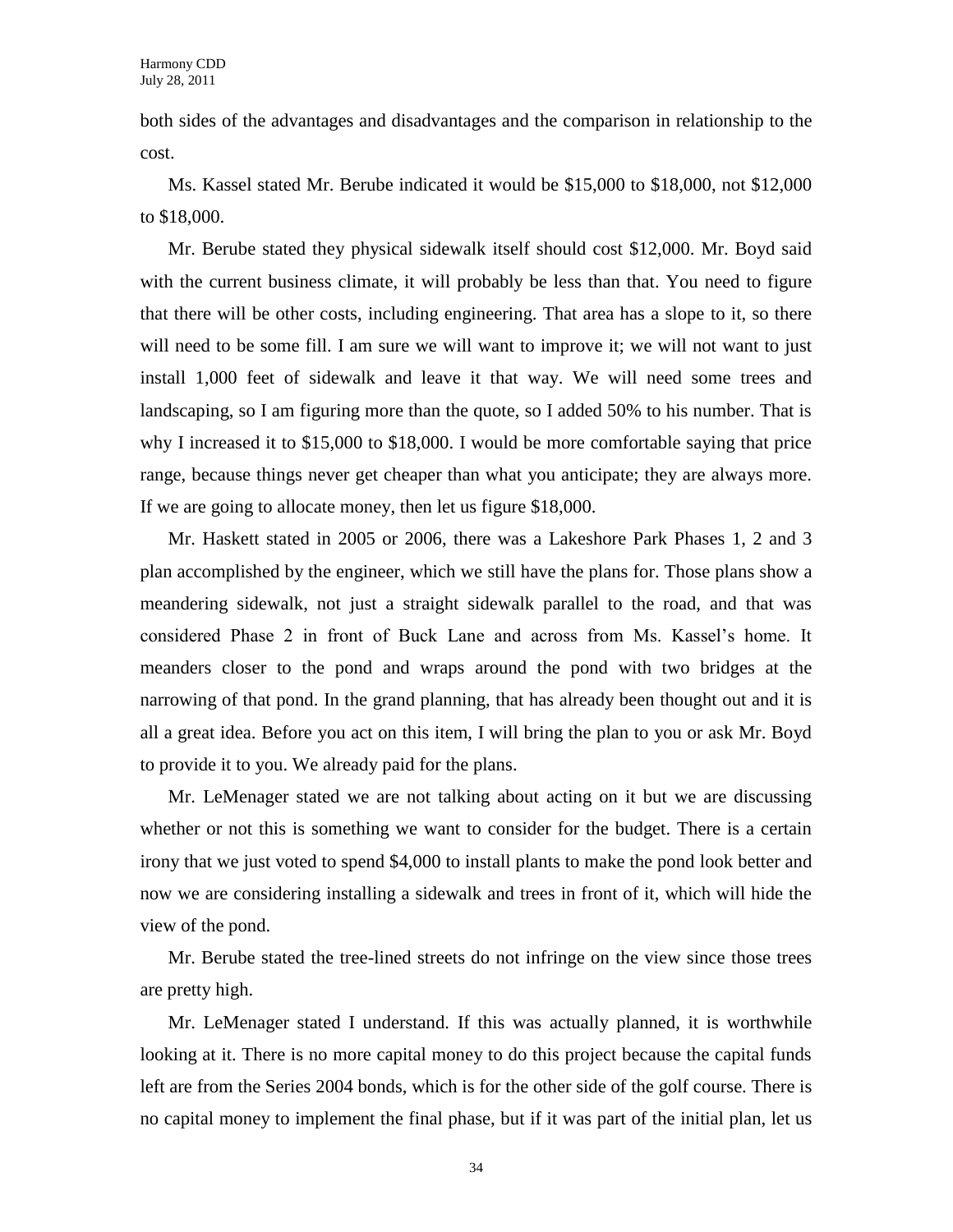take a look at it. I like that idea having bridges and the things Mr. Haskett mentioned. If you planned it out but never completed it, it sounds like a good idea to complete.

Mr. Berube stated I think we can make this happen somehow.

Mr. Evans stated Mr. Haskett will provide a better understanding for the shade structure as well as an overall enhancement program and some estimates of those costs.

Mr. Haskett stated I will have those for the next meeting.

Mr. Evans stated it can be for various stages or it can be for the whole plan. I think that enhancement would be utilized quite a bit.

Mr. Haskett stated it definitely will be.

Mr. Walls stated I would like to get affirmative or legal verification that we cannot use the remaining capital money for this project. As a budget manager, this screams capital project to me.

Mr. LeMenager stated there is no question that it is a capital project.

Mr. Berube stated the Series 2004 bonds were for the eastern portion of Harmony.

Mr. Evans stated when they issued the Series 2001 bonds, they detailed the improvements that those bond monies were going to be funding. The Series 2004 bonds detailed other improvements in certain geographical areas that those monies were going to be funding. We need to review those details. There may be an argument that because that pond benefits all landowners, and the sidewalk improves that pond, since it is not an enhancement of the infrastructure just in phase 1 but an enhancement of a common facility, we might be able to justify using those capital funds for this project. I want to look into that a little more.

Ms. Kassel asked how much is left?

Mr. LeMenager stated \$62,799.

Mr. Moyer stated if that is the desire of the Board, we may need to amend the engineer's report for the Series 2004 bonds.

Mr. LeMenager stated if the plan was for these improvements, then this could well be the last project that we do with the existing capital funds.

Mr. Berube stated I am not advocating spending the money simply because we have it. I just thought it would be nice to add the sidewalk to connect the two ends, but I like the plan Mr. Haskett described.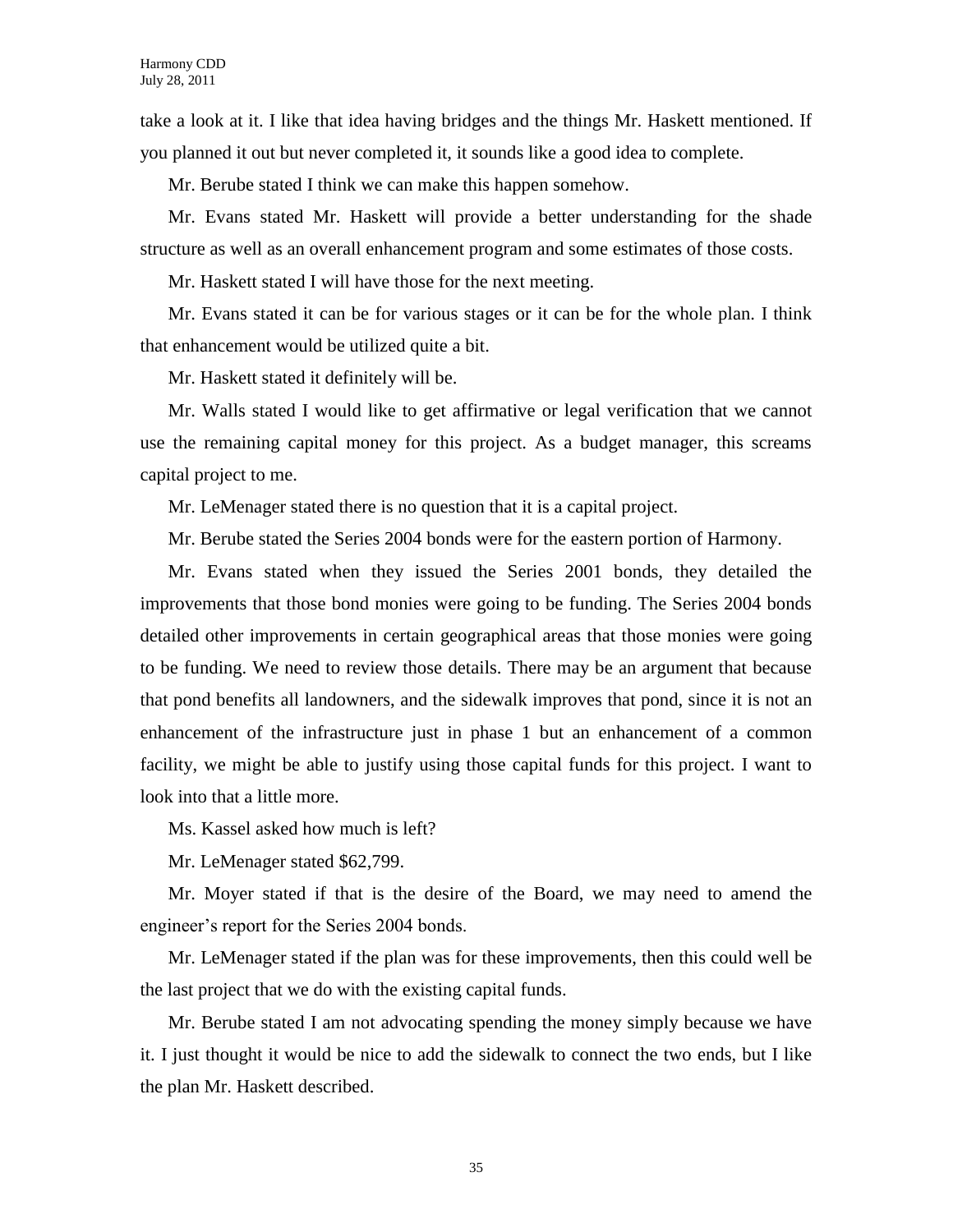## **D. Public Comments/Communication Log**

Mr. Moyer reviewed the complaint log as contained in the agenda package and available for public review in the District Office during normal business hours.

## **E. Website Statistics**

Mr. Moyer reviewed the website statistics as contained in the agenda package and available for public review in the District Office during normal business hours.

## **FIFTH ORDER OF BUSINESS Staff Reports**

## **A. Attorney**

Mr. Qualls stated I distributed an email to the Board updating you on the changes to the law.

Mr. LeMenager asked basically we are pretty well covered?

Mr. Qualls stated for the most part, that is my understanding. The law does not go into effect until October 1, 2011. I will work with the District Manager to make sure we are in compliance.

Mr. LeMenager stated it sounds like those are all practices that we do anyway.

Mr. Qualls stated I believe so.

Ms. Kassel stated I emailed Mr. Moyer and Ms. Burgess to ask if we are already doing these things now. Ms. Burgess responded that we are posting the budget at least two days prior to the meeting but she did not mention anything about the other new requirements.

Mr. Qualls stated I will work with the District Manager to be sure all of those items are being implemented by October 1, 2011.

## **B. Engineer**

There being nothing to report, the next order of business followed.

## **C. Developer**

## **i. Discussion on the Concept Landscape Improvements for the West Entrance at Five Oaks Drive**

Mr. Haskett stated I distributed some pictures that I created on Photoshop showing the before and after ideas for some enhancements as recommended by Mr. Walls and Mr. LeMenager.

Ms. Kassel stated it looks very nice, very realistic.

Mr. LeMenager stated I think we are growing the crape myrtles way too tall. There is one in the park behind my home that is bigger than the oak tree. These are very nice to scale, but at some point, I think they will totally hide that feature there.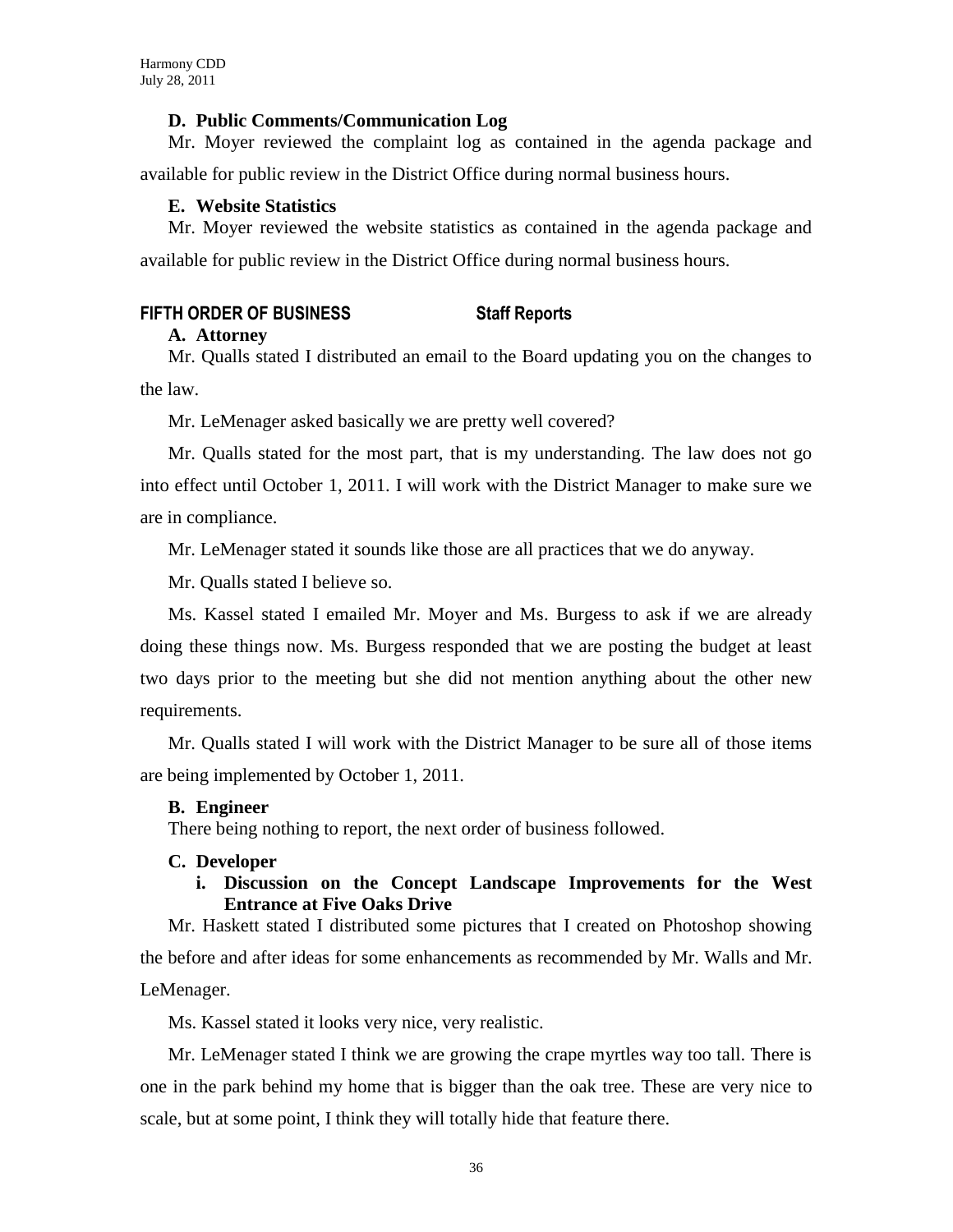Mr. Haskett stated we will make them the appropriate size.

Mr. Berube stated keep in mind it is just an artist's concept.

Mr. Haskett stated there are three eagleston hollies at the Swim Club as part of the security enhancements. They are about 10 feet tall. That is what I proposed behind the crape myrtles as a buffer. The reason I am presenting this is if you want to invest some money in that entrance, this plan would cost about \$7,000 to do both sides.

Mr. Berube stated last year, we started with Luke Brothers on a four-phase planter bed project, and I think we got the first two phases complete.

Ms. Kassel stated we stopped because they were so behind and we wanted them to catch up on the things that they are contracted to do. We did not finish the plan. We need to make a new plan because things have changed since that time.

Mr. Berube stated we have a lot of areas that are just brown mulch, such as the traffic circle at the end of Five Oaks. There are a number of areas like that where we can use some color. I do not mean annuals, but some type of enhancement. We had a plan last year and Ms. Kassel did a good job starting the plan.

Ms. Kassel stated it was more than a year ago; it was 2009.

Mr. Berube stated my point is that we are going into a new fiscal year and a little color would be appreciated in those brown mulch areas.

Mr. Haskett stated I understand what you are saying. With that in mind, my thought is if you want to approve an amount of \$7,000 to do something like this, I can get proposals together and bring them to you.

Ms. Kassel asked what is the linear footage of this area?

Mr. Haskett stated about 23 to 25 feet between the columns, for a total of about 50 feet.

Mr. LeMenager stated I noticed all the sod work that was done. Who will receive the bill for that work?

Mr. Haskett stated the Development Company paid for all the sod that was replaced out there for about \$30,000.

Mr. LeMenager stated it looks so much better.

Mr. Berube stated you installed it at the right time because then it started to rain.

Ms. Kassel asked did the developer install that on CDD property?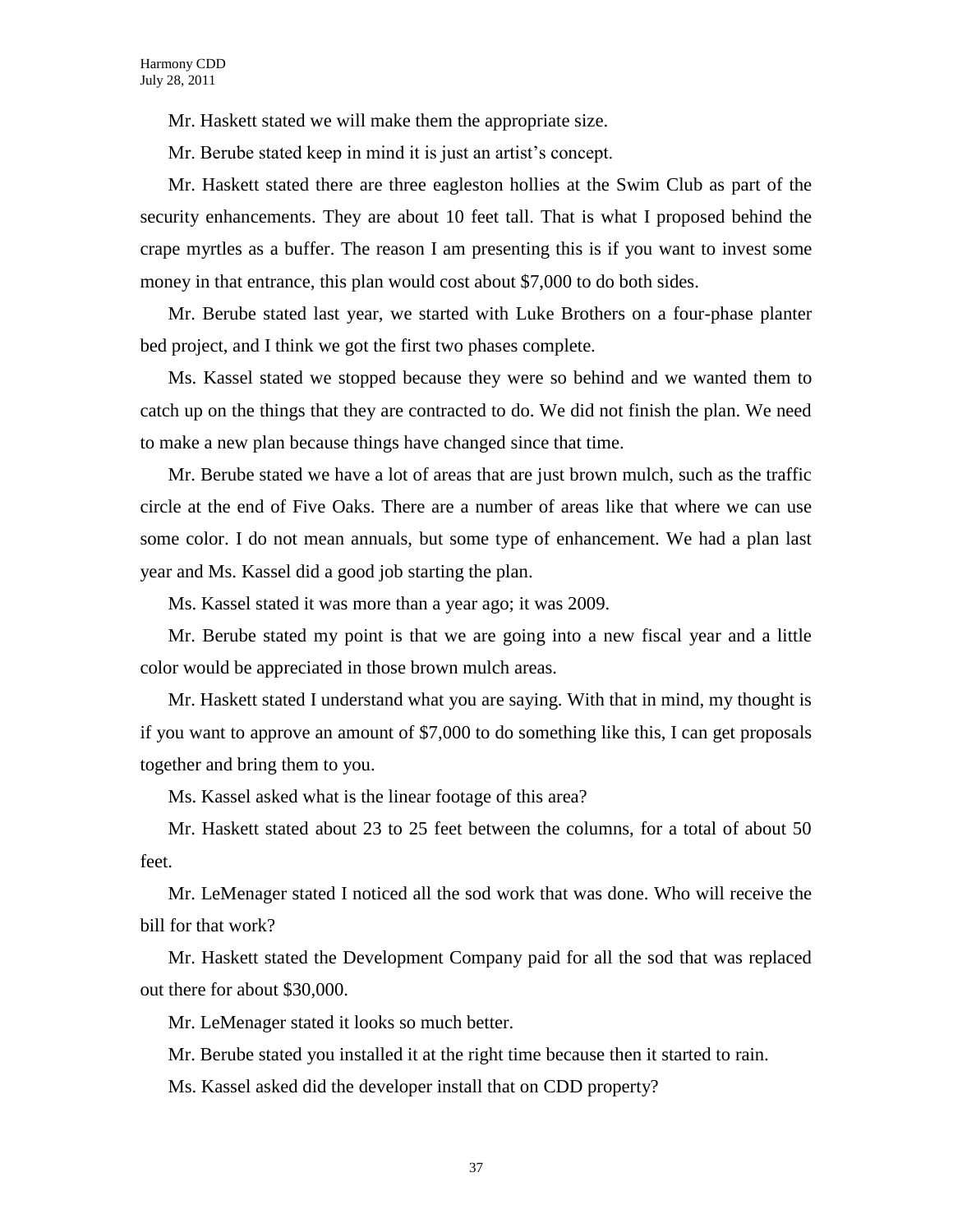Mr. Haskett stated it is actually the right-of-way for FDOT. Since the wildflowers did not look very good, we installed sod and livened it up.

Ms. Kassel stated thank you.

Mr. Berube stated I think this goes along with Mr. LeMenager's comment last month about the wildflowers and the sod and the dirt fields. I like enhancing the entrance because it is the first thing people see when they turn off U.S. 192. I think this is a nice enhancement.

Mr. LeMenager stated Mr. Walls may be in favor of more "bling" as you have shown in these drawings, but I think it is a little tall.

Mr. Haskett stated it does not have to be this specific plan.

Mr. LeMenager stated you can work out some ideas. I am not certain that I really want to hide the architectural details in the fence behind there. Clearly now it is plain grass and I am thinking of something that gives it more color and more pop. I am not sure we need something tall that will hide what is behind it.

Mr. Haskett stated the difference between the Harmony Square Drive entrance and the Five Oaks entrance is that Five Oaks does not have the nice background of all the pines. There are some substantial magnolia trees that provide different color textures. That is what makes the Harmony Square Drive entrance stand out. At Five Oaks, there is similar plant material but it is not nearly as mature since they were planted four or five years apart.

Mr. Walls stated I asked for this because, as Mr. LeMenager said, it is pretty plain out there and there are really only one or two types of plant material in that planter bed. I would like to see something that has color and frames the entrance. This is the first thing people see coming into the community and you want it to pop a little. Perhaps pull out a couple crepe myrtles from either end so they do not hide the architecture. I like the fact that what Mr. Haskett provided gives some color to that area and frames the entrance. That is what I would like to see.

Mr. Berube stated it sounds like we are all in agreement to spend \$7,000 to enhance that entrance.

Mr. LeMenager stated Mr. Haskett can provide some proposals at the next meeting and we will all probably vote in favor of it.

Ms. Kassel stated it just seems like \$3,500 for a 25-foot span is a lot of money.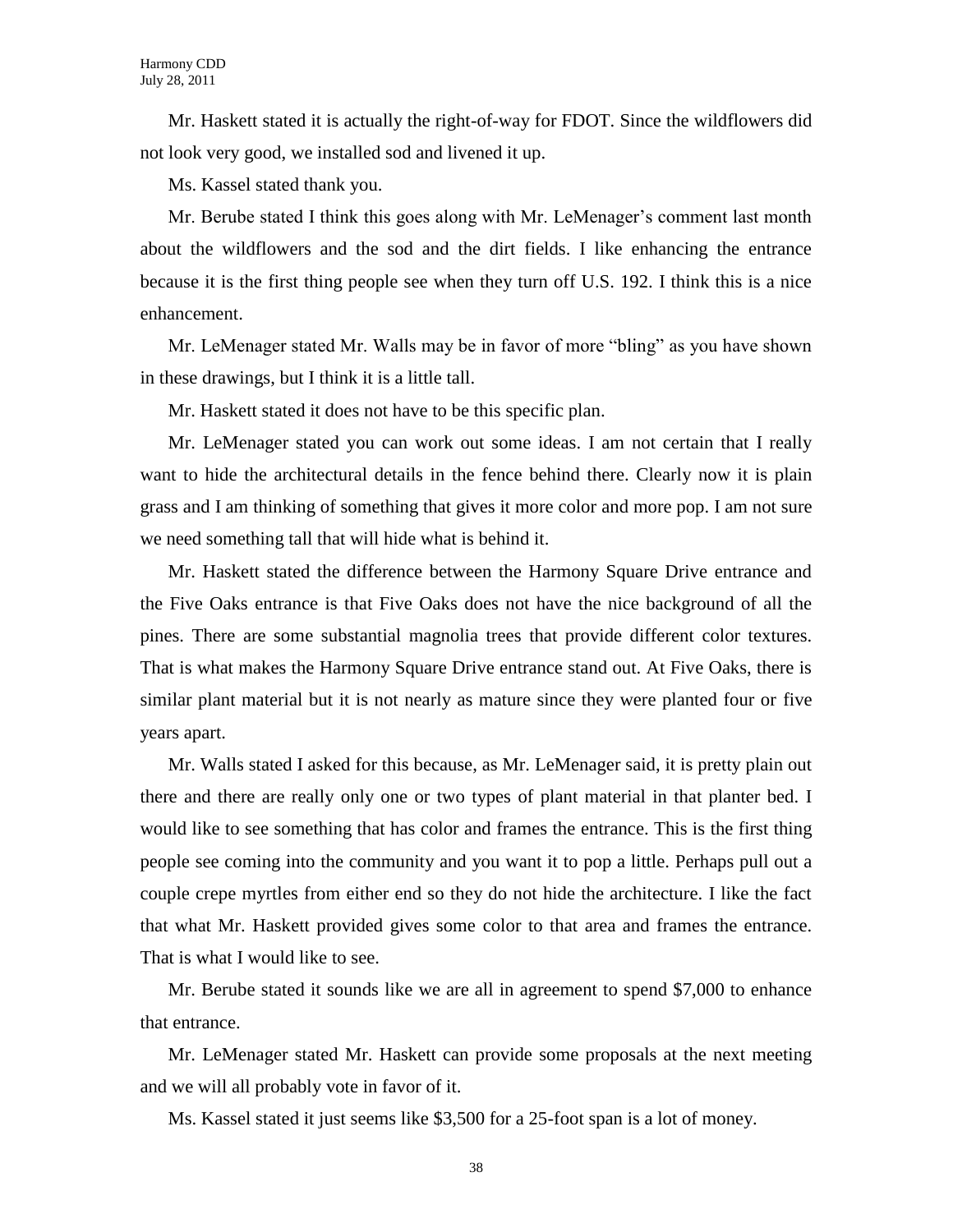### **ii. Update on the Access Card Registration Process**

Mr. Haskett stated the process is going well. We have had 476 residents register, which is good. I want to thank Ms. Rosemary Tschinkel from the District office, who has been a great help. She has been with me each Saturday that we had people register. Last Saturday we registered 230 people. We will be at Lakeshore Park on August 2, 2011, in conjunction with the evening event. People can pick up their cards and register for new cards. We are also working with people so they can send all their information via email and we can work off a camera phone picture so they do not have to drive to Celebration.

Ms. Kassel stated that is great. If they email the information, then you will mail their cards to them?

Mr. Haskett stated yes, we will either mail it or they can pick them up at the sales gallery. Mr. Tome is fine with the first onset of 400 cards flowing out of the sales gallery. After that, we will have to consider something else, even if I need to have Mr. Druckenmiller or Mr. Belieff deliver them. The sales gallery is really for sales.

Mr. LeMenager stated clearly the solution of having new residents drive to Celebration is not that positive. One thing could be as simple as having the District office send someone here once a month but if you want your card faster than that, then you need to drive to Celebration. We could perhaps designate the fourth Saturday as access card registration day. We do need some solution so people do not have to drive to Celebration.

Mr. Haskett stated we told people they can utilize the email option, which has worked out great for all of us.

Ms. Kassel asked what percentage of residents have registered?

Mr. Haskett stated I was basing it on the number of registered voters, and at the last count, I believe there were 423.

Ms. Kassel stated we are over 600.

Mr. Haskett stated based on the number of people flowing through the door, we are probably 75%.

Mr. LeMenager stated you estimated 1,200. Where are we in relation to that figure?

Mr. Haskett stated you would be surprised. There are a lot of adults who bring their kids but do not want their kids to have cards. They do not want their kids to have access to Buck Lake, even though they are of age. We have registered only about three kids over the age of 12, which surprised me. There are a lot of responsible parents in Harmony.

Mr. LeMenager stated that is why we did it that way.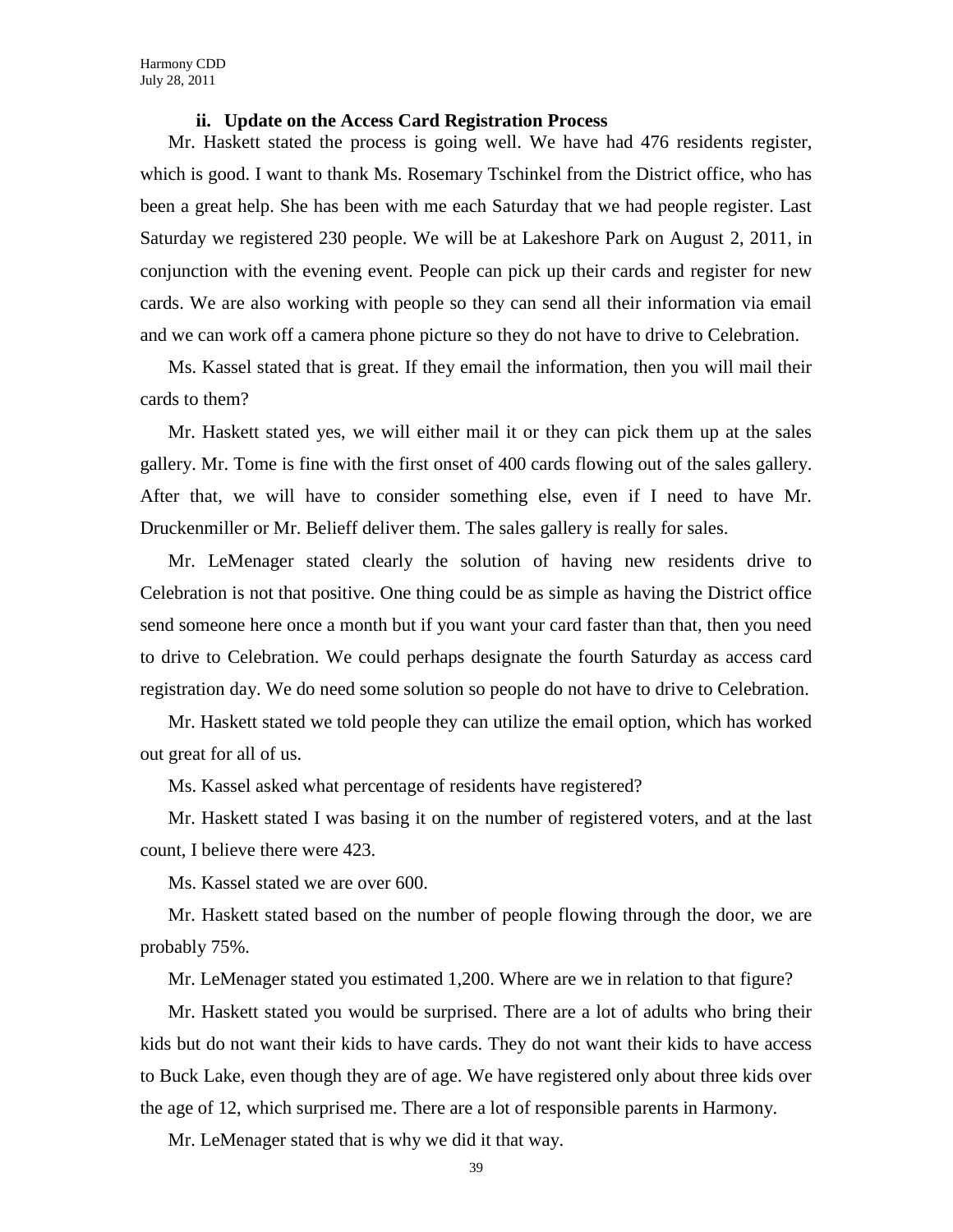Ms. Kassel stated that is excellent.

Mr. Berube asked do we have any glitches in the program? Have there been any issues with bad identification or lack of a lease? Do we need to modify our requirements?

Mr. Haskett stated the only issue we have been running into are leases that have expired and the tenants are living month to month, or they never had a lease and they are living month to month. What we told them, based upon the rules that are in place, (1) they really should protect themselves and get a lease and (2) each month if they plan on staying in Harmony, they need to contact the District office and say they are still here and show some type of evidence that they are still a resident. Otherwise, they will not get a card. That is the only way we can monitor the whole program and keep their cards active. Otherwise we will have cards all over St. Cloud and Holopaw again.

Mr. Berube stated therein lies the problem. What if people move to Holopaw and call the District office to say they are still a Harmony resident?

Mr. Haskett stated that problem will work itself out because if they are renting and a new tenant rents that house, then all cards will be deactivated until someone shows proof of residency.

Mr. Berube asked the identifier for the cards is the address, not necessarily a name?

Mr. Haskett stated that is correct.

Mr. Berube asked even though they do not have a lease, we are still looking at their driver's license and other proof with a Harmony address?

Mr. Haskett stated yes, it all has to match up.

Ms. Kassel asked can we request that they obtain a letter from their landlord saying that they approve extending the cards to the tenants for three months or six months or however long?

Mr. Berube asked how do we verify the letter?

Mr. Haskett stated we can address that when it happens.

Mr. LeMenager stated we have given the District office the authority to use their judgment.

Mr. Berube stated we need to discuss what date we will no longer have keys.

Mr. Haskett stated I was going to base that on Tuesday night's attendance as to how many more get registered. I would like to have it operational by the middle of August.

Mr. Berube stated our first registration opportunity was Flag Day.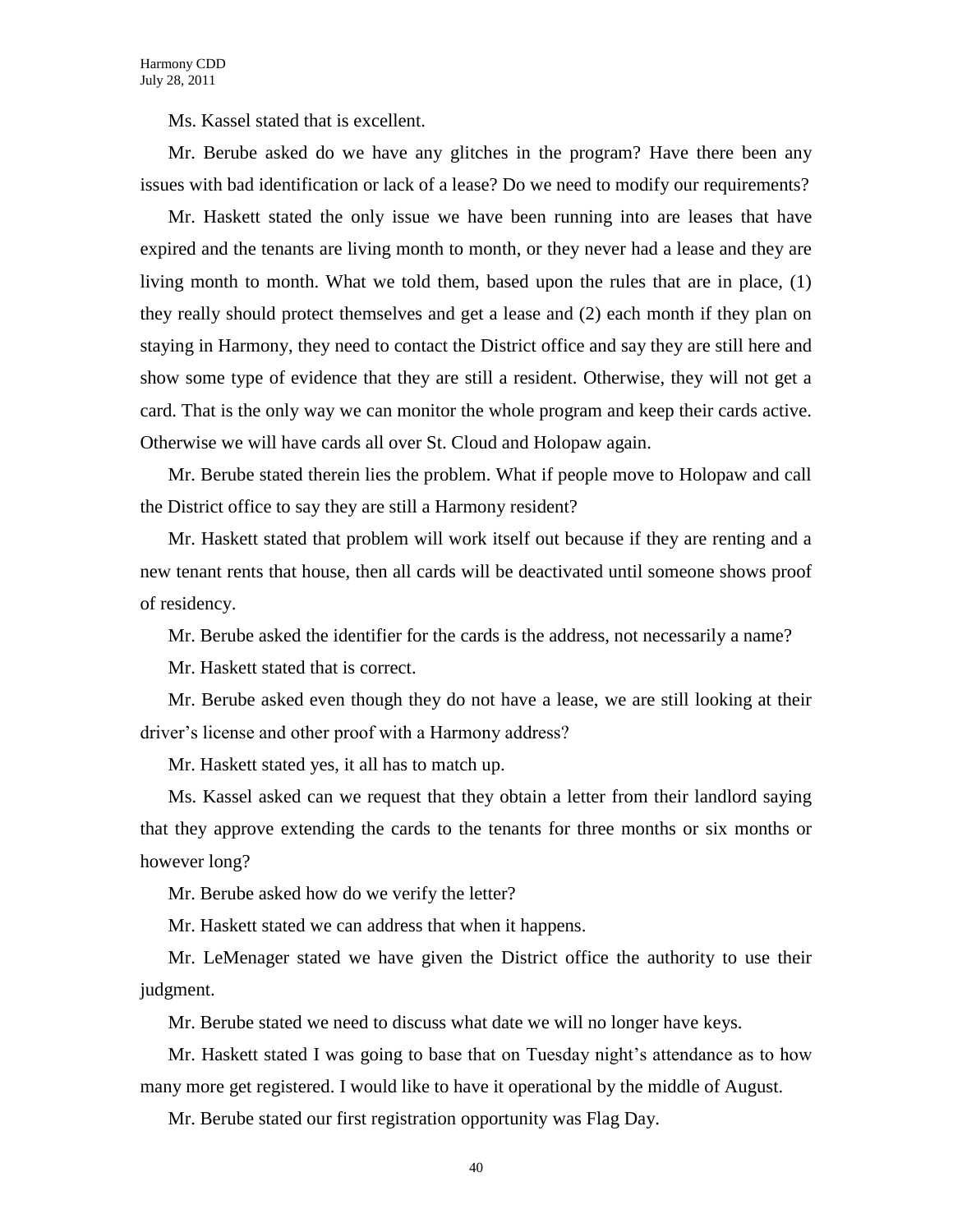Mr. Haskett stated there have been three opportunities so far.

Ms. Kassel stated July 9, July 23, and August 2, 2011.

Mr. Berube stated the first date was June 14 in conjunction with Flag Day, which is when I obtained my card.

Mr. LeMenager stated that was a soft opening.

Mr. Berube stated if we apply 60 days to the first registration opportunity, that would make it August 14, 2011.

Mr. LeMenager stated the first registration that was announced was July 9, 2011. That would make it September 9, 2011.

Ms. Kassel stated that will be after Labor Day.

Mr. Haskett stated that is fine. We will go with September 9, 2011.

#### **iii. Sidewalks**

Mr. Haskett stated Mr. Boyd prepared a sidewalk evaluation study about this time last year, and I have been reviewing it and marking some areas with yellow paint. I am marking some trip hazards and Mr. Druckenmiller will grind some of those down. There are also some sidewalk replacements that I have noticed, particularly where there are sycamore trees. I will provide information on those repairs next month.

Ms. Kassel stated when we prepared the budget, we discussed that we were not anticipating doing much with sidewalks this year. We may want to revisit that.

Mr. Haskett stated we are performing the work in-house.

Mr. Berube stated we typically spend more money on the engineering reports than we do on the sidewalk repairs.

Mr. LeMenager asked who is responsible for that chunk of sidewalk that was removed by the water problem?

Mr. Haskett stated Toho Water Authority, and it was replaced yesterday.

#### **SIXTH ORDER OF BUSINESS Supervisor Requests**

Ms. Kassel stated I wanted to know what was going on with the grass on U.S. 192 and who decided and approved the spending, but that is now a moot point.

Mr. Berube stated last month in our budget workshop, we discussed refinishing the pool. Is that to refinish all the walls of the pool and the tiles? Or is it just the tiles?

Mr. Haskett stated it is to refinish everything. The tile has to be done but if you only do the tile, it doesn't work because the tile is embedded into the finish. It all needs to be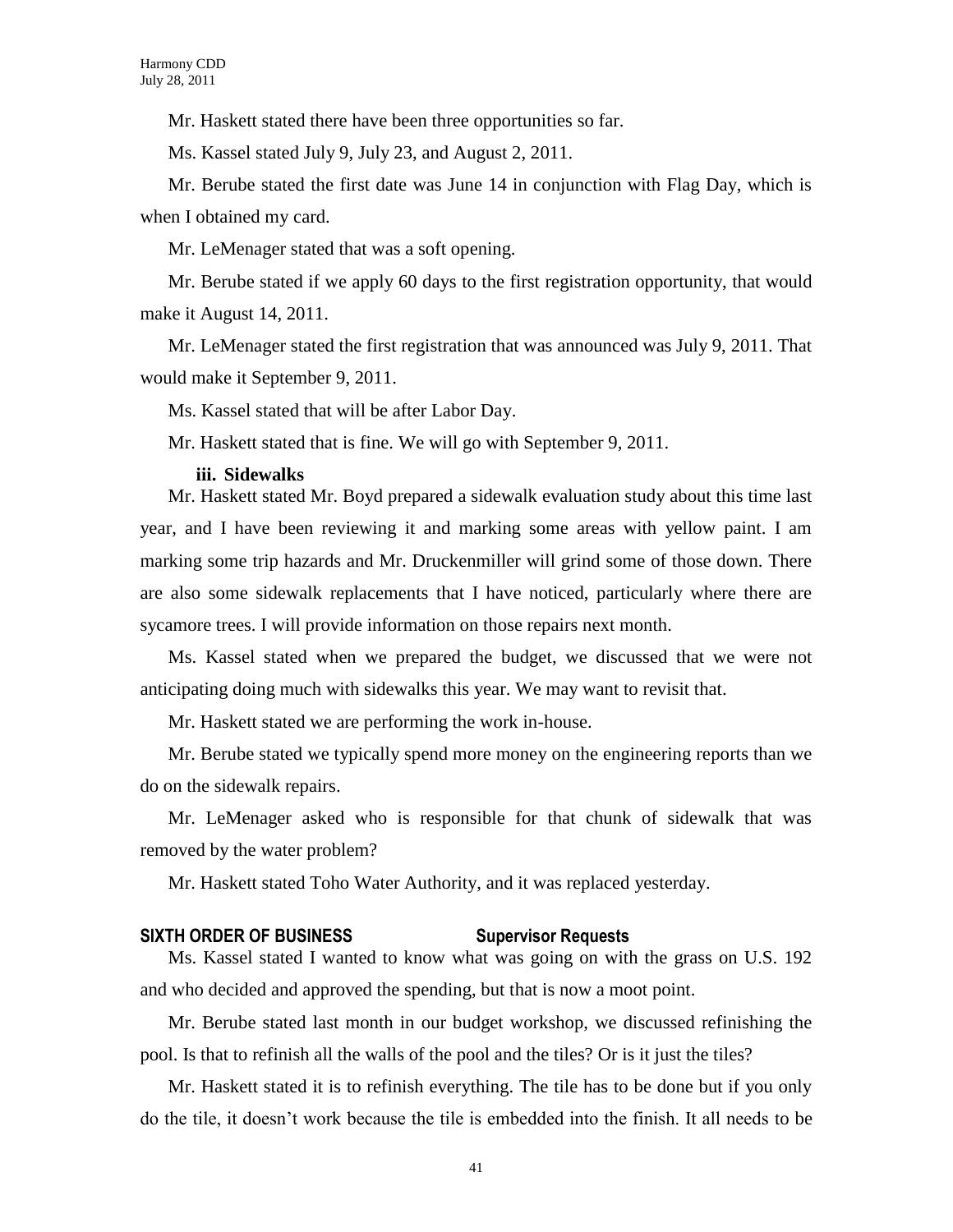done at once. I received a second proposal although it is not in writing, that came to \$29,000, which includes the kiddie wading pool.

Mr. Berube stated most of the surface of the pool is in relatively good shape. There are some burned areas but I could not see replacing everything. Then it dawned on me that they will probably damage the surface when they replace the tile.

Mr. Haskett stated anytime you refinish the pool, it is considered a modification with the State. The skimmer is at a 1-degree angle and it is supposed to be at 2 degrees pursuant to the new Statutes, and that is where some of the costs are coming in. I am looking at that with different bidders.

#### **SEVENTH ORDER OF BUSINESS Audience Comments**

A Resident asked will anything be done on the outside deck with how hot the pavers get?

Ms. Kassel stated I suggest you wear flip flops.

Mr. Berube stated even if you put Cool Deck on it, it will still get pretty hot.

A Resident asked do the cameras work at the Ashley Park pool or when they will be working?

Mr. Haskett stated the cameras do work and they work quite well.

Ms. Kassel asked can residents access them? Who accesses them and how?

Mr. Haskett stated if the Board approves residents having access, there are certain levels of access that you can grant with the security cameras. You can allow a resident to see if their kids are playing well at the pool simply through a logon via the website. There are different security levels that should only be given to staff and the Board to manipulate the cameras and zoom.

Mr. Berube asked is this a result of the internet that BrightHouse just hooked up?

Mr. Haskett stated yes.

Mr. Berube asked do you need our approval for now for residents to have access?

Mr. Haskett stated no, I will bring that to you next month.

A Resident stated you could have a pervert watching the cameras at the pool if residents have access.

Mr. Berube stated they could also stand at the fence and stare at people at the pool or stand at their window with binoculars.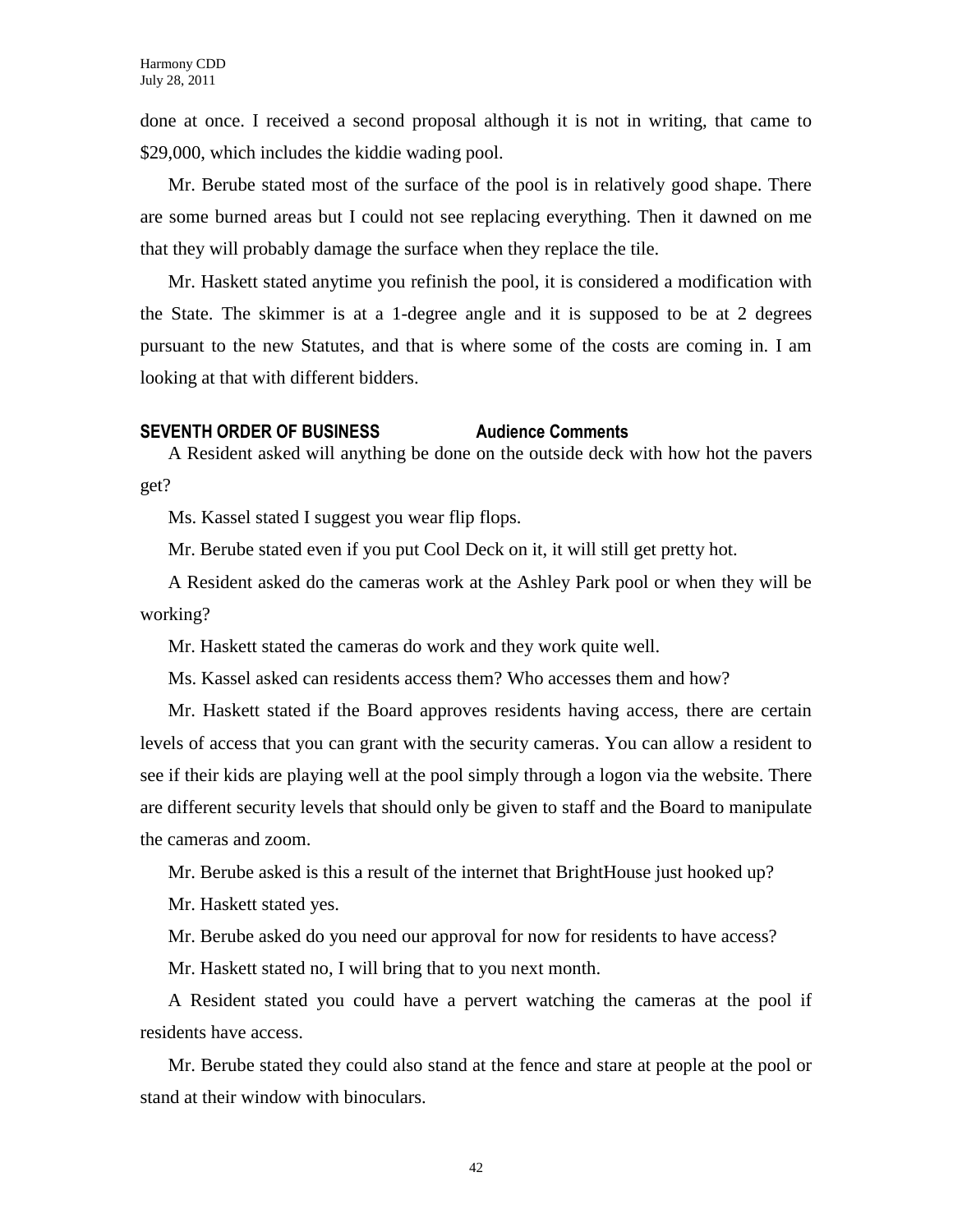The Resident stated if they are doing that at the pool, you would notice it but if they are in their house, you would not.

Mr. LeMenager stated we are not talking about giving them access to the functionality of the cameras, just parents being able to check on their kids from a remote site.

Mr. Leeman asked will we have both cards and keys until September 9 or do we need to keep the key until September 9?

Mr. Haskett stated you need to keep your key.

Mr. Leeman asked the cards will not actually work until September 9?

Mr. Haskett stated that is correct.

Mr. Leeman asked will there be an assessment increase with the next budget?

Mr. Evans stated no.

Mr. Leeman stated I would like to thank Mr. LeMenager and Ms. Kassel for voting against spending \$8,000 on pond plantings. I want to say to Mr. Berube that I am very unhappy with your attitude that the Board "runs" this community. You do not "run" this place; you manage the infrastructure as our representative. You are supposed to listen to us. You are not the deciders. You sound like a Congressman when you say you are not spending \$15,000 but only \$8,000 so we should be happy, when in reality the increase is double instead of quadruple. I am not happy with that increase. If you kept it at the \$3,000 level we have spent every year, that would have been acceptable. I would like you to keep in mind, and this applies to all the residential Supervisors, that you actually are our representatives and you are supposed to keep that in mind when you are making the decisions that you make. I do not really expect that from Mr. Evans since he is the developer's representative and he has different interests to represent. You resident Supervisors are our representatives, and you were not elected to be a "boss." You were elected to follow our wishes and do the things that are best for us, not because you are our parents but because it is what we think is best for us. That is how you responded with the No Fishing signs. You responded to residential ideas and that is good. To say you know what is best and you are the deciders, that is not acceptable to me.

A Resident asked when is it scheduled to prune the trees?

Ms. Kassel asked are you talking about what we did last year when we pruned all the trees on the main boulevards?